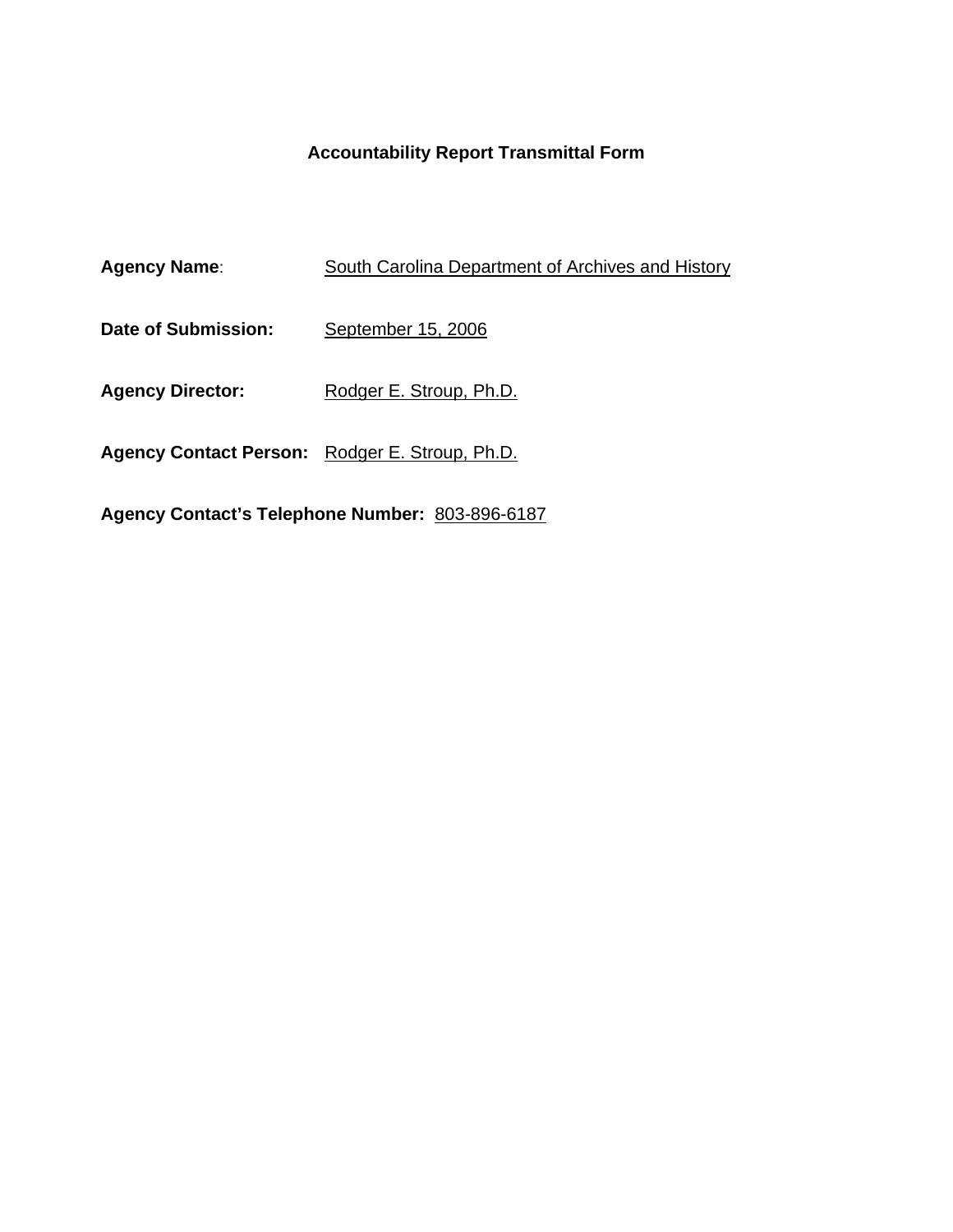# **South Carolina Department of Archives & History**



**Annual Accountability Report Fiscal Year 2005-2006** 

**The Honorable Mark C. Sanford, Governor Rodger E. Stroup, Ph.D., Director**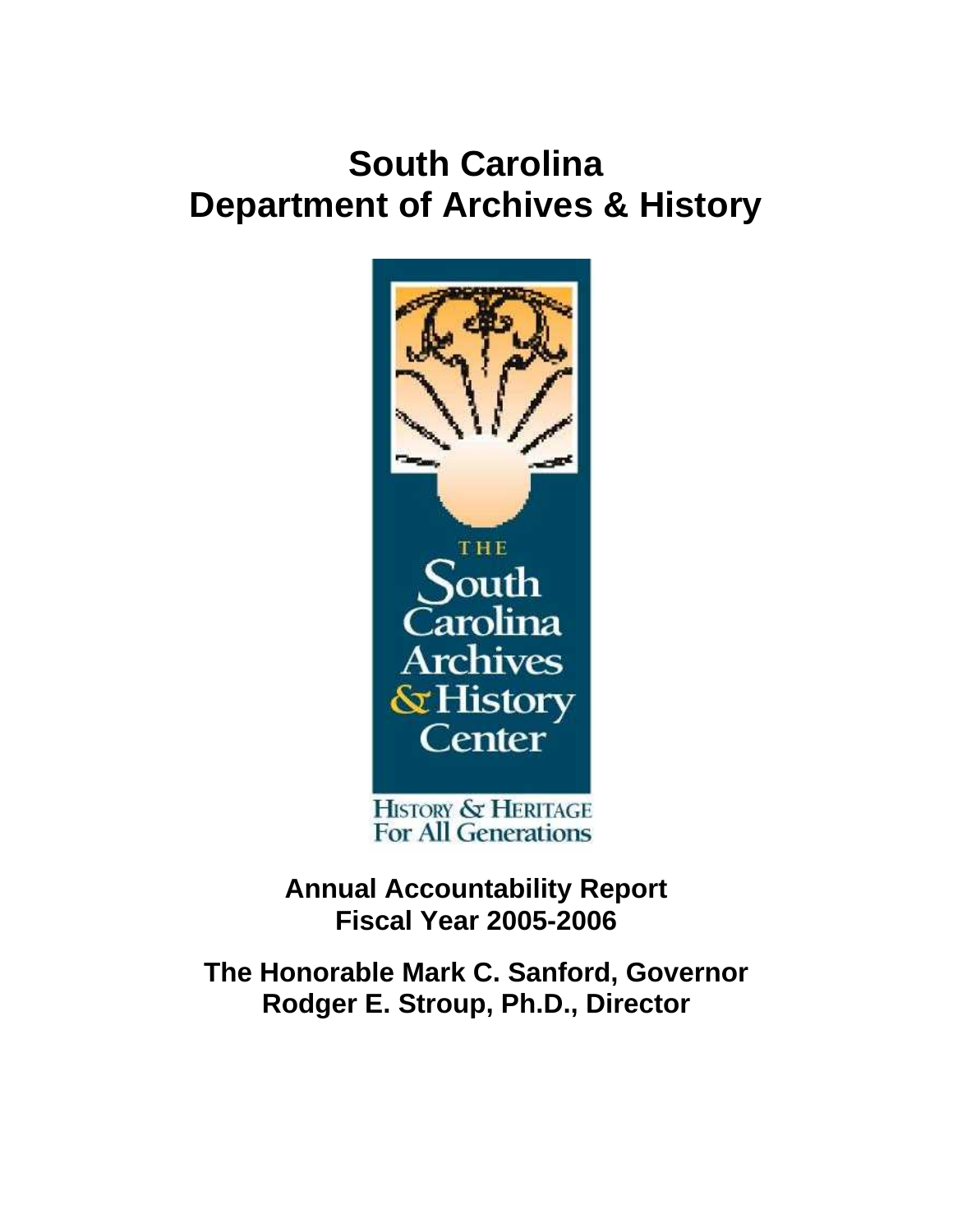| Measurement, Analysis, & Knowledge Management 24 |  |
|--------------------------------------------------|--|
|                                                  |  |
|                                                  |  |
|                                                  |  |
|                                                  |  |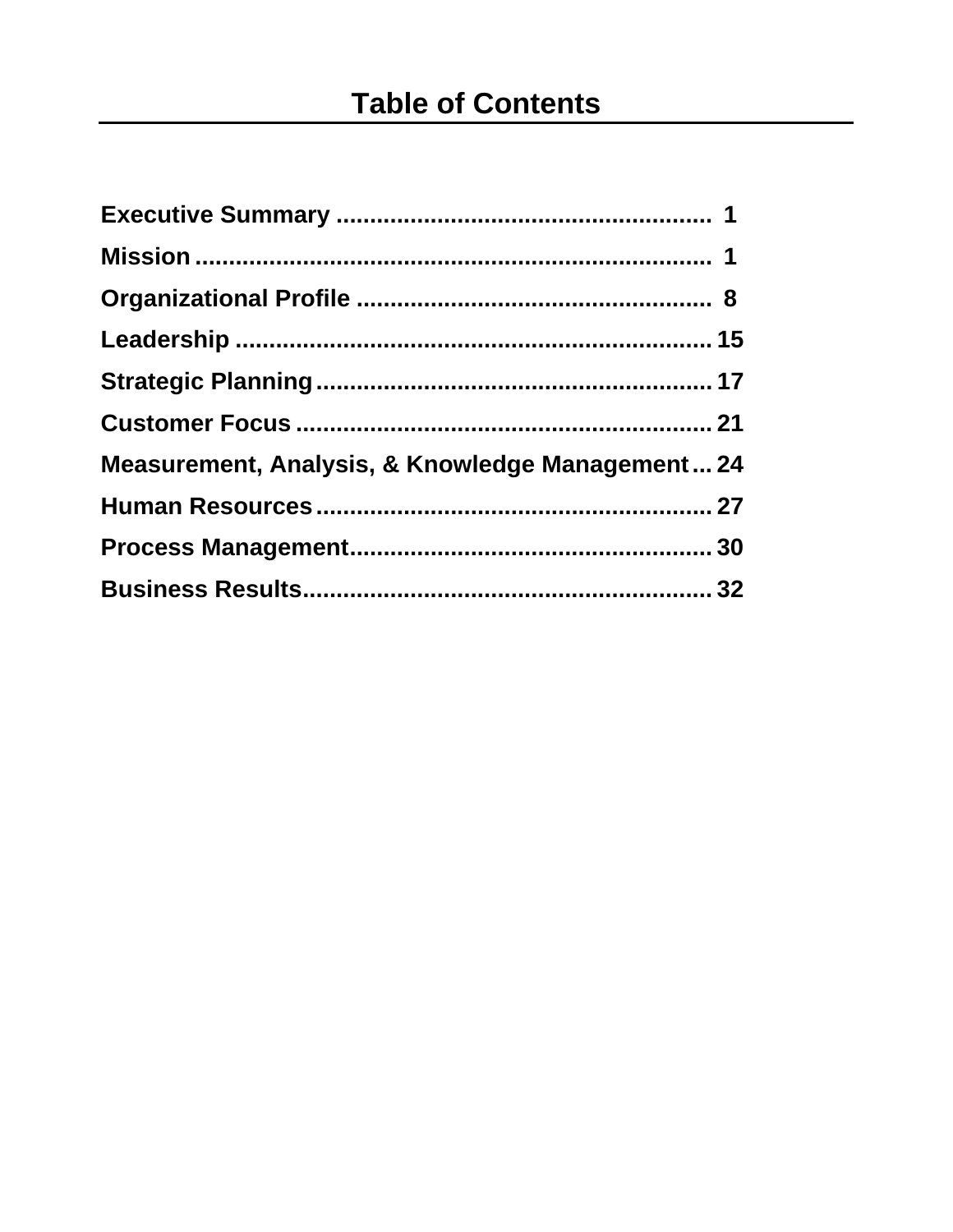# **I. Executive Summary**

#### **1. Mission/Values**

The mission of the Department of Archives and History is to preserve and promote the documentary and cultural heritage of the state through professional records, historic preservation, and education programs.

To accomplish this mission, the South Carolina Department of Archives and History will follow these values:

*Preservation: As stewards of the state's documentary and built environment, we strive to balance the daily needs of our citizens with the need to ensure survival of our heritage.* 

*Public Service: Our top priority is to serve the people of South Carolina. As stewards of public resources, our responsibility is to listen to, anticipate, and exceed expectations.* 

*Trust: We strive to preserve the public's confidence through personal integrity and ethical performance. We promote an environment of mutual trust and cooperation, recognizing the unique contribution of each individual to the agency's mission.* 

*Professionalism: We are a staff dedicated to maintaining the highest degree of professional competence while serving customers and colleagues with respect.* 

*Teamwork: We appreciate and support fellow workers as we collaborate to accomplish goals and inspire excellence.* 

*Quality and Continuous Improvement: We promote excellence and encourage efficiency and effectiveness by pursuing ideas for new and innovative ways to serve our customers.* 

*Loyalty: Our primary professional allegiance is to the South Carolina Department of Archives and History. We hold the agency's mission above individual or divisional needs.*

#### **2. Major Achievements in FY2005/2006**

#### **Archives and Records Management**

 The Archives and Records Management (ARM) Division continued its follow up on the department strategic plan goals and the state plan of the SC State Historical Records Advisory Board (SC SHRAB, staffed by the Division). During FY 2006 intensive information gathering preliminary to the development of new plans in FY 2007 as well specific activities keyed to the existing plans, included:

- $\triangleright$  Following up on the FY 2005 re-engineering of the ARM records scheduling process, the Division posted on its website the first ever web-accessible state agency records retention schedules, for the SC Department of Social Services, at:<http://www.state.sc.us/scdah/newprocess.htm>
- ¾ Held two meetings of the SC State Historical Records Advisory Board
- $\triangleright$  Made nine grant awards to public and private historical records repositories, including four universities, a county public library, an historical society, two county governments, and a seminary: <http://www.state.sc.us/scdah/shrab/shrab0406regrantcycle2.htm>
- $\triangleright$  Applied for National Archives funding for FY 2007 & 2008 SC SHRAB archival training and regrant project for private and local government sector historical records repositories
- $\triangleright$  Published three issues of an online newsletter for SC state agencies and local governments.
- ¾ Conducted information gathering for Archives and SC SHRAB plans to be developed in FY 2007, including four focus group meetings, nine surveys, and ten special subject studies: <http://www.state.sc.us/scdah/arminfogather.htm>
- ¾ Through the SC SHRAB, made awards to three individuals for their historical records accomplishments: <http://www.state.sc.us/scdah/shrab/2006awardspresent.htm>
- ¾ Conducted a second annual day-long statewide records management conference for state and local government, including a track of sessions on disaster planning and recovery, attracting over 150 attendees.
- $\triangleright$  Began a major records scheduling and electronic records project at the Judicial Department (to be completed in FY 2007).

SCDAH Accountability Report 1 1 and 1 FY2005-06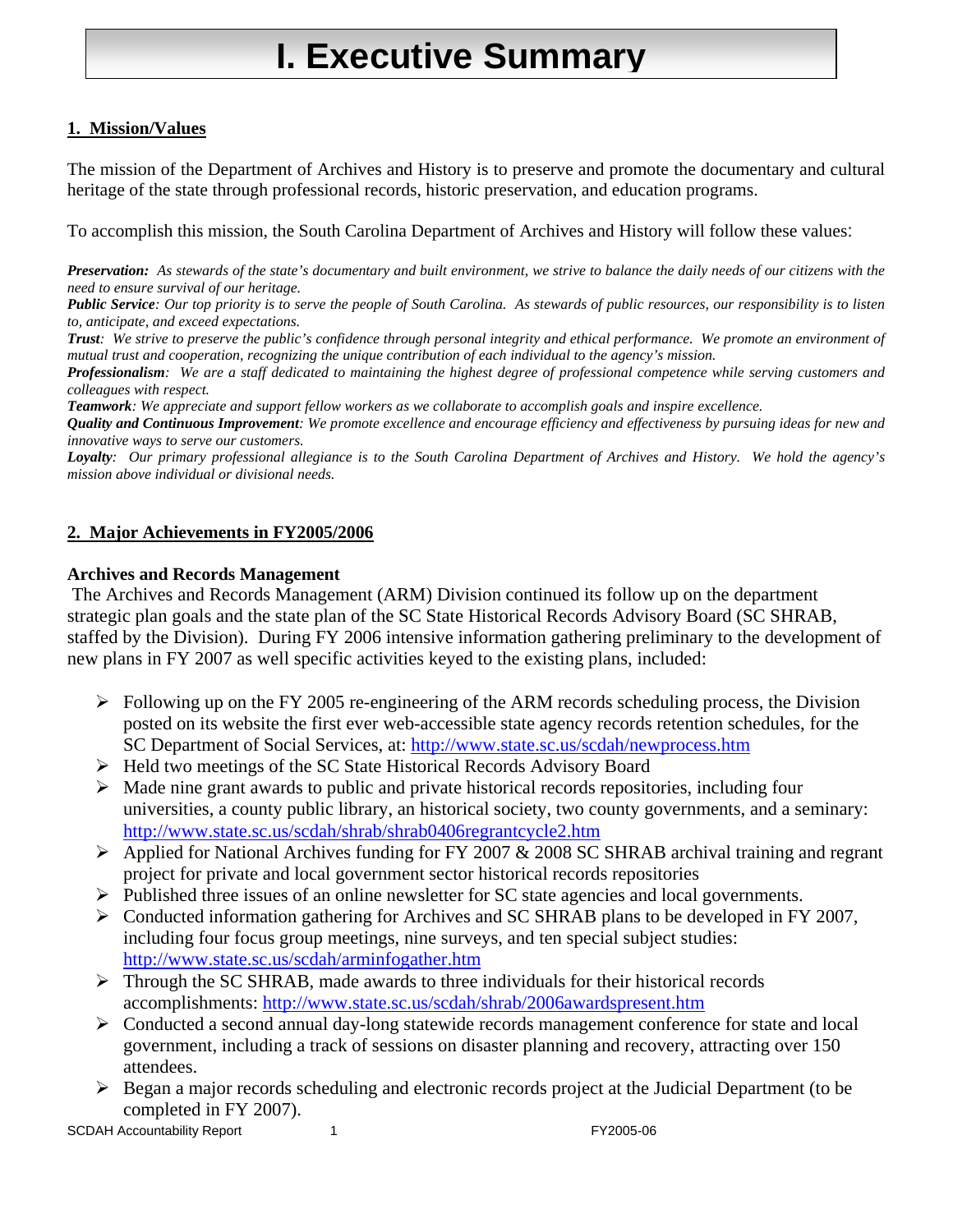Among the most significant statistics on ARM activities during FY 2006 are the following:

The Archives and Records Management Division lost 18 staff members since the end of FY 2001 due to budget cuts. The decline in the number of staff has impacted many of the division's activities, notably the public Reference Room, which eliminated night and weekend hours in late FY 2002. Activity and service statistics continue in decline in several areas from the pre-FY 2001 period. For instance, our on-site Reference visits declined to 8,186, the lowest level ever, from FY2002's 12,205, when night and weekend hours were eliminated. A positive note, however, is that an increase in service requests from state agencies and local governments in FY 2006 helped to stabilize or, in some cases, reverse apparent steady declines in the amount of records scheduled, the amount authorized for disposal, and the consequent cost avoidance to the state made possible through the Archives' records management program (see details below).

During FY 2006 the Archives and Records Management Division had 18,541 contacts with state and local government officials regarding records management and 17,273 with the general public regarding the Archives' holdings of historical records, nearly half of which were on-site visits to the SC Archives and History Center. The actual visits to the Archives Reference Room, however, were down from previous years, at 8,186.

In all, 17,800,000 pages of historically significant records were transferred to the Archives from state and local government offices for permanent retention, nearly 45,000,000 pages of state agency and local government records in paper and microfilm were transferred to the State Records Center and the Archives and History Center for security storage, over 500,000 pages were microfilmed, and more than 102,000,000 pages of state and local government records were authorized for destruction.

Working with state and local governments in setting retention limits for records and providing storage for inactive, limited term, records from state agencies in the State Records Center resulted in the cost avoidance to the State of more than \$829,000. The microfilming and records center storage services provided by the Archives and Records Management Division are about 70% lower than that in the private sector.

#### **Partnerships with Other State Agencies and the Private Sector**

- $\triangleright$  Continued working with the State Library in employing federal funds to increase public access to the Archives' holdings by converting an outdated DOS catalog to Windows and make it Web-accessible. To be completed in FY 2007.
- $\triangleright$  Through a cooperative arrangement with the Genealogical Society of Utah (GSU), historical county government records continue to be preserved through microfilming and made available for public use at the Archives, at no cost to the state or to county governments. In FY 2006 GSU microfilming accounted for nearly one-third of all Department historical records microfilming.
- $\triangleright$  The Archives in FY2003 became a "key partner" with the Partnership Among South Carolina Academic Libraries (PASCAL) in planning for a statewide virtual catalog and digital library of South Carolina history and culture, and continued its collaboration in FY2006 with participation in development of a website documenting the American Revolution in South Carolina: <http://www.scmemory.org/SCAR/scar.html>.
- $\triangleright$  Continued participation on the Enterprise Applications Domain Subcommittee of the state's Architecture Oversight Committee (AOC) in developing document management guidance. The Archives contributions to the State's enterprise architecture development was recognized in the *Public CIO*: <http://www.public-cio.com/story.php?id=2006.04.07-99093> in Sidebar).

SCDAH Accountability Report 2 2 and 2 FY2005-06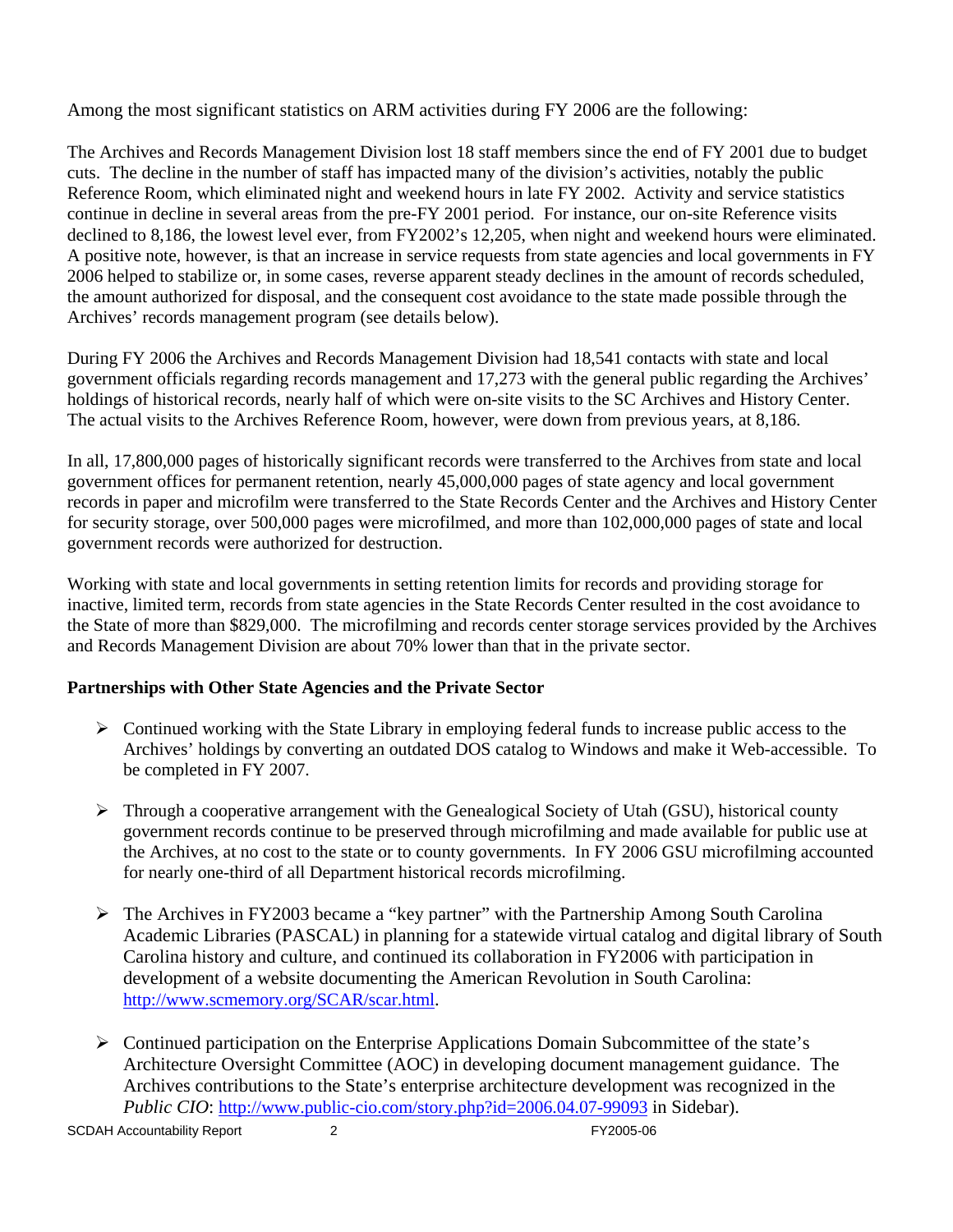#### **Historic Preservation**

Cuts to our federal and state funds have significantly limited our ability to address the recommendations of the Governor's Task Force on Historic Preservation and Heritage Tourism. However, during the fiscal year, we made progress on the three broad categories of actions that the Task Force recommended in November 2000:

- ¾ **Supporting Private Stewardship**: With a small increase in federal funding, we were able to award a total of \$94,781 in planning grants to assist 16 historic properties across the state. Most of the grants provided rehabilitation plans or recommendations for properties ranging from the Bamberg City Hall to the Randolph Cemetery in Columbia to the Murchison School in Bennettsville to the Blythe-Goodwin-Hagood House in Greenville County. We also awarded grants totaling \$53,200 for work that will help stabilize 2 historic buildings. Through a program of donated professional assistance we initiated in the previous fiscal year, we were able to support stewardship of another 6 historic properties. We matched worthy projects in need of technical advice with historic preservation consulting firms that volunteered to donate 1-2 days of professional assistance. We continued to promote the South Carolina Rehabilitation Incentives Act, which went into effect in January 2003. In order for homeowners to be eligible for the tax credit, we must review and approve plans before they begin work. During the fiscal year, we reviewed plans for work on 22 buildings across the state. Through our program of general technical assistance, our staff historic architecture consultants made site visits to 93 historic buildings to provide rehabilitation advice.
- ¾ **Educating South Carolinians about Our Heritage and Its Value**: This fiscal year we expanded our outreach to African American individuals and groups by creating and filling an African American Preservation Programs Coordinator position. As a result, we've added an African American heritage section to our website [\(http://www.state.sc.us/scdah/afamer/hpaaheritage.htm\)](http://www.state.sc.us/scdah/afamer/hpaaheritage.htm), expanded the number of African American citizens on our mailing lists, and increased attendance of African Americans at our statewide preservation conference. The African American Preservation Programs Coordinator was also able to provide technical assistance to a number of groups interested in rehabilitating historic buildings important in African American history, visit and record Rosenwald schools, and develop a database of Rosenwald schools in South Carolina. With a reduced staff, we have relied more heavily on the Internet to inform and educate our customers. During the fiscal year, we enhanced the information available on our website including making the text of all of South Carolina's more than 1,300 National Register nominations available on-line at [http://www.state.sc.us/scdah/hphistpropinfo.htm.](http://www.state.sc.us/scdah/hphistpropinfo.htm)
- ¾ **Integrating Historic Preservation into Public Policy and Planning**: A BETA II test version of our project to make Geographic Information System (GIS) data on historic properties available through the Internet was completed and reviewed by our staff. This project, which will help developers, local governments, and state and federal agencies learn the location of historic properties early in planning for development projects, has been made possible through a partnership with the South Carolina Department of Transportation (SCDOT). Thanks to another partnership with SCDOT, surveys of historic buildings, structures, and districts were launched in Marlboro, Marion, Horry, and Dillon counties. This information, maintained in a geographic information system (GIS), will help the local governments, SCDOT, and Archives and History plan and avoid last-minute conflicts and delays. Through our federal grant program, we assisted local planning efforts by awarding funds to help the city of York develop appropriate design characteristics for new buildings in the York Historic District.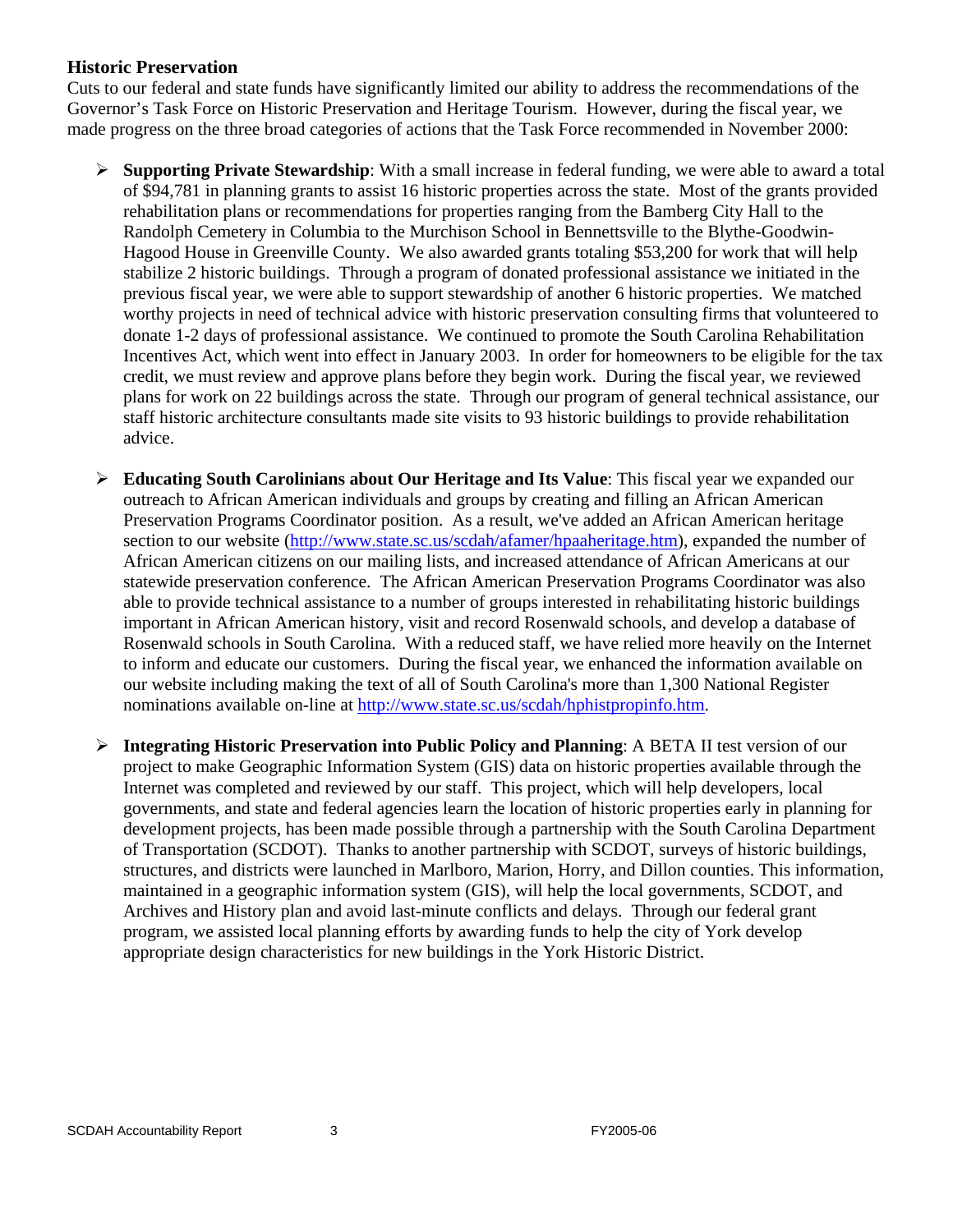We also continued to maintain high standards of performance in our mandated preservation programs. For example,

- 21 individual National Register of Historic Places nominations and 3 historic district nominations (including 203 historic buildings, structures, and sites) were approved by the State Board of Review.
- 1,679 historic buildings and structures were added to the Statewide Survey of Historic Properties.
- 542 sites were added to the State Archaeological Site Files.
- 95% of 1,857 reviews of state and federal projects were completed within 30 days. Average review time was 17 days.
- 5 historic buildings, with a total private investment of \$3.9 million were rehabilitated through the federal historic rehabilitation tax credit program.
- 4 historic buildings were stabilized and protected from the weather with matching state or federal historic preservation grants.
- 15 historic homes were rehabilitated through the state rehabilitation tax credit program.

#### **Partnerships with State and Federal Agencies and the Private Sector**

- $\triangleright$  We worked closely with SCDOT to identify historic properties along 141 potential alternative routes for the southern portion of Interstate 73 (I-73) and to evaluate the impact of the highway on historic properties along each route. Our intensive consultation with SCDOT resulted in the selection of a route that avoids National Register-listed or eligible properties.
- $\triangleright$  We collaborated with Duke Power and the South Carolina Department of Parks, Recreation and Tourism to develop a management plan for historic properties that will be affected by Duke Power's hydropower projects. As a result, Duke Power will protect the site of Dearborn Armory and make plans to lease it to SCPRT for a new state park; provide funds for archaeological investigations at the Mulberry Mound Site; and provide funds for archaeological study of Catawba town sites.
- $\triangleright$  We consulted with South Carolina State University and helped the school identify and avoid demolishing 3 historic homes in planning a new transportation center. One of the homes was designed by Miller F. Whittaker, one of the state's first professionally trained African American architects and president of South Carolina State from 1932-1949.
- $\triangleright$  We assisted SCDOT in planning for widening a dangerous section of South Carolina Highway 17 in Colleton and Beaufort counties. We expedited our reviews and allowed SCDOT to avoid delays in beginning construction. At the same time, we worked with SCDOT to identify and minimize impacts to the historic area, which was associated with a raid by Harriet Tubman to free slaves during the Civil War.

#### **Educational Outreach**

Approximately 9,000 middle and high school students from public, independent and home schools participated in National History Day in South Carolina. This curriculum program provides students with a chance to develop, interview, and presentation skills that are necessary for success in academics and in future professional careers. Students compete in five categories: historical papers, exhibits, performances, documentaries, and websites. Three hundred and twenty-five students qualified through five regional competitions to compete at the state contest at the Archives and History Center in April of 2006. The top two entries in each category qualified to participate in the national contest. One of our students placed fourth in the nation in Senior Individual Exhibit and four other students worked together to place eighth in the nation in Junior Group Performance. Four other students qualified for the national finals. We are also beginning the third year in the administration of our second Teaching American History grant through the U.S. Department of Education totaling \$999,558 over a three-year period (July 2004-June 2007). For detail see comments under *Opportunities* on page 8.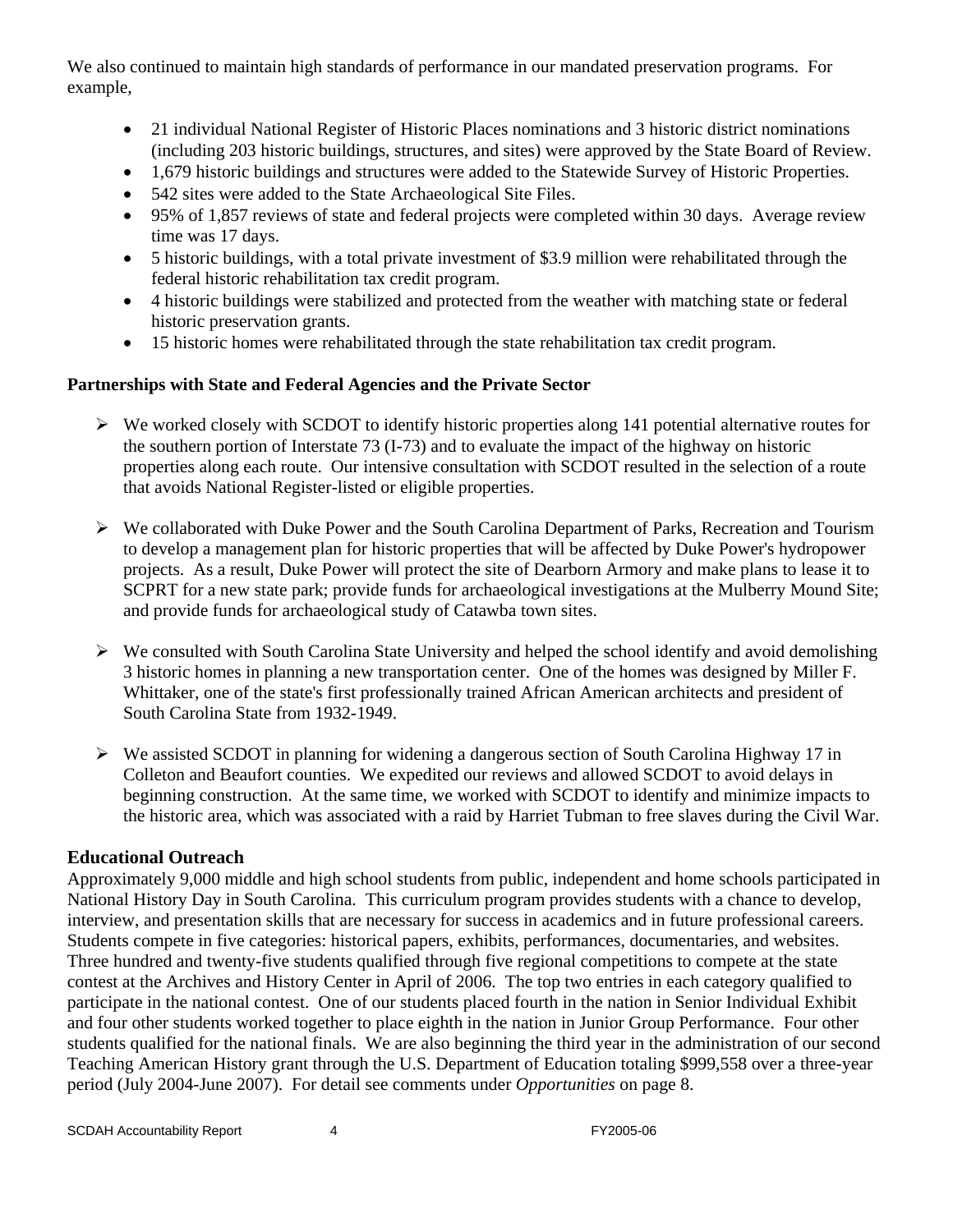#### **3. Key Strategic Goals**

The agency is in the final year of an extended strategic plan. Our vision, as stated in our plan, is to be the leader in preserving and advocating the state's documentary and cultural heritage, and serve as a model for the nation's other state historical institutions and organizations. Major goals of this plan are as follows:

| GOAL I:          | To promote and encourage an understanding, appreciation, and preservation of the state's history and heritage. |
|------------------|----------------------------------------------------------------------------------------------------------------|
| GOAL II:         | To increase awareness, understanding, and use of the programs of the South Carolina Department of Archives and |
|                  | History.                                                                                                       |
| <b>GOAL III:</b> | To assess needs and identify and secure funding and resources to support the mission of the SC Department of   |
|                  | Archives and History.                                                                                          |
| <b>GOAL IV:</b>  | To recruit, hire, retain, and develop the human resources necessary to fulfill the mission of the agency.      |
| GOAL V:          | To continue to ensure our journey of excellence by evaluating effectiveness and improving our programs.        |
| <b>GOAL VI:</b>  | To increase and enhance preservation of and access to South Carolina state and local government records.       |

#### **4. Barriers/Opportunities**

#### *Barriers*

As we develop a new strategic plan during the fall of this year, we are facing several major barriers:

- ¾ Insufficient awareness by those in state leadership roles of our agency's role as a vital component of the preservation of the state's history and heritage. In the state's organizational structure, Archives and History is grouped with the cultural agencies that are viewed as nice to have but not essential, when, in fact, the agency runs three core state functions--the State Archives, the State Records Center, and the State Historic Preservation Office. Maintaining the state's records is not an option, but an absolutely essential function.
- $\triangleright$  Because Archives and History is the only agency in our building our rent remains constant despite the fact our staff is 31% smaller than it was three years ago. As a result our rent is now 1/3 of our budget, whereas, it was 1/5 of our budget.
- ¾ Rapid increase in the use of technology is creating expectations of the agency that we will not be able to meet. This is both a funding issue as well as a perception issue. With adequate funds we could certainly do more technologically, but would probably not be able to meet the "instant gratification" that some patrons may expect.
- $\triangleright$  Inadequate salaries to retain qualified employees. In connection with this is the fact that no longer is state employment seen as a secure job free from possible layoffs. Since 1990 this agency has undergone seven forced downsizing episodes resulting in loss of job security. The sense of job security used to make up for the lack of remuneration, but no longer.
- ¾ Major challenges in dealing with state and local government electronic record keeping. Challenges range from lack of staff expertise to not having funds to deal with the costs of preserving and providing access to historically significant electronic records.
- $\triangleright$  Lack of funds to fulfill the core mission of the agency because of recent budget cuts. For example, we have not published any new titles in our public record series in over five years.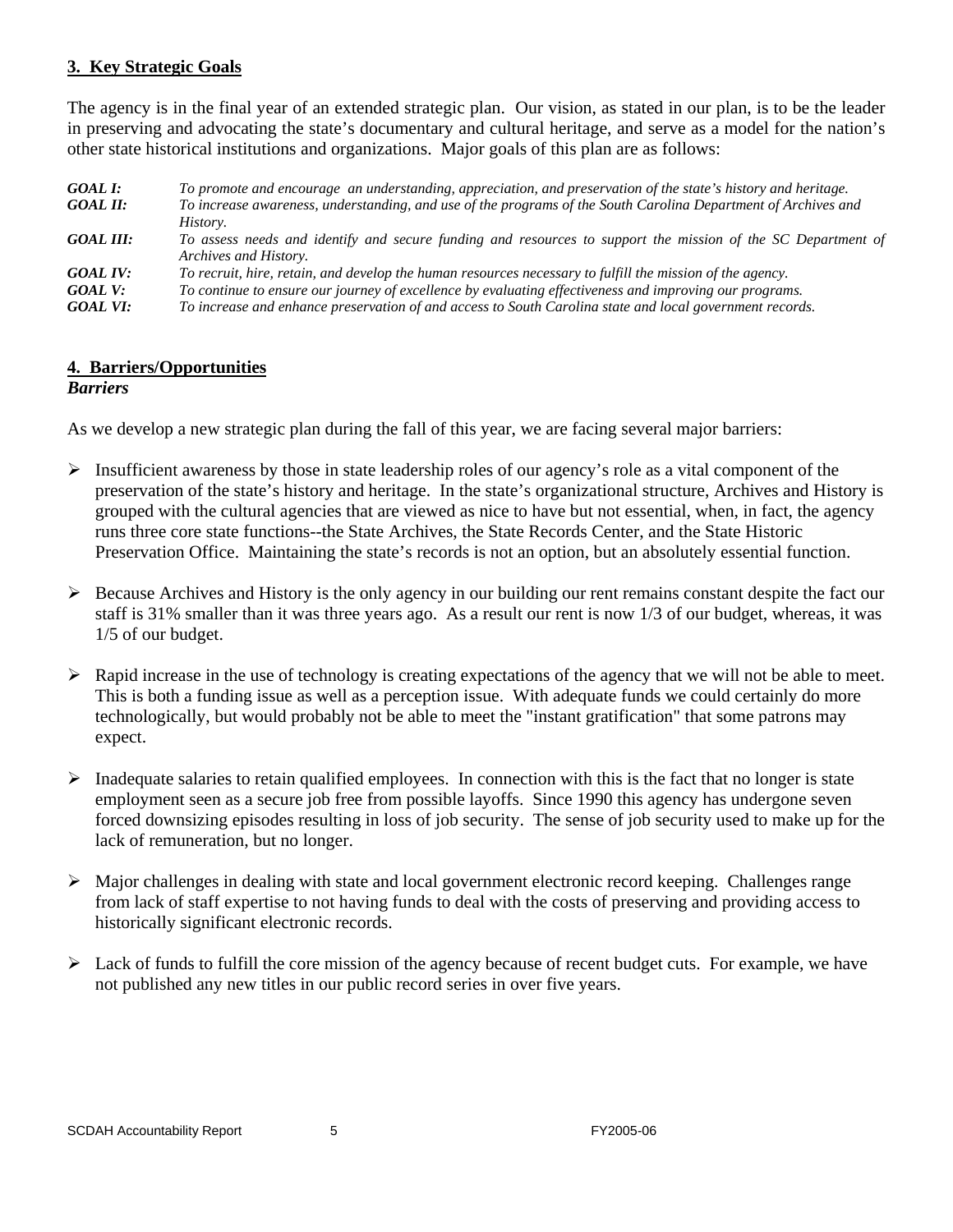As a result of the budget cuts our staff is 31% smaller than it was in March 2001. Hardest hit has been Archives and Records Management, which lost 18 FTEs. This resulted in reductions in services, including:

- $\triangleright$  Our ability to assist state agencies and local governments with their public records problems has been reduced.
- $\triangleright$  Fewer individuals are able to visit the Reference Room due to ending of night and weekend hours.
- $\triangleright$  We are only able to provide very limited document and book conservation services to the general public since we lost our staff conservator.

The cuts have also decreased the historic preservation staff by 28%, forcing us to focus on mandated programs by reducing our outreach activities.

The state and federal budget cuts of the last fiscal years have drastically decreased the amount of grant funds we have available as seed money for worthy historic preservation projects across the state. For example, in fiscal year 2000-2001, we awarded 19 federal grants totaling \$255,390 and 7 state grants totaling \$122,750. In contrast, in fiscal year 2004-2005, we were only able to award 5 federal grants totaling \$104,299 and no state grants. Unfortunately, these grants are one of the few sources of seed money for stabilizing endangered historic buildings.

The ongoing budget cuts have forced the department to rely even more heavily on revenue earned from microfilming for general agency expenses. As a result, the department will have to continue to reduce and/or eliminate its preservation microfilming of at-risk-records in order to seek paying jobs (which are not high priority historical materials) and directing earned revenues to supporting ongoing agency operating costs. This has forced us to sacrifice saving older records through microfilming in order to cover basic costs of computer-related support and archival supplies, which in the past have come from state general fund. This forced use of a resource to generate revenue and the loss of staff impedes our ability to preserve older at-risk historical records, one of our core-mandated functions.

#### *Opportunities*

During fiscal year 2006-2007, we will complete preparations for providing our Geographic Information System (GIS) data on the locations of historic properties to local governments, state and federal agencies, and consultants through the Internet.

During fiscal year 2006-2007, we will complete preparations for making photographs from over 1,300 National Register nomination forms available online. We also plan to launch, in cooperation with the South Carolina Department of Education, a website with the text of all South Carolina Historical Highway Markers in a searchable database. When completed, the online National Register and Historical Marker information will be a wonderful resource for students, teachers, researchers, environmental consultants, historical and tourism organizations, local governments, and others.

The Archives and History Foundation, our private membership and development organization, provides opportunities for citizens to learn more about the history of the state through lectures, heritage lecture travel, and second Saturday workshops. It encourages the exploration of family and county histories. It produces a newspaper to build awareness of the agency's work and to report on and promote history and genealogy events and activities statewide. The paper is available upon request to anyone requesting a copy and not already on the membership's mailing list. The Foundation is partnering with several agencies and school districts to develop and fund programs beneficial to the school children of the state. It cooperates with other organizations such as ETV to produce educational materials.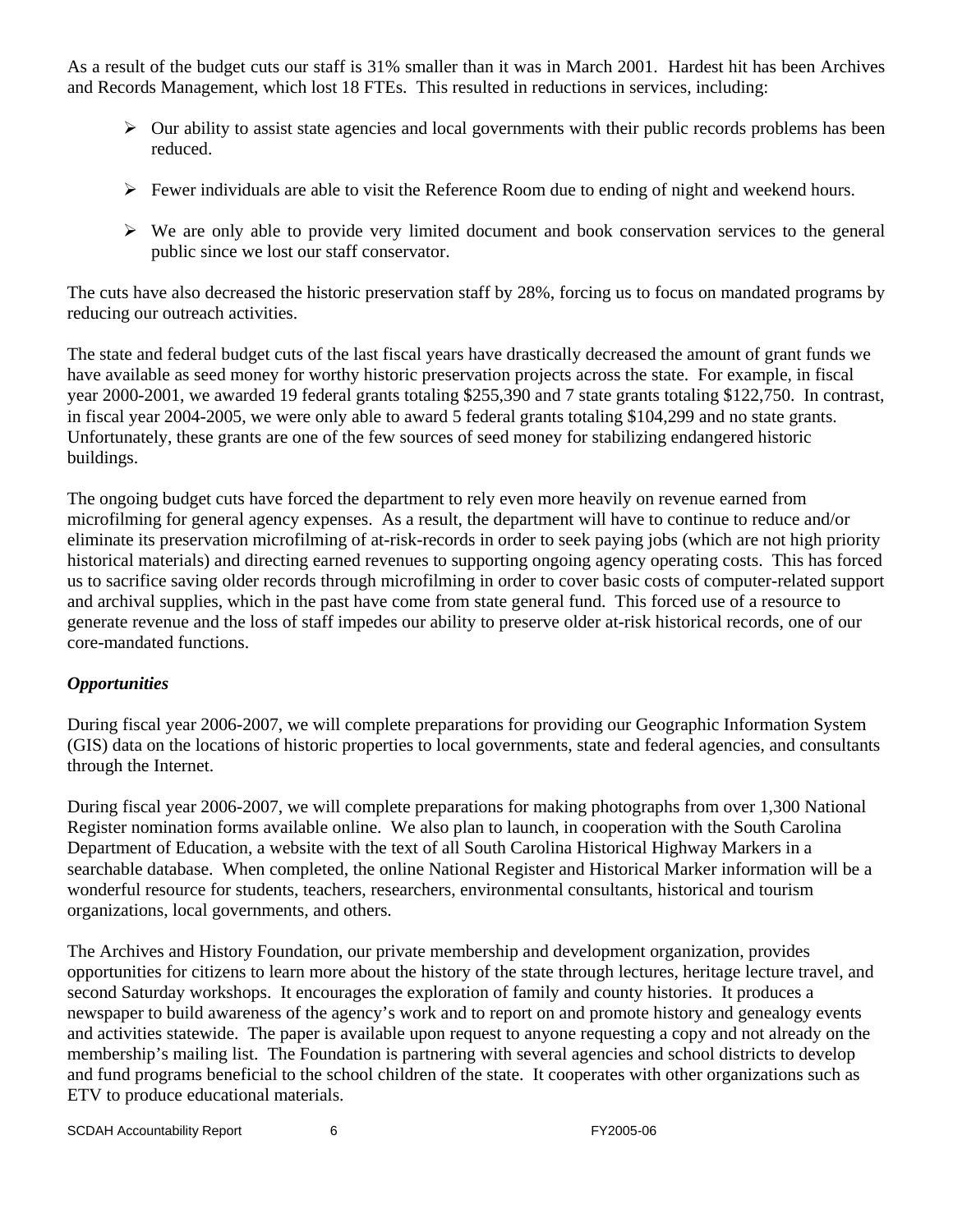A four-year federal grant of \$162,315, begun in late FY2003, is providing the resources for the department to formulate practical policies and methodologies which SC state agencies can use in managing their electronic records and systems and to test approaches and methods for preserving and providing long-term access to state government's archival electronic records. The project is designed to raise the visibility and effectiveness of the Archives in state government electronic records maters and position the Archives for a role in SC's expanding egovernment.

The Archives and Records Management Division, to compensate for its loss of staff and consequent inability to make frequent visits to government offices, held its second annual records management conference at the Archives and History Center, attracting over 150 attendees.

The SC State Historical Records Advisory Board (SC SHRAB), appointed by the governor and administered by the SCDAH, received a \$100,000 grant from the National Archives to regrant to historical records repositories (historical societies, colleges and universities, museums, libraries) and local government for preservation, access, and training projects, 2004-2006.

Federal funding through the State Library has provided us with the resources to digitize selected holdings and a FY2006 and FY2007 grant of \$158,362 will provide funding to take our catalog of resources to the World Wide Web.

The South Carolina Department of Archives and History is administering the third year of a three-year federal grant project known as Teaching American History in South Carolina (TAHSC). Funded by the U.S. Department of Education, this project was awarded \$999,558 in 2004 and continues the work of the 2001 three-year grant award (\$953,000) of the same name. This project provides a full year of professional development for history and social studies teachers in the form of summer institutes and research assistance.

The 2006 Summer Institutes included a total of 52 participants from 44 schools located in 21 school districts across the state. 20 teachers participated in the Midlands institute (June 5-16); 16 in the Lowcountry (June 19-30); and 16 in the Pee Dee (July 10-21). Of this group, 25 are elementary teachers, 18 are middle school teachers, and 9 are high school teachers. Each Summer Institute consisted of 10 full days of professional development activities, including content instruction, master teacher workshops, and cultural institution presentations.

Dr. Paul C. Anderson, Associate Professor of History at Clemson University, provided content instruction for the course, covering U.S. History since 1865. Class took place at local museums, historic sites, and repositories in the Lowcountry, Midlands, and Pee Dee regions. Teachers worked with staff from a variety of cultural institutions such as the South Carolina Department of Archives and History, the South Carolina State Museum, the South Carolina Historical Society, Avery Research Center for African American History and Culture, the South Carolina Cotton Museum, and the Darlington County Historical Commission.

Teachers are currently working on lesson assignments that utilize local primary sources. The course will culminate in February 2007 when teachers gather at a midyear retreat to share work and reflect on professional growth. Recruitment for the upcoming Summer Institutes is already underway. In 2007, institutes focusing on Special Topics in American History will be held in Columbia, Charleston, and Florence. More information about this project can be found online at: [http://www.teachingUShistory.org](http://www.teachingushistory.org/).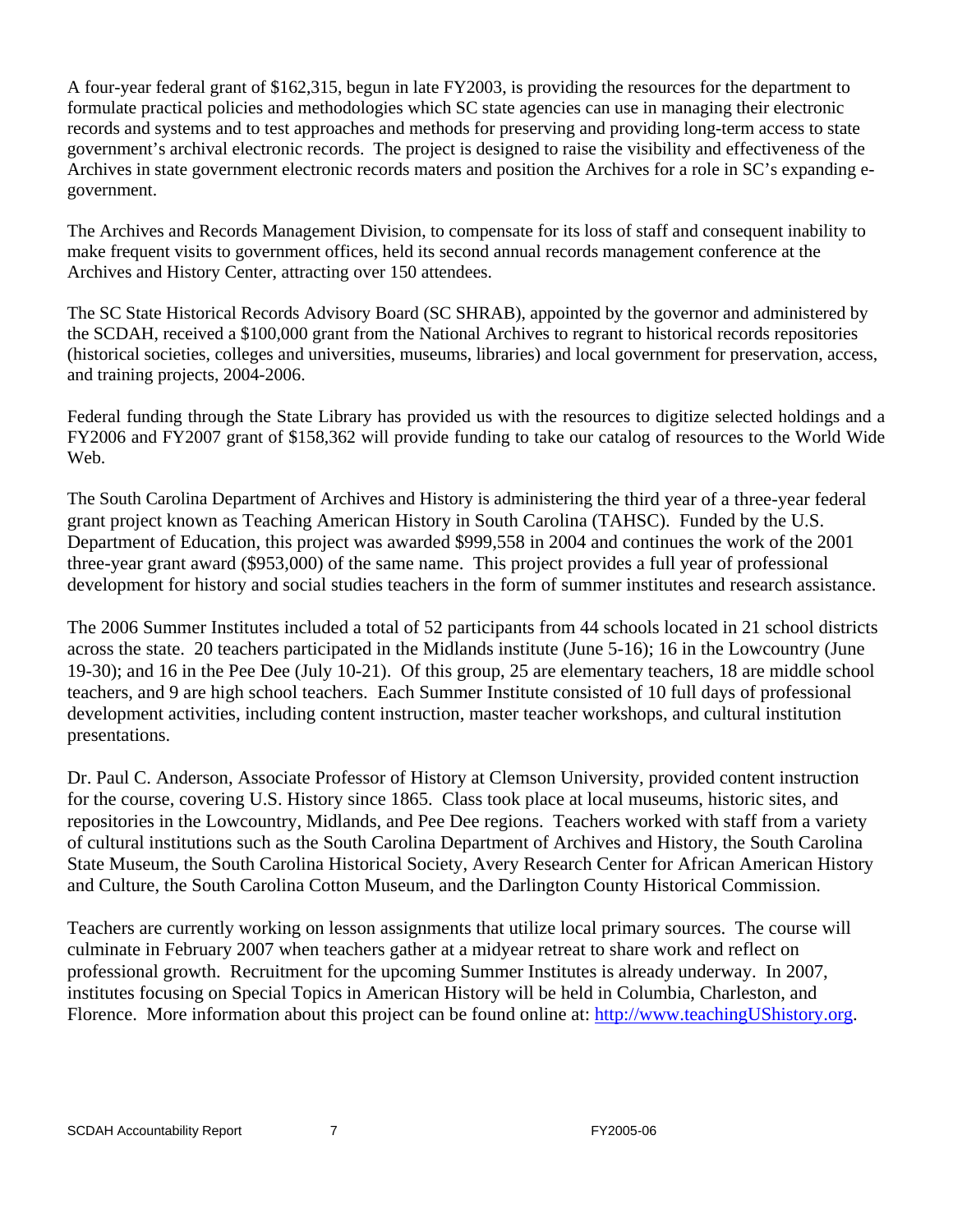#### **5. Organizational Performance**

Initially, the process of compiling information for the accountability report forces the agency to review the last year and compare results to previous years. Much like a self-study for a peer professional critique, the preparation of the accountability report allows agency management to review the major accomplishments of the past year and determine if they align with the primary mission. A major challenge for our agency is deciding what to measure and whether or not that measurement is meaningful. For example, one of the things we measure is the number of historical markers we approve each year. Since we don't provide the funding for the markers and we don't suggest which markers should be erected, it might appear as a useless measurement. However, one of our agency goals is to increase public awareness and interest in the state's history. Historical markers are certainly a way to do this and tracking the number of approved markers helps us follow this program's impact. The accountability report also provides the agency with information that can be used as part of the strategic planning process and to develop annual work plans. Agency leadership can utilize the report to identify areas that need improvement.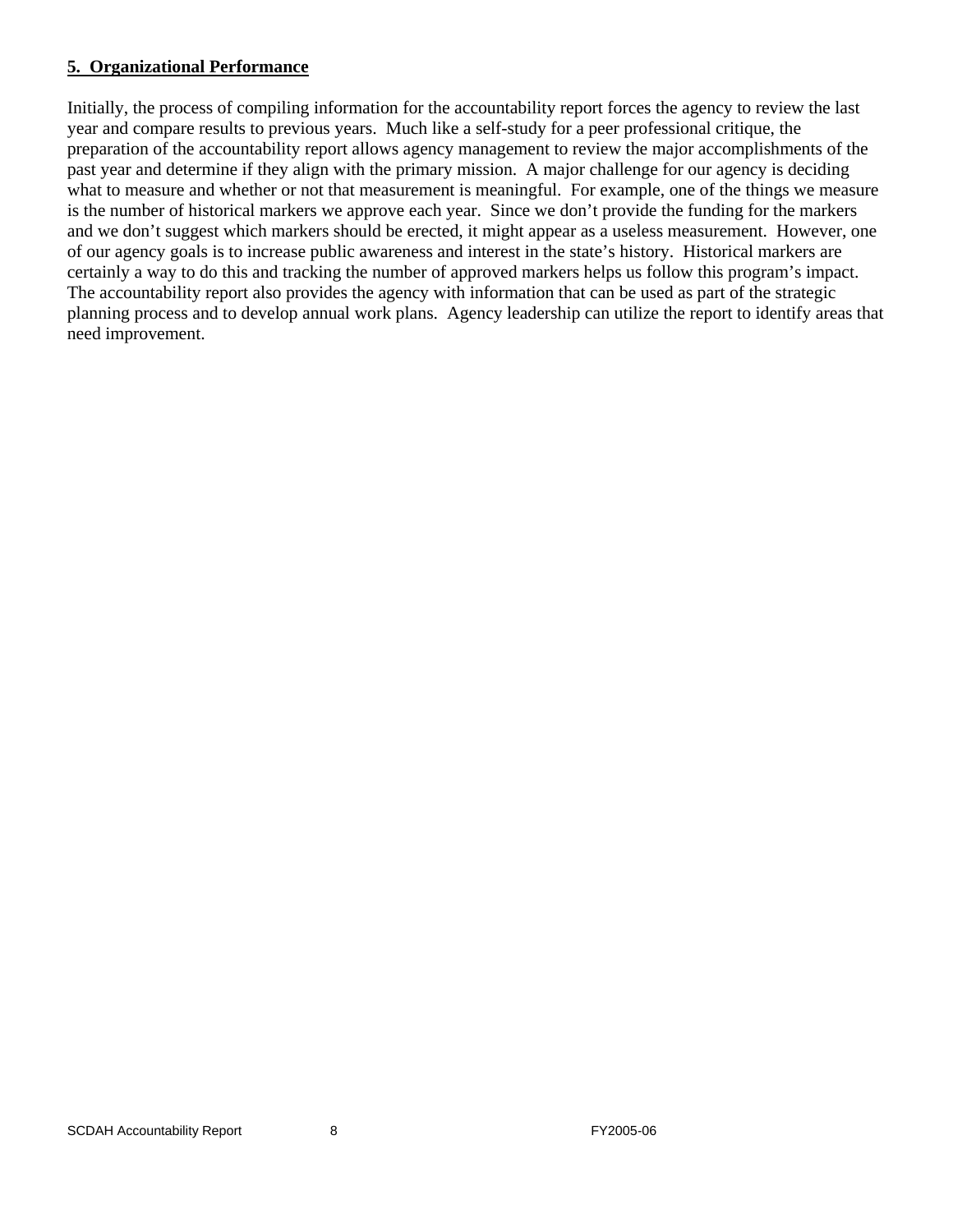# **II. Organizational Profile**

#### **1. Main Products and Services and Primary Delivery Methods**

- ¾ Preservation of and access to South Carolina's historical government records through specialized storage facility, microfilming and digitization, and public access via an on-site Research Room and a website.
- $\triangleright$  Contributions to economical/efficient operation of state and local government through a records management program providing direction/guidance, training, and instruction; identifying/authorizing records for retention/destruction: and, for state agencies, operating a low cost records storage facility for inactive records requiring limited term retention to meet legal, audit, or administrative requirements.
- $\triangleright$  Protection of historic properties impacted by federal and some state funded or permitted projects.
- $\triangleright$  Review planned projects, identify historic properties, and evaluate potential impacts, consult with developers and state and federal agencies to avoid or minimize harm to historic properties.
- ¾ Identification and recognition of the state's historic properties. Administration of the Statewide Survey of Historic Properties and providing access to this information through a Geographic Information System (GIS); administration of the National Register of Historic Places and the South Carolina Historical Marker programs.
- $\triangleright$  Support for private stewardship of historic buildings. Administration of federal and state tax credits for historic rehabilitation projects and federal matching grants; providing technical information and assistance.

#### **2. Key Customers Segments**

- $\triangleright$  owners of historic buildings
- $\triangleright$  developers
- $\triangleright$  architects
- $\triangleright$  contractors
- $\triangleright$  local governments
- $\triangleright$  state agencies
- $\triangleright$  federal agencies
- $\triangleright$  developers
- $\triangleright$  environmental consultants
- $\triangleright$  local governments
- $\triangleright$  state agencies
- $\triangleright$  federal agencies
- $\triangleright$  developers
- $\triangleright$  environmental consultants

#### **Key Customers Segments Key Requirements/Expectations**

- $\triangleright$  promotion and administration of federal and state tax incentive programs for the rehabilitation of historic buildings
- $\triangleright$  review of federal and state funded or permitted projects
- $\triangleright$  Administering the statewide survey and providing access to information about the location of historic properties through GIS layers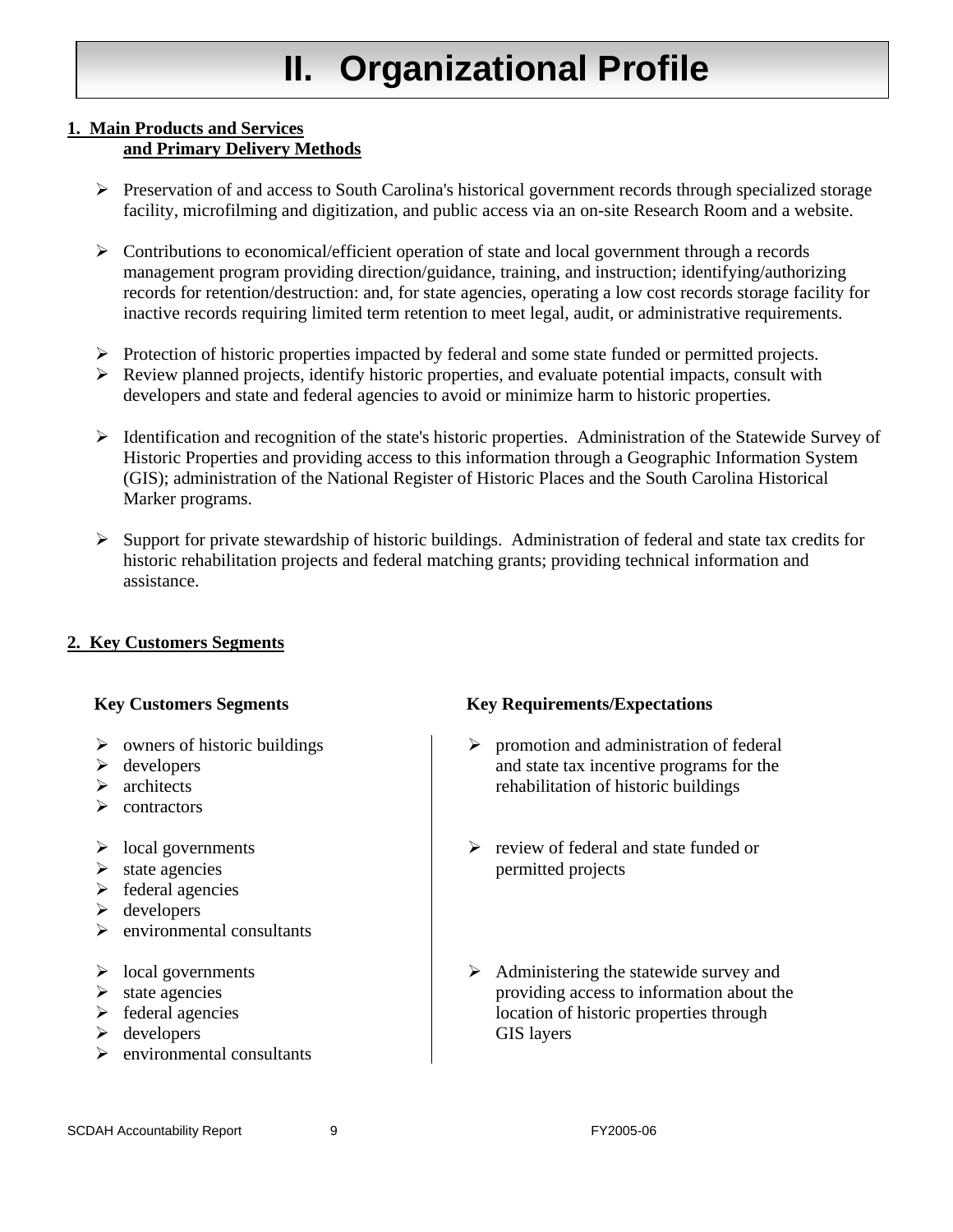- $\triangleright$  preservation professionals and advocates of historic preservation
- 
- 
- $\triangleright$  state governments
- $\triangleright$  local governments
- $\triangleright$  citizens
- $\triangleright$  professional researchers
- $\triangleright$  state governments
- $\triangleright$  local governments
- $\triangleright$  private records repositories
- $\triangleright$  professional groups
- 

#### **Key Customers Segments** (cont) **Key Requirements/expectations** (cont**)**

- $\triangleright$  providing information about range of preservation topics through e-mail newsletter, preservation conference, workshops, and site visits
- $\triangleright$  owners of historic properties  $\triangleright$  coordination of the National Register of Historic Places program in South Carolina
- → local governments  $\rightarrow$  providing advice, training, and federal grants to local governments that qualify for the federal Certified Local Government program
	- $\triangleright$  approval to destroy obsolete records, storage and microfilming of eligible records, and recordkeeping guidance and training
	- $\triangleright$  preservation of and long-term access to essential state and local government records
	- $\triangleright$  technical guidance, assistance, grants, and leadership in archives and records management matters
- → National Archives <br>
→ Statewide planning and priorities for federal funding/grants to South Carolina

#### **3. Stakeholders Not Listed Above**

- $\triangleright$  future generations of South Carolinians (posterity)
- $\triangleright$  downtown revitalization organizations
- $\triangleright$  neighborhood organizations
- $\triangleright$  land-use planners

#### **4. Suppliers and Partners**

- $\triangleright$  State and local government officials
- $\triangleright$  Archivists and records managers
- $\triangleright$  Expert consultants
- $\triangleright$  Film, paper and PC vendors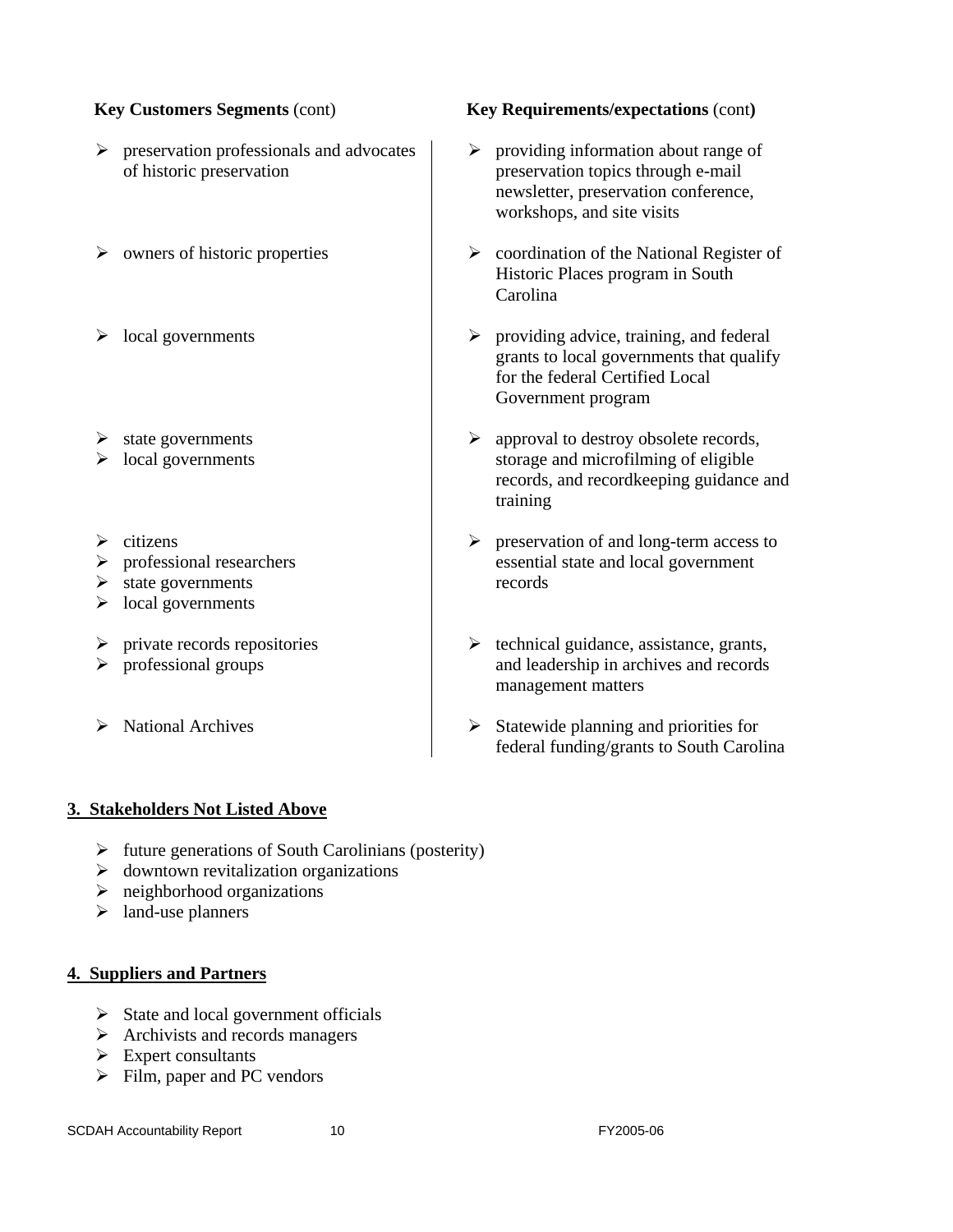#### **5. Facilities**

The South Carolina Archives & History Center is a state of the art archival and research facility. It houses more than 300 years of the state's priceless historical documents and records. The building at **8301 Parklane Road** serves as the home for the South Carolina Department of Archives and History, the state agency responsible for the care and safekeeping of the state's historical documents and is an unmatched resource for visitors seeking information on South Carolina history, genealogy, and historic preservation and document conservation. In addition, our **State Records Center** is located at **1942-A Laurel Street** and houses nearly 90,000 cubic feet of records from state agencies. This location provides low cost storage of inactive state agency records, reference service as requested by agencies, and arranges for the disposal of records deemed no longer needed as per approved records schedules.

#### **6. Employees**

|                               | <b>STAFF</b> | <b>FIEs</b> |
|-------------------------------|--------------|-------------|
| $\triangleright$ UNCLASSIFIED |              |             |
| $\triangleright$ CLASSIFIED   | 66.          | 66.5        |
| $\triangleright$ TIME LIMITED | 10           |             |
| $\triangleright$ TEMPORARY    |              |             |

#### **7. Regulatory Environment**

 $\triangleright$  Federal

National Historic Preservation Act of 1966, as amended, 16 USC 47 et seq

Internal Revenue Code of 1990, as amended, 26 USC 47 (Rehabilitation Credit)

 $\triangleright$  State

South Carolina Mining Act*,* 48-20-40, S.C. Code of Laws

Coastal Zone Management Act of 1976, as amended*,* 48-39-150, S.C. Code of Laws

Protection of State Owned or Leased Historic Properties, 60-12-10, S.C. Code of Laws

South Carolina Historic Rehabilitation Incentives Act, 12-6-3535, S.C. Code of Laws

Code of Laws of South Carolina, Sections 30-1-10 through 30-1-180 (Public Records Act)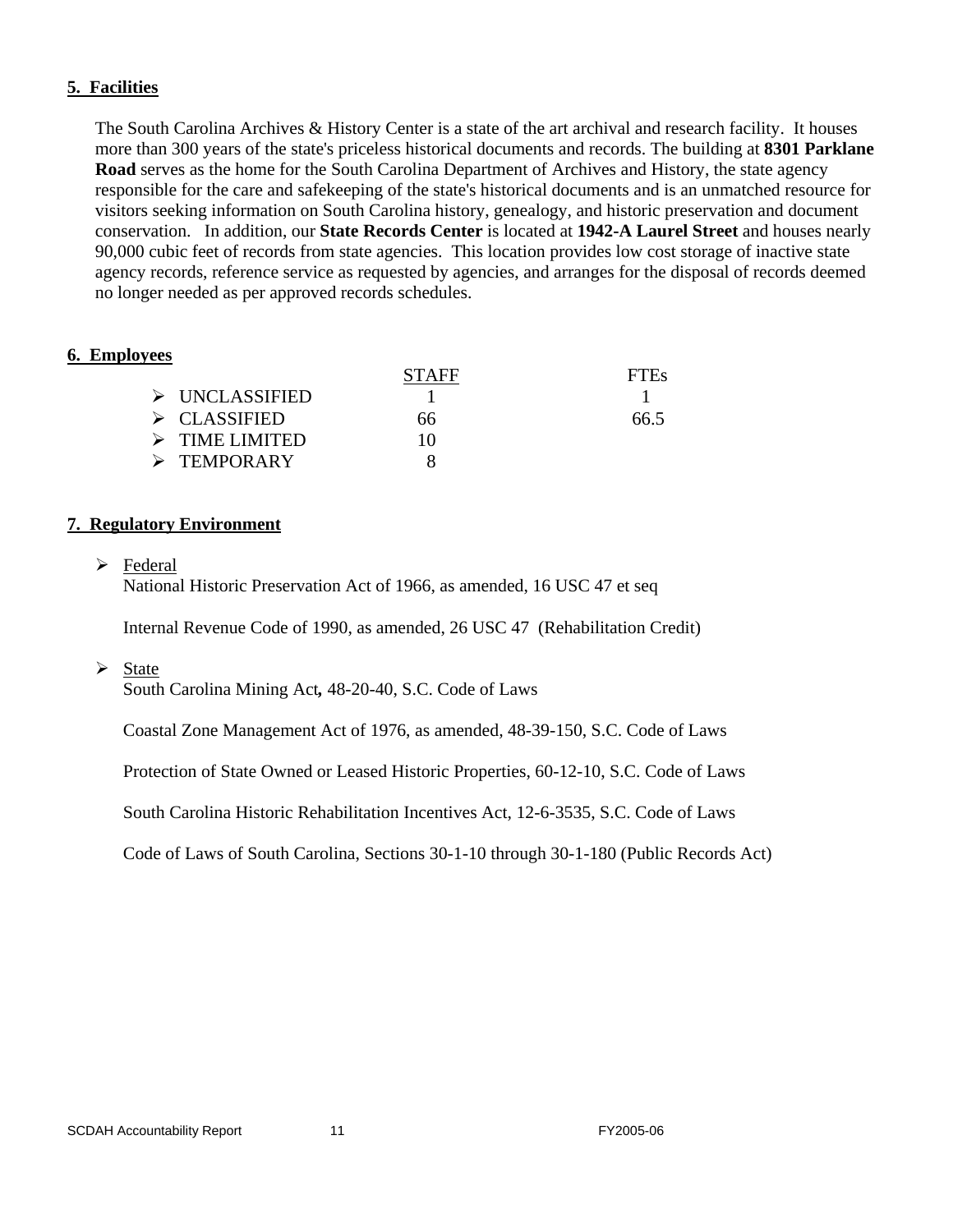#### **8. Key Strategic Challenges**

- $\triangleright$  Financial and personnel challenges in dealing with the technical and infrastructure costs to develop an electronic/digital archive of historically-significant state and local government records.
- $\triangleright$  Human Resources: Managing an archives and records program that lost a third of its staff to budget cuts since FY 2001.
- $\triangleright$  Financial: Having to rely on revenue generation from the microfilming program for operating funds (supplies, travel, phone lines, etc.) when there are tremendous amounts of historical records that need to be filmed for preservation.
- $\triangleright$  What is the most efficient and effective way to create more awareness of the value of historic preservation among the general public given our small staff and lack of adequate funds?
- $\triangleright$  How can we retain an excellent staff given our low salaries relative to positions available in other state agencies and the private sector?

#### **9. Performance Improvement System**

Archives and History initiated a continuous improvement program in the early 1990's, one of the first state agencies to move into this area. Despite the loss of our fulltime quality coordinator in 2001 because of budget cuts, the agency still operates under this environment. The Quality Initiative Steering Committee, chaired by the director and composed of 7 staff members, oversees the employee recognition system and the chartering and monitoring of teams to address specific problems. In addition, the program is well ingrained throughout the agency and frequently teams are developed with the various divisions to handle specific division issues.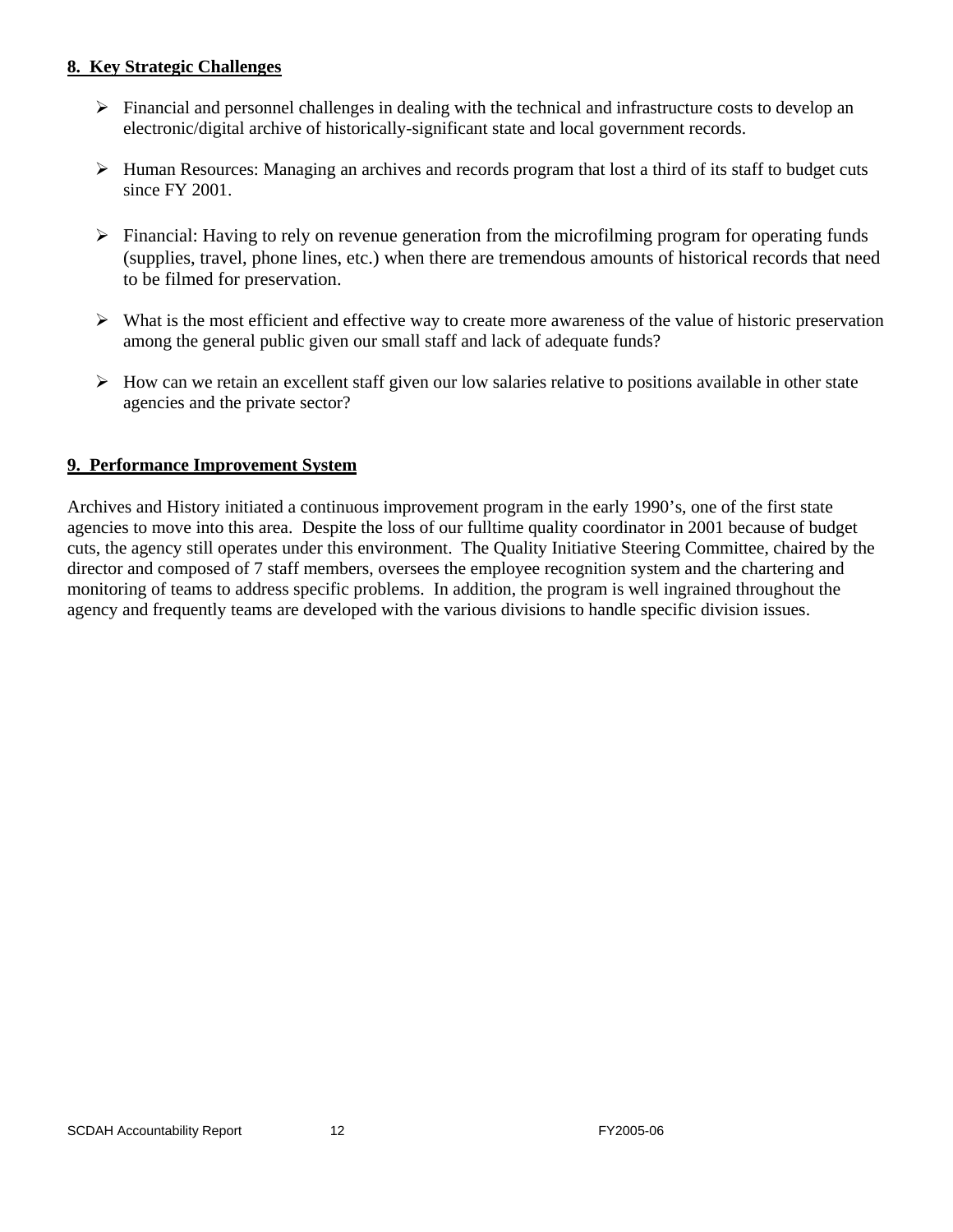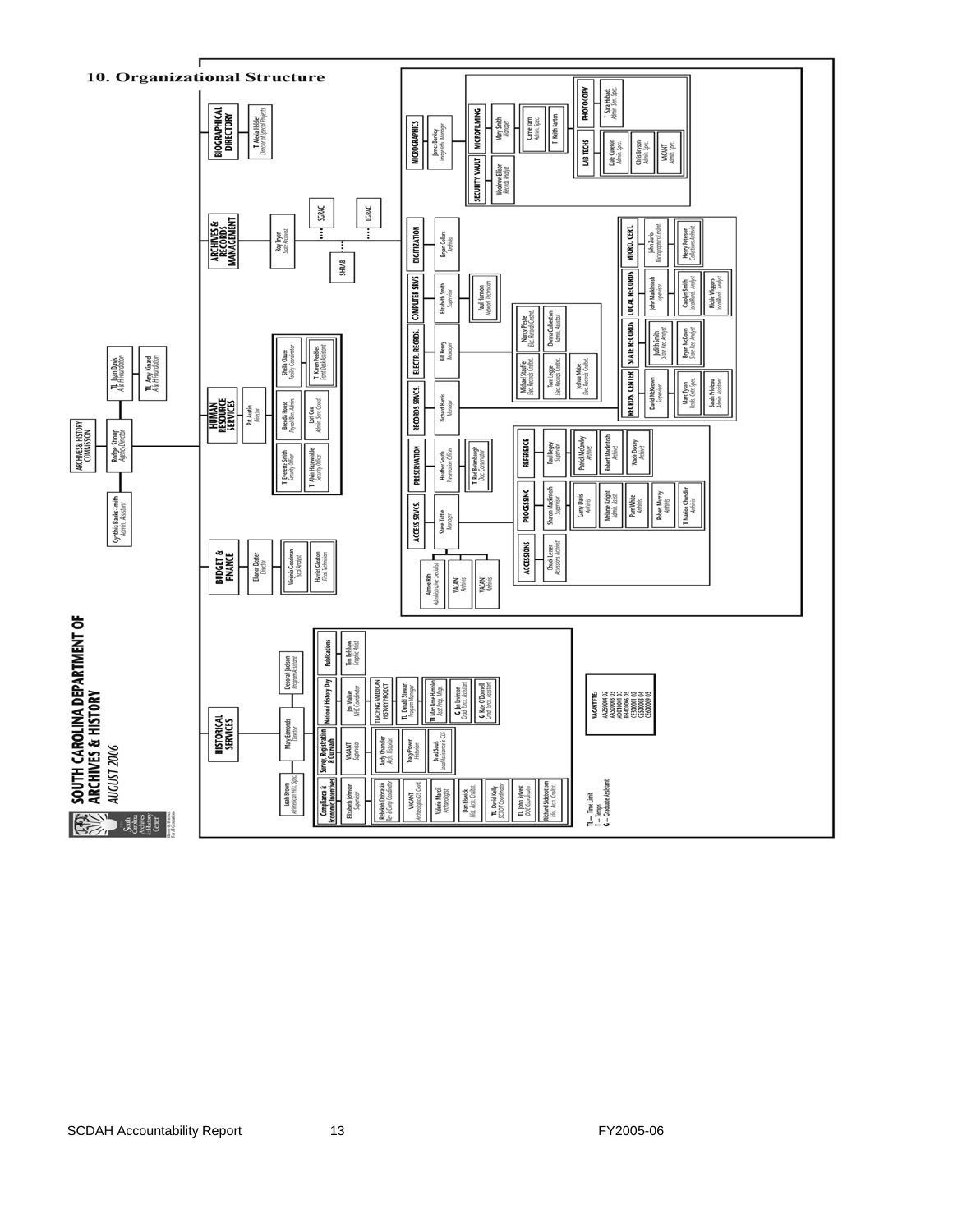#### **11. Appropriations/Expenditures Chart**

|                                          | 04-05 Actual Expenditures |                                |                    | 05-06 Actual Expenditures      | 06-07 Appropriations Act |                                |  |
|------------------------------------------|---------------------------|--------------------------------|--------------------|--------------------------------|--------------------------|--------------------------------|--|
| <b>Major Budget</b><br><b>Categories</b> | <b>Total Funds</b>        | <b>General</b><br><b>Funds</b> | <b>Total Funds</b> | <b>General</b><br><b>Funds</b> | <b>Total Funds</b>       | <b>General</b><br><b>Funds</b> |  |
| <b>Personal Service</b>                  | \$2,816,414               | \$1,908,702                    | \$2,812,560        | \$1,933,500                    | \$3,091,094              | \$2,124,483                    |  |
| <b>Other Operating</b>                   | \$1,447,294               | \$813,273                      | \$1,896,243        | \$1,069,873                    | \$2,024,860              | \$1,055,936                    |  |
| Special Items                            | \$250,534                 | \$0                            | \$150,000          | \$150,000                      | \$150,000                | \$150,000                      |  |
| Permanent<br>Improvements                | \$0                       | \$0                            | \$0                | \$0                            | \$                       | \$0                            |  |
| <b>Case Services</b>                     | \$0                       | \$0                            | \$0                | \$0                            | \$                       | \$0                            |  |
| <b>Distributions</b><br>to Subdivisions  | \$119,499                 | \$0                            | \$197,956          | \$0                            | \$353,000                | \$0                            |  |
| <b>Fringe Benefits</b>                   | \$772,900                 | \$535,761                      | \$779,091          | \$554,682                      | \$849,962                | \$590,222                      |  |
| Non-recurring                            | \$0                       | \$0                            | \$0                | \$0                            | \$                       | \$                             |  |
| <b>Total</b>                             | \$5,406,641               | \$3,257,736                    | \$5,835,850        | \$3,708,055                    | \$6,468,916              | \$3,920,641                    |  |

### **Base Budget Expenditures and Appropriations**

### **Other Expenditures**

| <b>Sources of Funds</b>      | 03-04 Actual Expenditures | 04-05 Actual Expenditures |
|------------------------------|---------------------------|---------------------------|
|                              |                           |                           |
|                              |                           |                           |
| Supplemental Bills           | \$0                       | \$C                       |
|                              |                           |                           |
|                              |                           |                           |
| <b>Capital Reserve Funds</b> | \$0                       | \$850,000                 |
|                              |                           |                           |
|                              |                           |                           |
| <b>Bonds</b>                 | \$0                       | \$0                       |

### **12. Major Program Areas Chart**

See attached chart.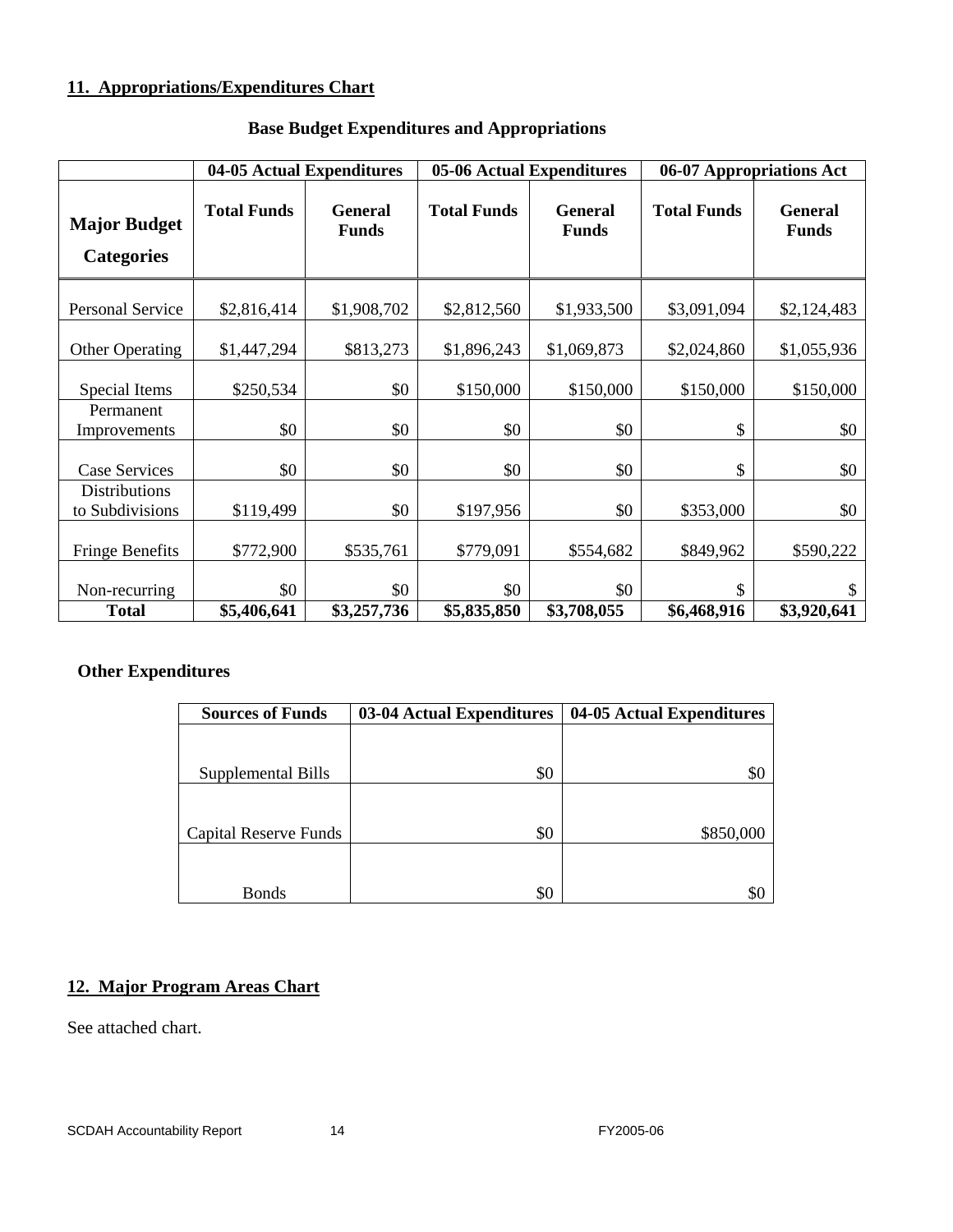# **III. Elements of Malcolm Baldrige Award Criteria**

# **1.0 Leadership**

#### 1.1

(a) Each employee's EPMS outlines expectations for the review period. During the planning state interview the employee and supervisor discuss goals and objectives and arrive at a final document. Most employees are expected to monitor their achievements themselves, consulting with their supervisor quarterly or semi-annually. (b) Performance expectations are clearly outlined in the employee's EPMS. If changes in job duties or expectations are required the supervisor and employee meet and make the necessary changes. In addition, each division has a yearly work plan that is reviewed at monthly division staff meeting to insure projects are on schedule. (c) Monthly staff meetings bring all of the agencies employees together for updates on ongoing projects, outside speakers are invited to speak on topics of relevance to employees, the director reports on issues of agency-wide interest and, if there is no outside speaker, a staff members describes their responsibilities for the benefit of their fellow employees. (d) The agency's employee recognition program recognizes employees for a variety of activities that benefit the agency and our customers. (see 5.5) (e) Senior staff members are active in leadership positions in our national professional organizations. Staff members are encouraged to attend (as far as budget limitations permit) professional meetings and take advantage of specialized training opportunities. The agency's human resources officer tracks employee training to insure that staff members are not asked to undertake duties for which they have not been trained. (f) Staff members are cognitive of nationally accepted ethics standards required of all employees. The requirements of state ethics regulations are provided and addressed at staff meetings.

#### 1.2

The agency is especially proud of its reputation for excellent customer service. The senior leadership not only encourages staff to take the extra steps necessary to assist our customers, but they practice what they preach. Because Dr. Stroup frequently participates in artifact identification programs across the state, citizens frequently walk-in and ask to have him identify objects. If Dr. Stroup is in the building he insists on being called so he can try to assist the patron. Senior leadership also insists that staff members do whatever they can to help visitors and callers receive the help or information they are seeking. Shortly after moving into the Archives and History Center, all staff members whose jobs require frequent contact with the public, were required to attend a workshop that focused on not only meeting the customer's needs, but also going beyond that. During employee recruitment and then during orientation the agency's leaders convey our focus on customer satisfaction to employees. Our semiannual staff awards program recognizes staff members for outstanding customer service.

#### 1.3

We use a variety of techniques to evaluate our impact on the public. As mentioned in 1.4 above we use formal tracking of many processes. Informal feedback is also an important aspect of determining the effectiveness of our offerings. As we initiate a new strategic planning process this fall we will incorporate formal survey instruments in some instances and will employ a number of focus groups to evaluate current programs and brainstorm possible future programs and services.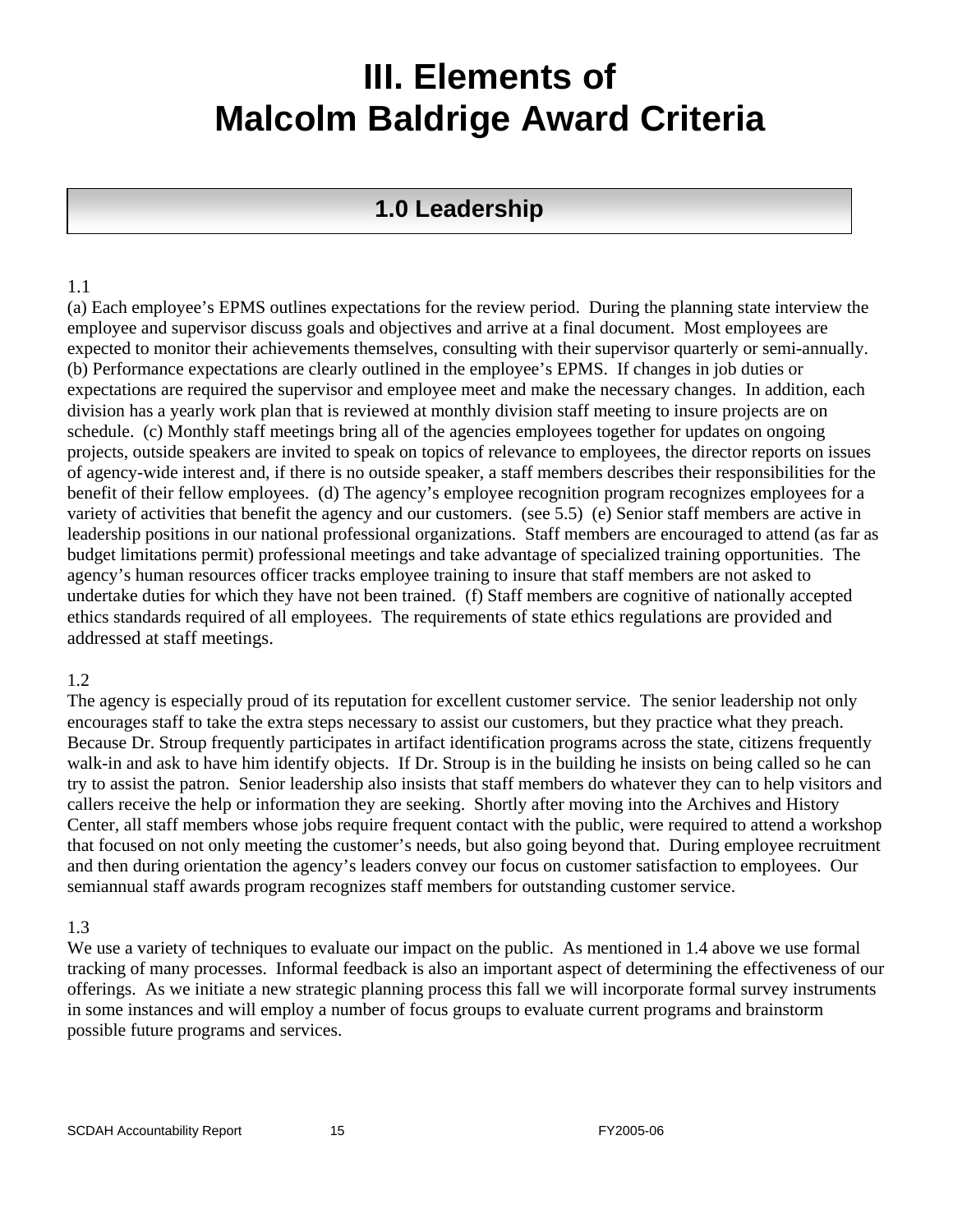The senior leadership reviews the agency's budget reports monthly insuring that both income and expenses are on schedule. Agency department heads that are responsible for monitoring budgets within their areas must approve expenditures. The agency director reviews all budget reports monthly and works closely with the director of our budget and finance division to oversee all financial matters.

Any questions regarding potential legal issues are referred to the director who determines if an opinion is required from the attorney general's office. The agency director must initiate any request for legal advice.

Both the South Carolina Public Records Act and the National Historic Preservation Act require the agency to enforce applicable state and national regulations. Both deputy directors have broad discretionary authority to oversee their areas of responsibility. However, when unusual or potentially controversial issues are involved, the agency director is kept informed of the situation and becomes involved when necessary.

#### 1.5

The agency's senior leadership reviews all of the measures reported in section 7. However, we are most concerned with those that we can impact. For example, while we would like to have more researchers every year we are not able to control that. But we are able to impact response time to research queries or the time it takes us to process federal section 106 reviews. While we are able to report quantitative measures using charts and graphs we also monitor informal customer comments that occur outside of formal evaluation processes. The agency's senior staff frequently interact with many of our customers in meetings and programs across the state where a member of the public will comment on how helpful a particular staff member was during their recent visit to the Archives & History Center. The vast majority of these comments are complimentary with only an occasional negative comment, usually based on the fact that we did not have the document or information they needed, not on the quality of the staff's effort.

#### 1.6

From FY96-97 through FY00/01 all supervisors were evaluated biannually by their staff members in an anonymous assessment program (Staff Assessment of Management Survey or SAMS). This review covered five key areas: leadership, communication/flexibility, innovation/planning, problem solving/decision-making, and organization/time management. Supervisors integrated the information from the SAMS survey into employee EPMS planning stages, often providing the employee with a training opportunity to address weak areas. Unfortunately, the staff member who implemented the program, our quality coordinator, was lost due to budget cuts, and the agency was unable to complete the SAMS review scheduled in May 2005. It is highly unlikely because of budget cuts that the agency will be able to reestablish the SAMS program in the near future. We plan to address this area in the strategic plan we are currently developing.

#### 1.7

During the past year the agency has developed and implemented a workforce-planning program. With over 35% of the staff eligible to retire within the next 5 years it was critical for the senior staff to evaluate staffing needs. The revisions to the TERI program and the ability for an employee to retire and return to work in the same position at the same salary substantially changed both the agency's and the employee's options. In order to explore possible courses of action we instituted a program whereby each employee met with our human resource officer and discussed, without commitment on the part of either party, possible options for their future with the agency. This information permits senior staff to plan staffing needs for the next 3 to 5 years with more accuracy than before. In addition this information also allows senior staff to begin assigning some duties to junior staff members to evaluate their abilities before moving them into a more responsible position.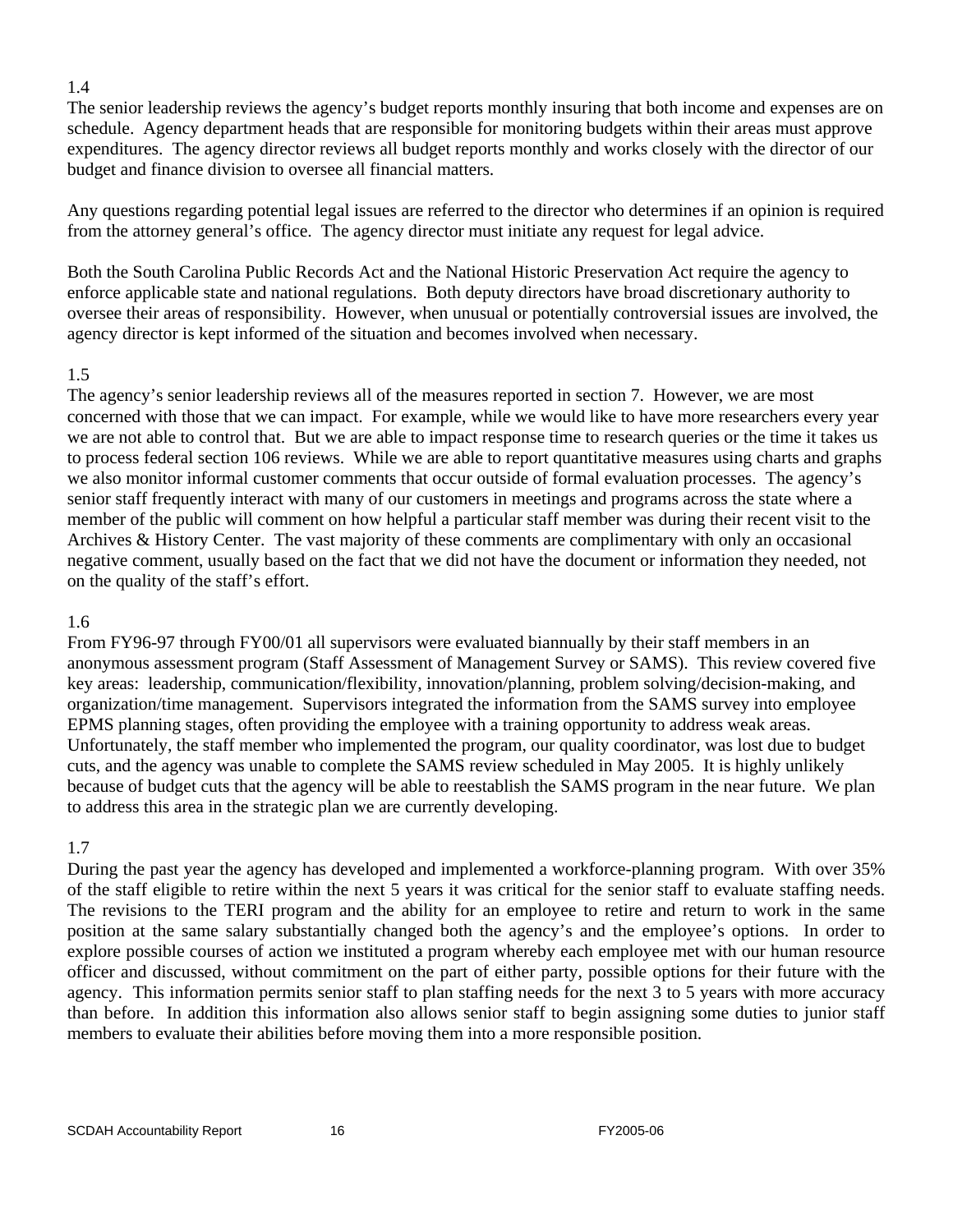The agency's senior leadership works through the Quality Improvement Steering Committee to identify and implement improvements. Suggestions for making improvements can originate with any member of the staff and are directed to the QI Steering Committee for action. The Steering Committee develops a plan, perhaps by chartering a team, or by undertaking the evaluation process on its own. For example, the Steering Committee determined that the agency employee recognition program was getting stale. They decided to ask OHR to come in and evaluate our program, brainstorm with the Steering Committee and make suggestions for improvement. As a result, the employee recognition program has been tweaked to include several new components.

#### 1.9

The agency's senior leadership is actively involved in both our national professional organizations and local organizations. We encourage all staff members to engage in projects and organizations that improve our communities. The type and level of involvement depends on the staff members' talents and interests. Agency Director, Rodger Stroup, actively participates in professional and community organizations. Some of the organizations where he is active as a leader include the American Association for State and Local History (he was elected to the governing board in 2003); SC Heritage Trust Advisory Board; South Carolina Hall of Fame; National History Day; SC Executive Institute Alumni Board; and Rotary Club of Columbia. Dr. Stroup frequently visits our public reference room to talk with researchers, and often patrons stop by and ask directly for his help with historical documents and artifacts. Our State Archivist, Roy Tryon, is active in several historical organizations: the National Association of Government Archives and Records Administrators (NAGARA) as annual meeting program chairman; the Council of State Archivists (COSA) as a board member; and as co-chair of a COSA-sponsored and federally-funded task force on the nation's local government archives. He serves as chairman of the SC State Historical Records Advisory Board and is an adjunct instructor in information and records management at the University of South Carolina. During FY2006 he made presentations before several professional groups on records matters. Our department's Deputy State Historic Preservation Officer, Mary Edmonds, is involved in the SC Hall of Fame and the Revolving Fund Committee for the Palmetto Trust.

The Archives staff also shows leadership within our key communities to include organizations such as The United Way, Red Cross, Good Health Appeal, Harvest Hope Food Bank, and Literacy. Each year we have seen a voluntary increase in our contributions to these organizations. We are now holding semi-annual blood drives at our agency because we are no longer in the downtown area in the proximity of the Red Cross. Our leadership team encourages our employees to continue donating blood, knowing it provides an important resource to our community and minimal disruption to daily activities. In addition to these other efforts within the agency, we also recycle paper products in an effort to decrease the amount of waste that goes into our community.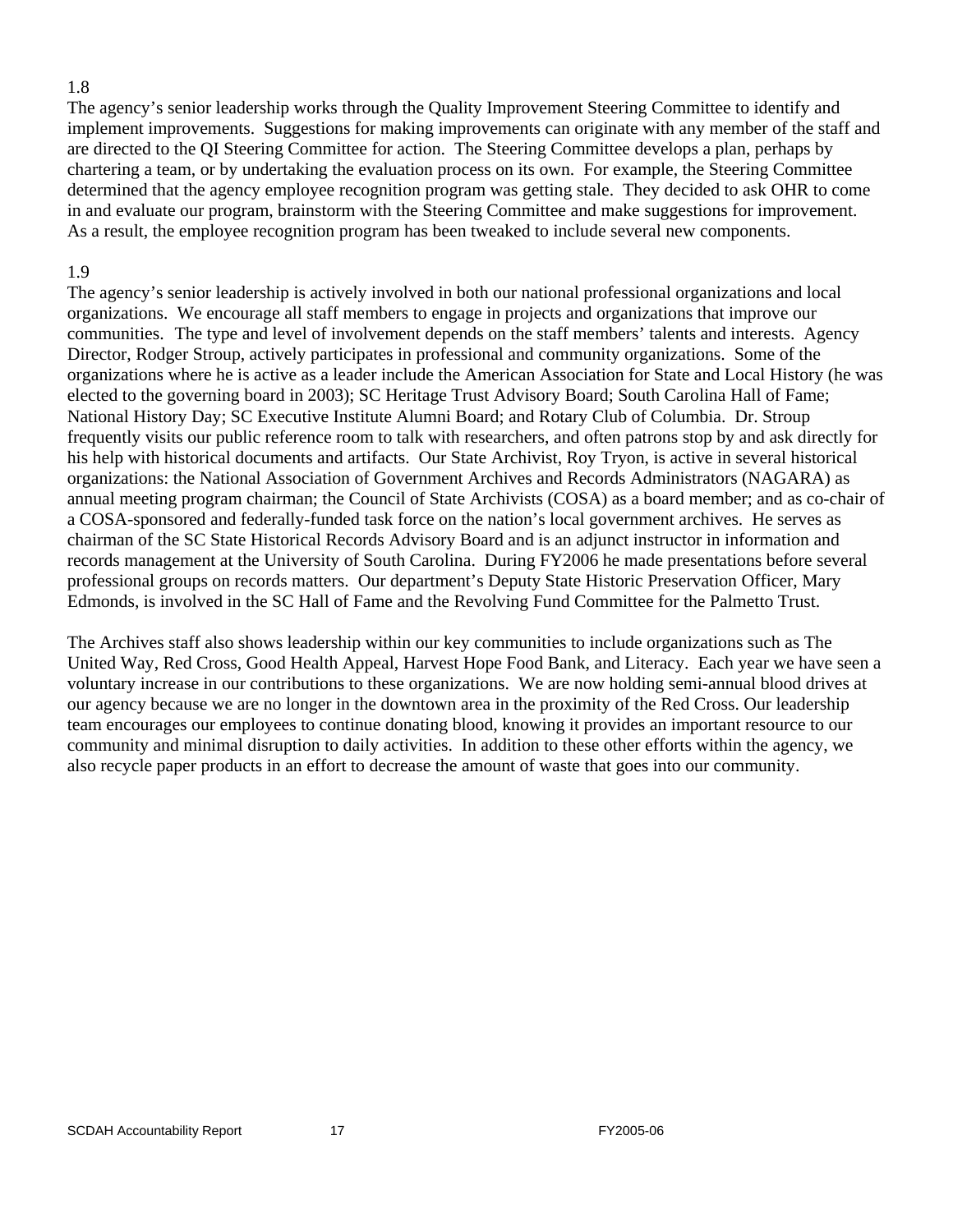The agency has followed a strategic plan that was initially developed in 2000 and originally intended to end in 2004. However, due to budget cuts and the loss of 32% of the agencies staff that began in 2001 the agency is continuing to work from that plan, focusing on the major goals that still needed to be completed. The Archives and Records Management program is in the final stages of developing a strategic plan for the National Historic Records and Publications Commission that will guide the work of the State Historical Records Advisory Board for the next several years. At the same time the State Historic Preservation Office is developing the state historic preservation plan for the National Park Service. Both of these plans are due in Washington during the fall of 2006. Since these two plans are major components of the agency's mission we will develop our next strategic plan around these two plans. Our current schedule is to present a draft strategic plan to the Archives and History Commission at their December 2006 meeting.

#### 2.1a

The Department of Archives and History has a consistent approach to gaining feedback using multiple approaches, and a wide variety of internal and external customers. Groups involved in giving us direct feedback through focus groups and surveys include all staff members, and external groups such as educators, retailers, commissioners, historic preservation organization leaders, government partners, donors, and researchers. The outcomes of stakeholder analysis allows the strategic planning team to gain an accurate depiction of areas in critical need of development that impact our mission, therefore leading to our current goals and strategies. Examination of internal feedback depicts for our entire management/supervisory team where our focus is on cultural issues, human resource systems, and opportunities for improvement of systems and processes that affect service and product delivery to include cost of service delivery.

#### 2.1b

As the planning team examines all the data gained in the planning process, it pulls information that will impact our agency financially and presents challenges and risks our agency will face. Looking forward and facing what has now become our current budget environment, the planning team considered how we could continue to plan for maintaining current levels of service, look for opportunities to increase revenue, develop new programs, stay on target with technology initiatives, while losing state appropriations. Looking for opportunities for internal and external partnering to maximize our ability to meet customer needs is one approach to development of our current strategies. For example, the extensive catalog to our archival collection is currently in a MS-DOS program developed in the late1980's, is no longer supported**,** and cannot be made accessible on the Internet. Each of the past several years we have unsuccessfully requested the funds to convert the database to a Windows based program. In the spring of 2005 we worked with the State Library to receive a federal grant of \$158,362 that will allow us to convert the database and make the collections catalog accessible on the Internet. As a side benefit, the purchase of equipment with these and other federal funds has made it financially feasible to convert our computer network from NT to Windows 2003, an important step since NT is no longer supported by Microsoft. While the network upgrade has been completed, the online catalog will be converted and accessible via the web in FY2007.

#### 2.1c

Both shifts in technology and our regulatory environment will be addressed in the new strategic plan. For example, for over 100 years the agency has published books and pamphlets about the history of the state. In our planning we are reviewing the methods of providing information to our customers and will be reducing our publications but providing more historical information through our website. The regulatory environment is continually changing and our challenge is to adjust to the changes, since they are out of our control, as quickly as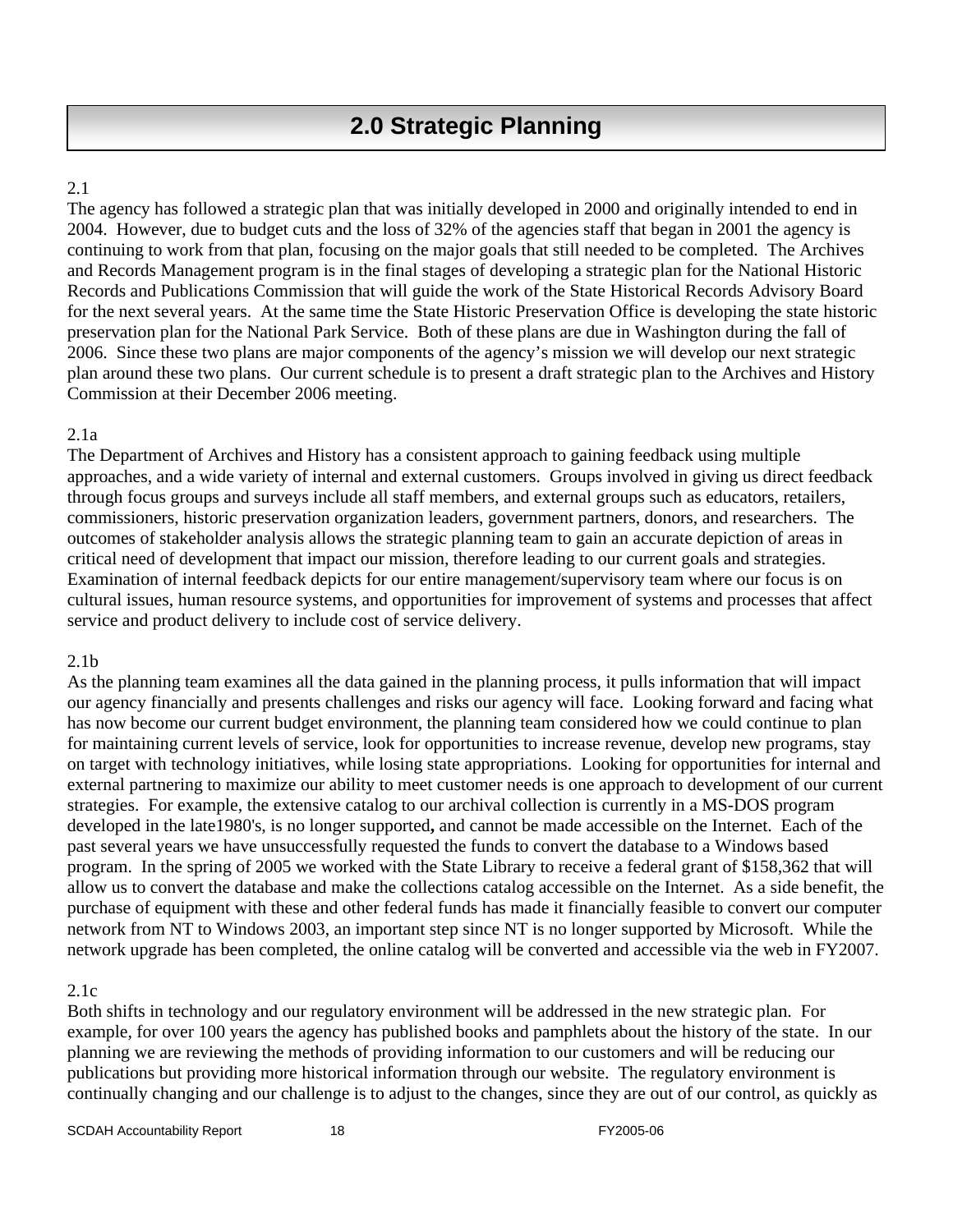possible. For example, over the past 10 years the number of cell towers we are required to review under section 106 of the National Historic Preservation Act has expanded exponentially. Working with our peers across the country we have developed ways to expedite this process to the benefit of both our office and the cell tower owners

#### 2.1d

To meet the future service demands for our agency, the planning team utilized information from consultant's reports, the Governor's Task Force on Historic Preservation town meetings, customer comment cards, conference focus groups, and the staff SWOT analysis to develop human resource strategies. The Executive Management Team, Human Resource Manager, and affected agency managers/supervisors look at current service levels and the staffing levels needed to maintain service delivery and then develop strategies to address these needs. Our Human Resources are what links us to the accomplishment of our mission, and therefore, we consistently develop a Human Resource goal in our Strategic Plan. Because of our veteran workforce we know our future holds challenges with the possibility of losing great corporate knowledge and skills. During the current budget situations the agency has lost 31% of our staff. In addition, over the next five years 33% of the staff, including all of our executive management team and most of our senior managers, will be eligible to retire. With this challenge in mind, the agency is participating in the Office of Human Resources workforce-planning program. Our goal is to ensure we can retain or recruit senior management and technical expertise while maintaining or improving the agency's diversity.

#### 2.1e

The strategic plan is being developed based on the information we obtained in numerous focus groups where we solicited information about opportunities and challenges. Senior staff then reviewed all of the comments and formulated the plan with these two issues as a major factor in determining the final goals for the agency.

#### 2.1f

The agency has a detailed disaster plan that addresses a wide range of scenarios. Of primary importance to insure our business continuity is the need to protect the information contained in the tens of millions of documents housed in the archival vaults. Additionally, we regularly back up our electronic data and store the information offsite to insure its survival.

#### $2.1g$

The developing strategic plan primarily addresses the ongoing role that the agency plays in insuring the gathering, processing and availability of the state's official records. With budget reductions over the past 5 years the agency is already minimally able to fulfill its legislative mandate. The new initiatives in the plan are modest, but will require additional funding to insure they are completed on time. However, just as the plan we developed in 2000 is still viable, the current planning document can be extended to complete the necessary goals if funding is not available.

#### 2.2-2.3

Strategic Planning (chart attached).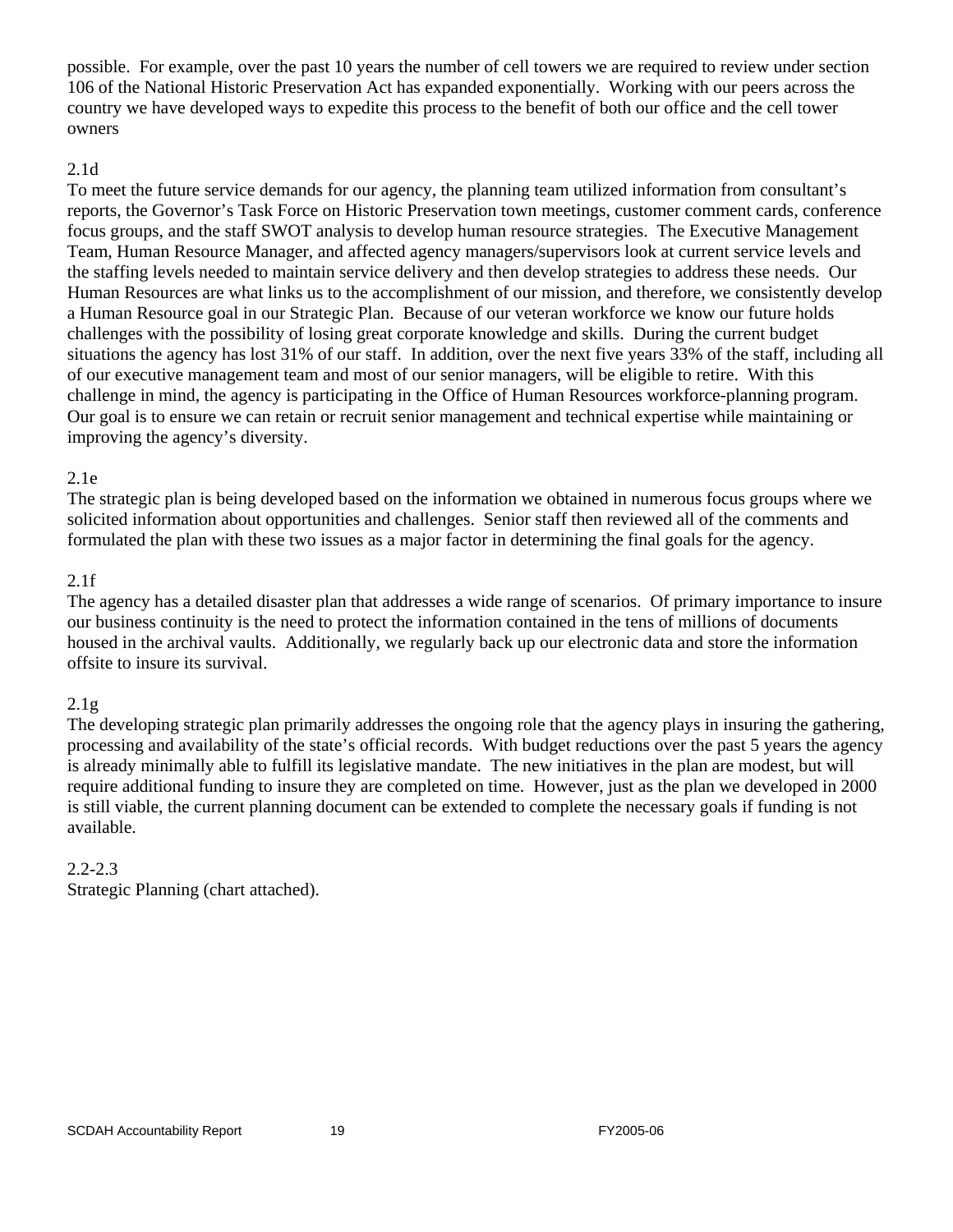Each year annual plans are derived from the strategies in the strategic plan. Natural work teams, cross-functional work teams, and division operating units conduct annual planning to ensure that activities are in alignment with our strategic direction. Progress is currently monitored at the division operating level through management team meetings, and staff level planning meetings. The Executive Management Team reviews annual work plans to ensure that they focus on key strategies and allocates funding accordingly.

#### 2.5

The Archives deploys the strategic plan to all agency employees, as well as patrons of our products and services, and our government partners. Directors of each of our two divisions deploy annual operational plans at their division level meetings. Utilizing an approach that shows what the current fiscal year will bring in the way of work demands, the directors also explain how these plans align with our current strategic direction. Currently, we are tracking the progress of these plans, and providing updates through advisory groups: Local Government Records Advisory Council and State Government Records Advisory Council. Both our state historic preservation and State Historic Records Advisory Board plans are on our website.

#### 2.6

Almost all the members of the staff are involved in creating all our plans and are familiar with the various goals and objectives. The strategic plan, work plan and performance measures are developed and monitored by the two major program areas deputy directors. Regularly scheduled staff meetings are used to develop and track progress in each area, with the senior management team reviewing progress on a regular basis. The strategic plan is available on the agency website for review by the general public.

#### 2.7

Again, the plan was developed after identifying the major challenges facing the agency. Specific goals and objectives were created to address these issues. For example, one of the major issues facing the agency is the uncertainty surrounding electronic records. The draft plan currently has numerous strategies and objectives attempting to address this concern.

#### 2.8

The agency's strategic plan is located at: <http://www.state.sc.us/scdah/stratplan200104.htm>.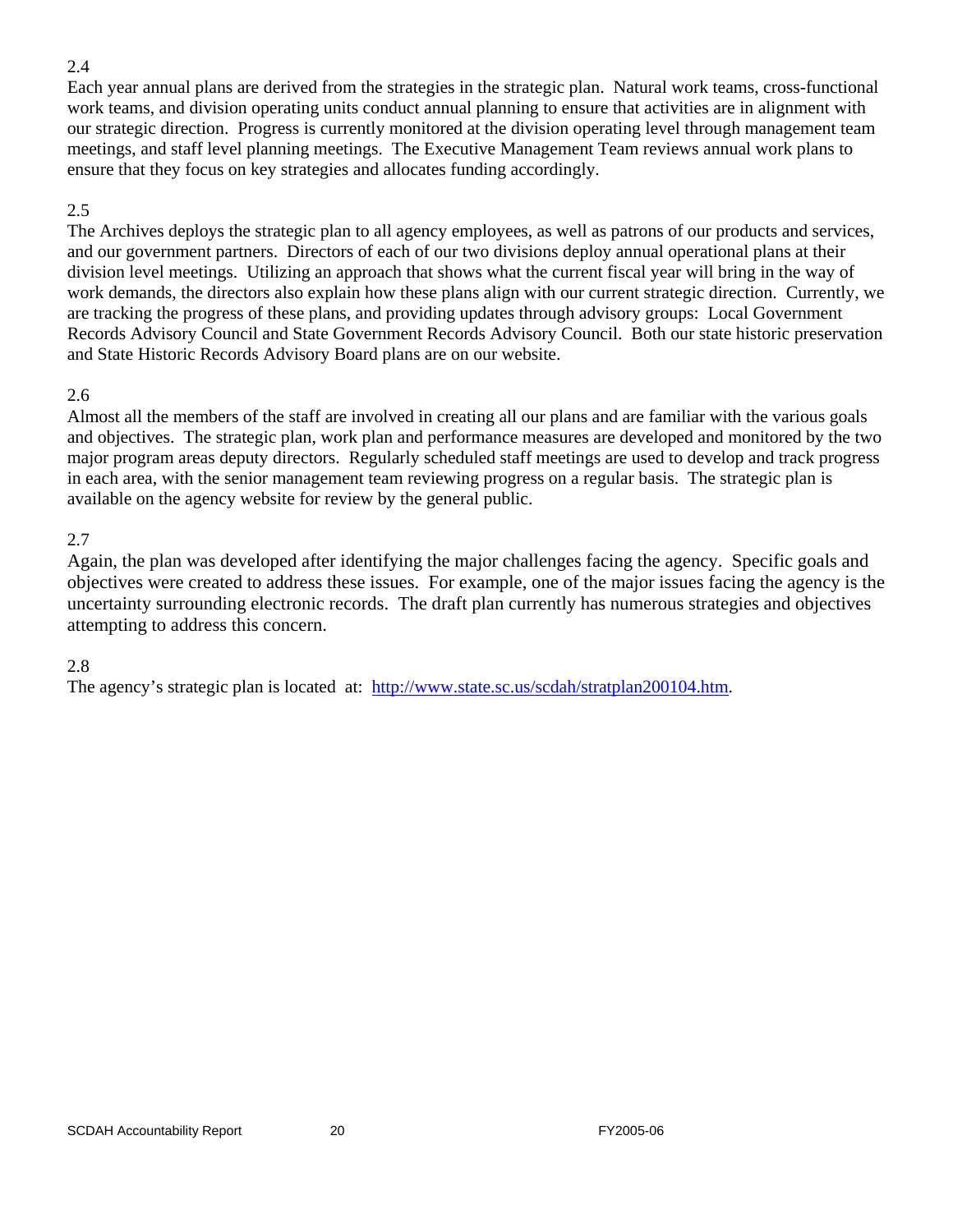As part of each strategic planning process our agency identifies key customers and stakeholders. Utilizing a cross section of staff we identify all customers, and proceed to connect them into larger groups by their natural relationships to each other. We then cluster smaller individual constituents into a broader category. For example we may have several state and federal agencies listed, but create a larger segment by simply stating, "State/Federal agencies." By having not only the individual listings of our constituents but broader categories as well, we can align needs of customers with strategies in our plan to ensure we meet the challenges for service delivery.

Our Archives and Records Management (ARM) division conducted focus group sessions and studies of conditions and needs, deploying online surveys as necessary preliminaries to development of a new long-range plan and new department strategic plan in FY 2007.

The Historic Preservation division identifies stakeholders and then rates customers on their need for and use of our services, their ability to advance goal attainment, and their ability to block goal attainment. As a result, a list of stakeholders is developed and as the division creates their annual plans they not only know who the stakeholders are, but how they will need to work with each group so the goals of the division and agency are met. When new programs are implemented, such as the new state tax incentive, we provide workshops across the state to disseminate the information. We also use our website to announce new programs and provide individual staff members' phone numbers and e-mail addresses on our website.

Archives considers determining customer requirements an ongoing process. One of the primary sources for determining our customer requirements is through the internal and external scans when developing our strategic plan. As stated in the strategic planning section we have involved all staff members, educators, retailers, commissioners, historic preservation organization leaders, government partners, donors, researchers, and 421 citizens representing 42 counties of the state. This along with data from customer surveys, interviews, educational seminars, participation in national and local organizations, publications, memberships and website are all mechanisms for determining the expectations and longer term needs of not only current, but former and potential customers as well. Our ARM division held focus groups with state and local officials, conducted a major survey of local officials and employed consultants to evaluate our programs.

#### 3.2

Staff members have daily contact with our key customers. Comments and suggestions by customers are forwarded to the appropriate management staff for consideration. Small changes that assist customers can be made at anytime if approved by the area supervisor. The QI Steering Committee and/or the senior management review major changes that impact more than one area of the agency. If either group feels the need for a detailed study, a quality team is chartered to study the issue and make recommendations.

Many of our customers are genealogists from across the country, so we depend heavily on our website to provide undated information. There are numerous hot links on the website for customers seeking specific information or assistance. In addition, each staff member's e-mail and direct phone line are listed on the website. Not only does this help customers contact staff members directly, it eliminates the necessity of a staff position dedicated to answering and forwarding phone calls.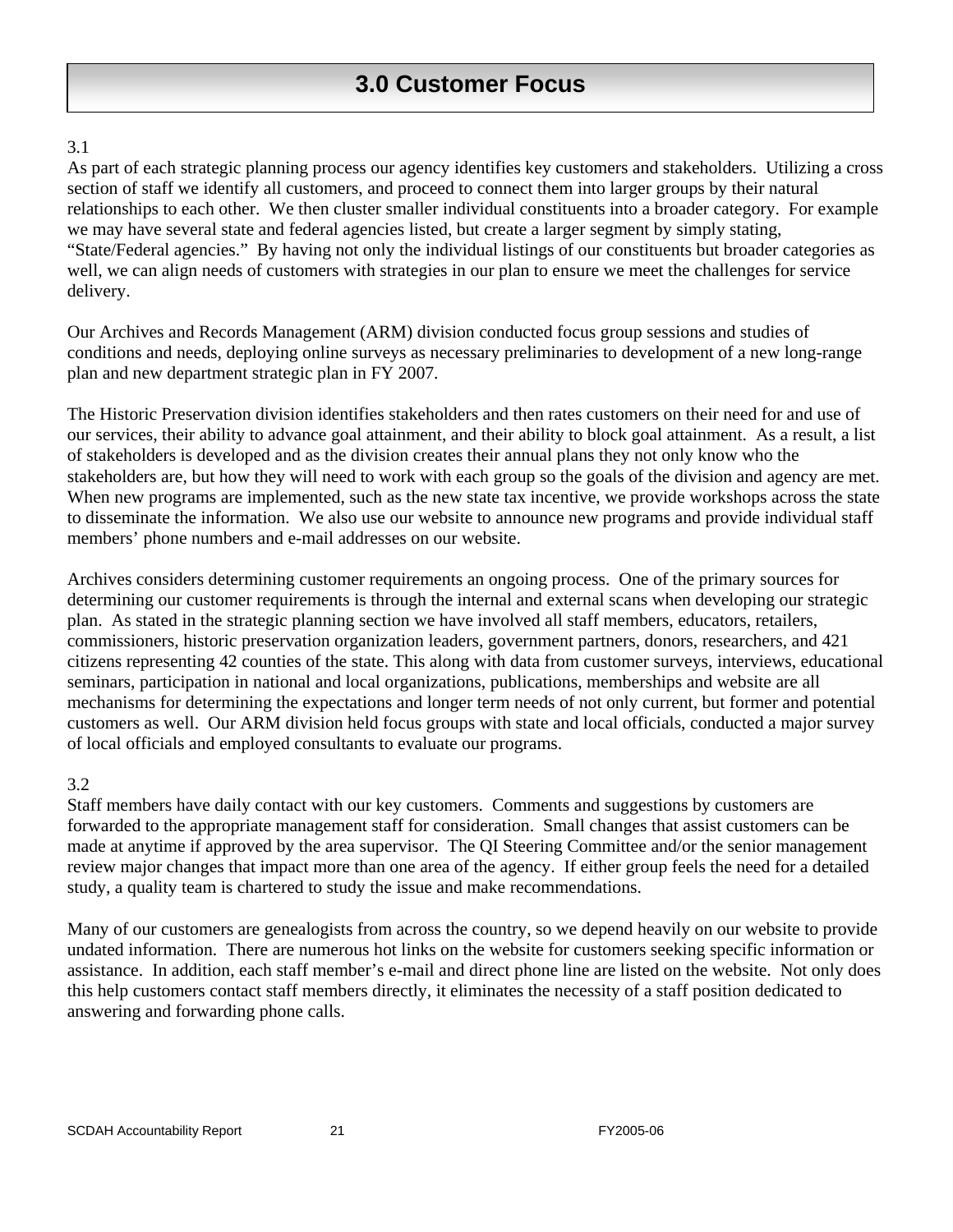A major component of each strategic plan is input from customers/stakeholder during focus group sessions. In addition, formal surveys are also used for special issues that we are seeking to address. Finally, we solicit comments and suggestions both from onsite visitors as well as through our website. Once the information is compiled and analyzed staff members determine if and how to incorporate the information into our operations. For example, the current grant from the State Library to make our extensive collections catalog available to the public via the Internet has been a long-standing request from our primary customer base. The lack of resources in our state budget prohibited us from accomplishing this over the last five years. However, our need was widely known and the State Library approached us with information about the possibility of finding federal grant funds for the conversion. We subsequently received a \$158,362 grant through the State Library that will enable us to provide online access to our catalog and, with a minimum of additional agency funds, upgrade our computer network from Windows NT to Windows 2003.

#### 3.4

Utilizing formal and informal data collection methods, we measure customer satisfaction with our products and services and improve our processes based on feedback. We used customer survey cards in our reference, conservation, and facility rental program for several years, but discontinued due to budget cuts. Information from those surveys showed a high level of satisfaction with our services. The agency frequently receives correspondence complimenting staff members on their excellent customer service and very rarely receives letters complaining of poor service.

At all conferences, workshops, and outreach activities we conduct formal written evaluations. Suggestions and comments are viewed by staff and incorporated into the planning process for subsequent programs.

#### 3.5

Customer contact and advocacy of our services to the public is key to the way we operate at the Archives. We have a large volume of public contact through our Reference Room, events held in our meeting spaces, conferences, and workshops. Although customer satisfaction with our products and services are consistently at or above the "good or excellent" rating in all areas of the agency, we continually develop staff skills in the area of customer contact. Staff development has taken place on skills critical to handling customer contacts appropriately. Leadership continually reinforces high expectations for all customer contacts, and includes the concept of customer through our values and strategies in our strategic plan as well as discussions at our staff meetings, in our employee recognition criteria, and orientation.

Archives and Records Management bases planning and service decisions from the results of surveys from state and local government agencies, statewide private repositories, reference room patrons, consultant evaluations and focus groups. The results have provided the direction for ARM long-range plans, SC Public Records Association activities, and the State Historical Record Advisory Board (SHRAB) and helps build stronger relationships among these stakeholder groups by working in collaboration. In addition, advisory groups provide ongoing program input: the Local Government Records Advisory Council and the State Government Records Advisory Council. The comments and dialog with these important customer groups provides staff with information that guides our planning processes.

The department recognizes its customers in the excellent work they do to advocate the preservation and conservation of our documentary and cultural heritage through a customer awards process. Our Historic Preservation Office in collaboration with SCPRT, the Palmetto Trust for Historic Preservation and the Governors Office gives annual preservation awards recognizing individuals, businesses, and architects for projects that have used outstanding preservation techniques. This office also works with the SC Confederation of Historical Societies to recognize individuals and organizations for outstanding programs and projects relating to the states history and heritage. The department has found that recognizing our partners and communities for their excellent contributions strengthens our relationships and enables us to better perform our mission.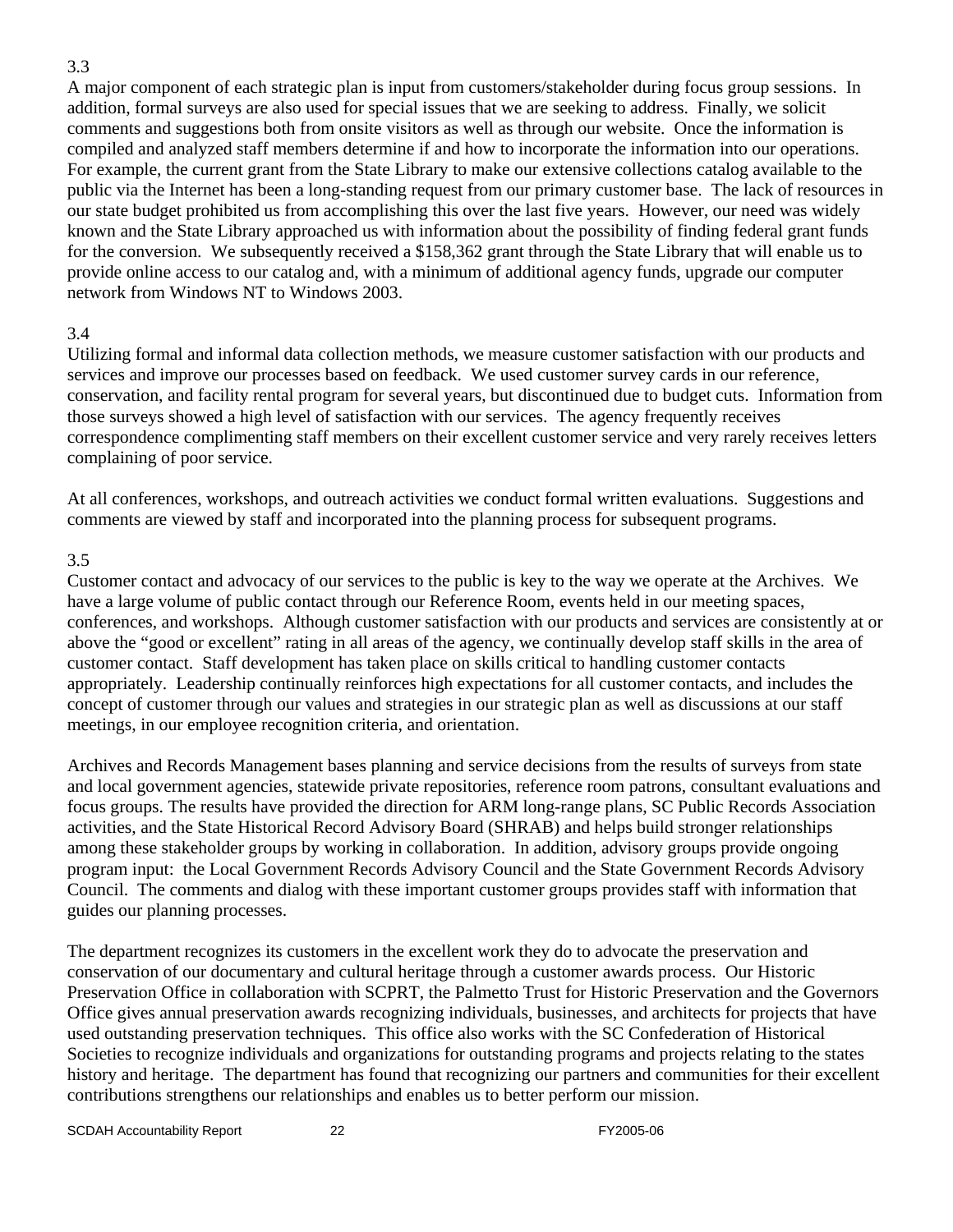Being a highly utilized public institution that provides mandated and non-mandated services for citizens within and outside the borders of this state, it is imperative that we build loyalty and a positive relationship with all patrons of our services by providing an inviting environment with responsive service and information accessibility. We monitor areas that are mandated such as the Public Records Act but look to build relationships that will increase voluntary compliance to our records management services. We are a model state Archives to many of our nation's comparable state archival institutions, and have built this reputation through a loyal following and positive referral.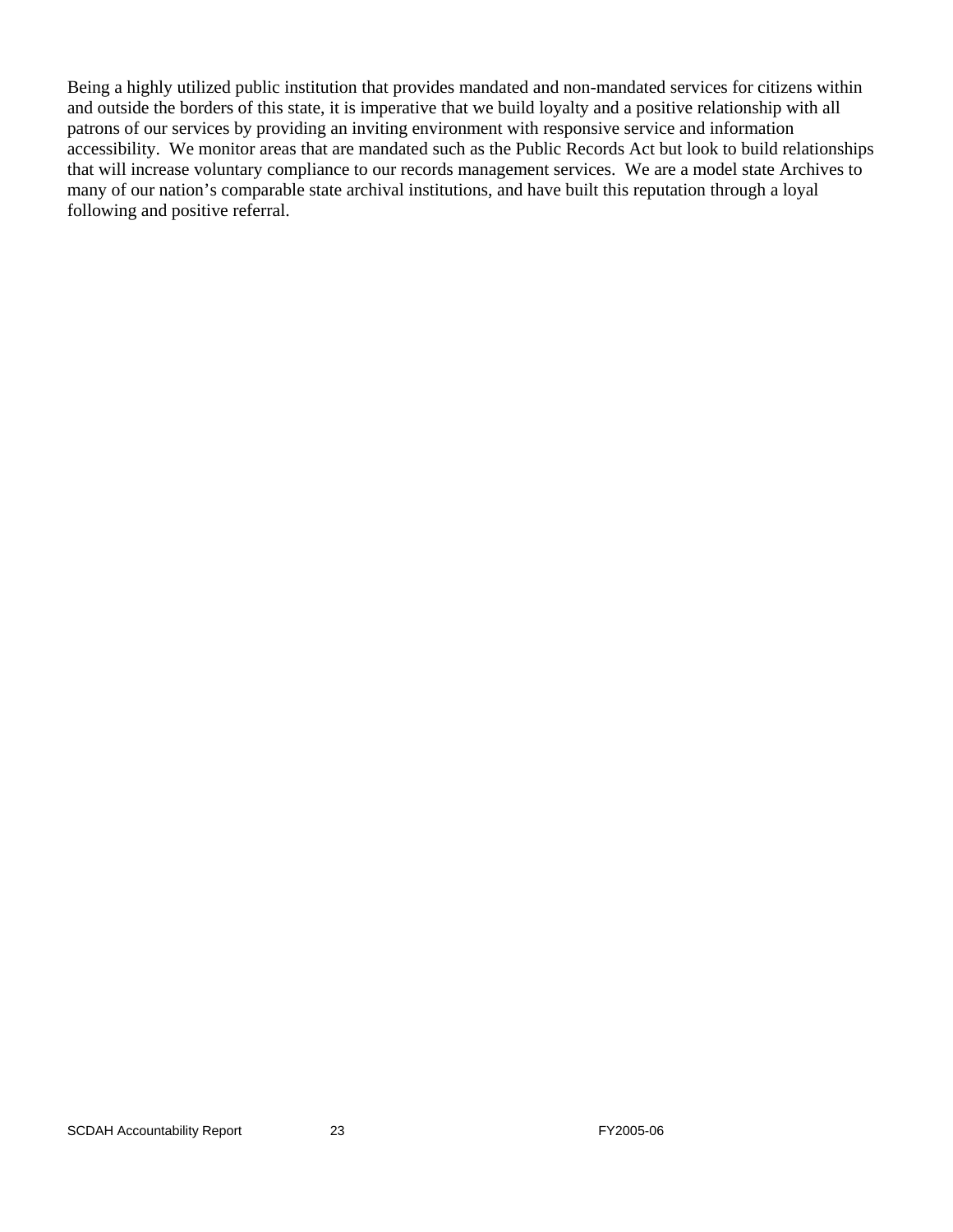## **4.0 Measurement, Analysis, and Knowledge Management**

#### 4.1

The South Carolina Department of Archives and History has identified key performance measures that are tracked and reported at the division and agency level. In addition to agency use, the divisions are required to develop strategic plans for the federal government and must remain accountable to our federal partners by reporting performance measures.

The leadership team guides what and how we measure, and balances measures with regard to customer requirements and federal and state mandates. Processes that directly affect customers are a priority for our measurement system. Cycle time measures assist in improving efficiency and delivery of service to customers; therefore, we have a number of cycle time measures. Some of these measures are used internally and others for multiple external reports. Measures such as cycle time for reference requests, development of record retention schedules, and requests from the State Records Center are some examples. Cost avoidance to state agencies for records storage and number of children reached and instructed on primary document research are examples of measures important to us internally but also are required to be reported externally. Other measures depict internal performance for the management of the agency and its programs, such as cost avoidance for in-house publishing, and number of customers served through workshops, seminars, and conferences. All measures whether they are used internally or externally, relate to key services and program mandates presented in our business overview.

Administratively, we measure performance of those areas key to our human resource goals and strategies. Some measures include tracking recruiting and hiring and turnover data so management can monitor and address retention issues. Employee development is monitored to ensure that we are ahead of the curve with regard to professional skill and management development. Since access to information is key to our stakeholders, we track and measure the use of technology by our customers. One key element of note is that over the last 10 years our FTE's have declined 40% while our work volume has increased steadily. However, we have managed to maintain our commitment to customer service by employing new processes. For example, in FY99-00 we answered research queries in 9.1 days after we used our quality team to identify a more efficient process. With the budget cuts that began in FY00-01 that time increased to 14.1 days in FY02-03. In FY 2005-06 we reduced that time to 7.4 days by again reviewing the process and because more of our information is online so researchers can access the information without having staff assistance.

We have made efforts over the past few years to streamline our work processes to compensate for this reduction in staff. But only so much can be accomplished by such streamlining, and our records management measurements provide a good example of the consequent declines in accomplishments. In 1999 our staff performed surveys of state and local government offices to determine records eligible for destruction, inactive storage, and transfer for permanent storage of historical records at the Archives. We found that state agencies had on hand a total of 557,580 cubic feet (or 1.4 billion pages) of records, of which 12,000 cubic feet of records could be transfer to the Archives for permanent retention as historical records over the next few years. We engaged in a close working relationship with personnel in state agencies to begin the transfer of those eligible records. Unfortunately, however, as records staff in state agencies have been eliminated and our state records analysts have been reduced from six to two individuals, the rate of transfer from state agencies has declined rather than increased. Staff reductions initially resulted in reduced number of records retention schedules produced and records covered for state agencies and local governments (7.1e), the number of pages of state and local government records authorized for disposal (7.1g), and the cost avoidance made possible through the records management program (7.3d), but as service requests from state agencies and local governments have increased those numbers are stabilizing or even reversing (see 7.1e & 7.1g and 7.3d). The impact of staff reductions is also apparent in our Reference Room measurements following on the elimination of public night and weekend hours in April 2002. Since then, visits have declined from 12,205 to 8,186 (7.1a).

SCDAH Accountability Report 24 CDAH Accountability Report 24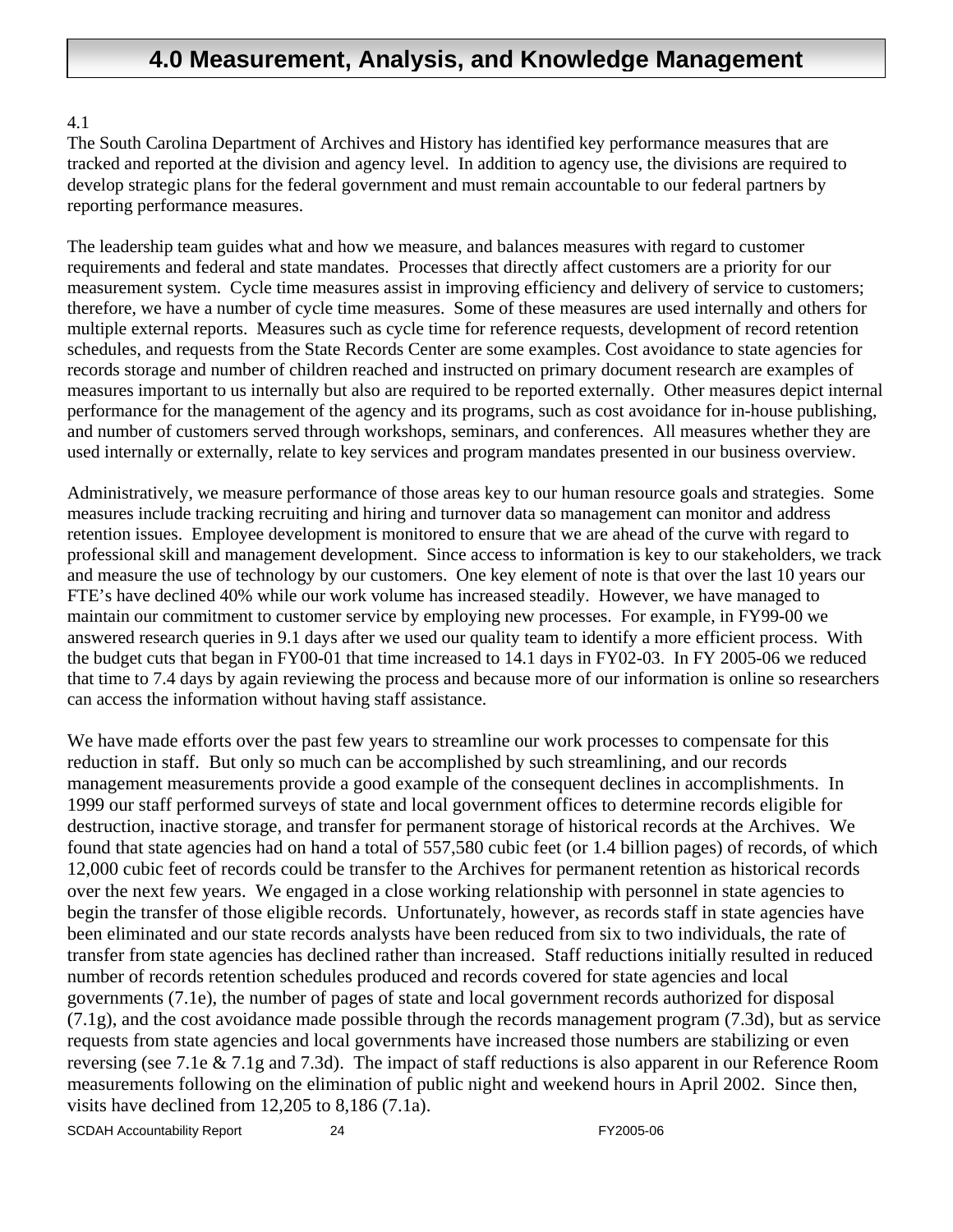Our performance measures link to our agency strategic plan 2001-2005, as well as department operational plans and reports for federally assisted programs. We are addressing our opportunities for monitoring our performance more accurately and consistently at the strategic level. Operational plans are monitored closely at the division level and data is used to project performance, as well as monitor effectiveness of the processes. We are slowly but systematically evaluating the effectiveness of the data by looking at how we can measure the outcomes of our processes. Decisions to change or augment processes within the agency are driven by data collection and customer feedback.

Archives also has an outstanding model Intranet. This resources allows our staff to communicate requests for internal services, state and agency policies, track all meeting minutes over the years, view presentations and newsletters, look at our calendar, access agency databases, and even look at a photo directory of staff members. It is an invaluable tool to archive the collective history of our agency, and provides continual access to information that is important for our daily operations.

#### 4.3

While we track the number of visitors to the Reference Room and the number of reference requests received, these are not our most important measures because in part they are beyond our control. For example, now that the federal census and other genealogical records are available on the Internet (at a cost) we have seen the number of reference queries decline during the past few years. A researcher in South Carolina no longer needs to visit the Archives and History Center to access these records, but can now do that from their home computer. As we are able to digitize records and make them available on the Internet we anticipate a decline in patrons in the Reference Room. We do not view this decline in researches in the Reference Room as entirely negative because our long-range goal is to make state records available to more individuals and access over the Internet is the most efficient method to do that. It is, however, evident from our statistics and the comments we receive that the reduction of Reference Room hours has made access to our holdings more difficult and some times impossible for many citizens.

We believe that our most important measures are those that reflect process time and customer satisfaction; variables that are within our control. Again, by providing faster access to researchers and efficient service we are fulfilling our goal of access to the public records.

#### 4.4

At this point our agency uses comparative data to make decisions on services in our Conservation and Microfilm Labs, Reference Room, Records Center, and Facility Rental programs as it relates to costs of services. We compare the cost of these areas to the private sector and other public institutions to remain cost effective to our constituents and ourselves.

The Department of Archives and History continues to look at what is important to our stakeholders both internally and externally. We develop and implement plans to steer our course and use and evaluate data to inform us how we are performing. We know we have opportunities to increase our effectiveness, and we continually improve on an annual basis by looking at what our data tells us, and if this data supports our environment, our customers, and our priorities for measuring our services.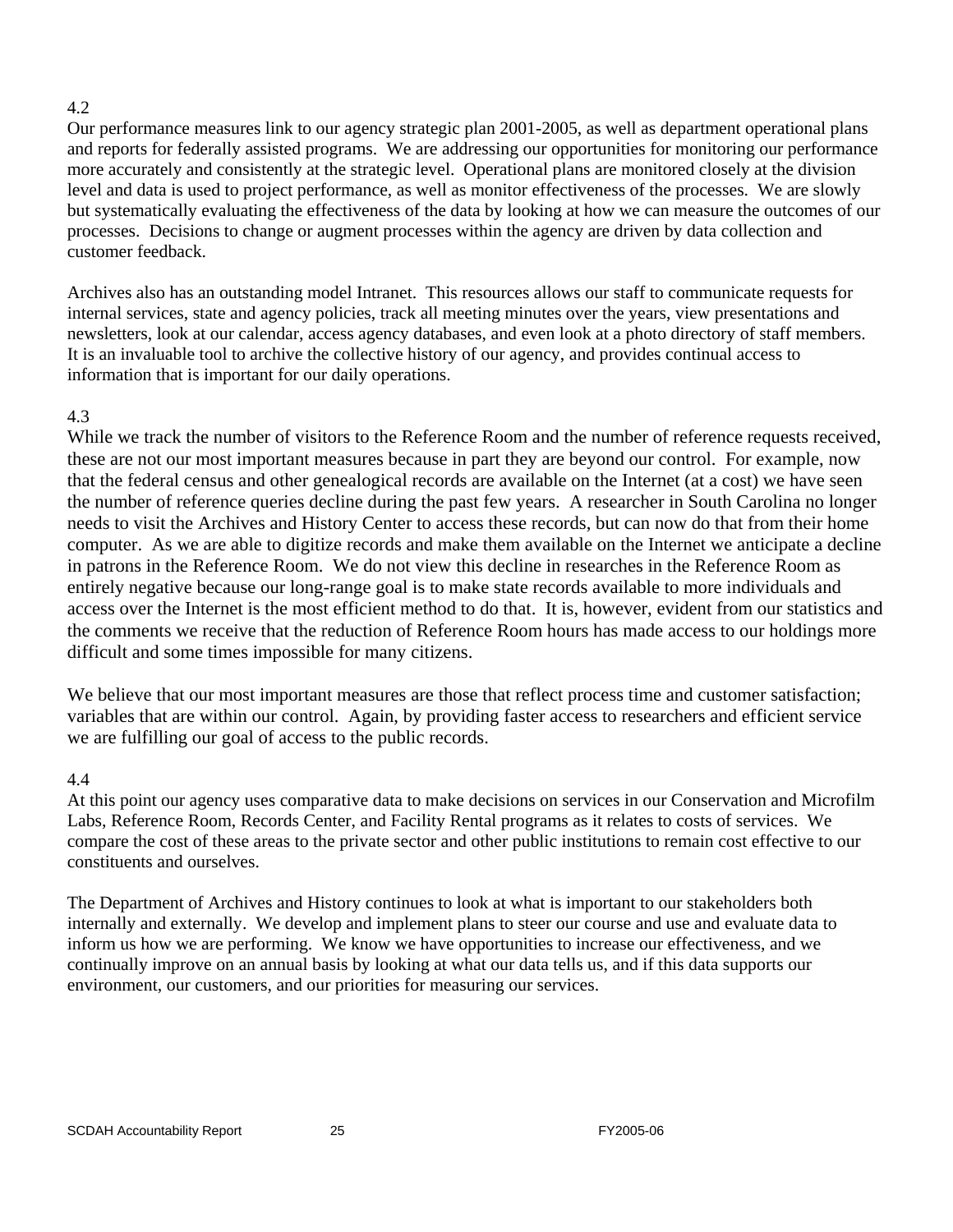The Department of Archives and History has a mature data collection process at the operational level. Our employees are each considered managers of a process they are directly linked with, and therefore are required to collect and report data on a consistent basis. Use of our computer network allows data to be filed, logged and accessible to the staff members who are linked to particular services and products within the department. In addition, direct contact with our customers gives us qualitative feedback, which we use in conjunction with our statistical data to make more accurate and timely decisions.

#### 4.6

When a better way is found to accomplish something the division director oversees the implementation into our regular operating procedures. This might be as simple as assigning a specific task to an individual or it could involve creating a team to evaluate the process and make recommendations to the senior management team. For example, when we started to put photos of National Register properties on our website we realized that rather than a short synopsis of the historical information we should put the whole nomination online. A staff team worked through the technical issues involved recommended the direction and senior staff approved the plan and allocated funding for graduate students to handle the majority of the work.

#### 4.7

The transfer of organizational knowledge regarding policies, procedures, etc. is accomplished with an excellent orientation program and the posting of all pertinent material on the agency Intranet, our in-house homepage. Likewise job duties are clearly outlined in an employee's EPMS. More problematic is the unique knowledge required of staff members who work with the collections in the archives. Understanding the history of the various record groups, the kind of information they contain and how to access that information is difficult to put in writing, but rather requires working with the records on a daily basis over many years. Most archivist specialize in one area, for example, court records. The interaction between staff members as they go about their duties provides an opportunity for staff to expand their knowledge of other areas in the collection. We also have two inhouse electronic newsletters edited by our deputy directors that not only provide information about agency issues, but also highlight news from national and regional professional organizations as well as new developments in the profession. Additionally, we frequently have staff members present pertinent information to their colleagues after returning from a conference or professional training opportunity since our current budget limits the number of staff members we are able to send.

The identification of best practices is recognized in our employee recognition program when staff members nominate their colleagues for specific projects or practices. In addition, our membership in national professional groups keeps us abreast of new developments in the profession.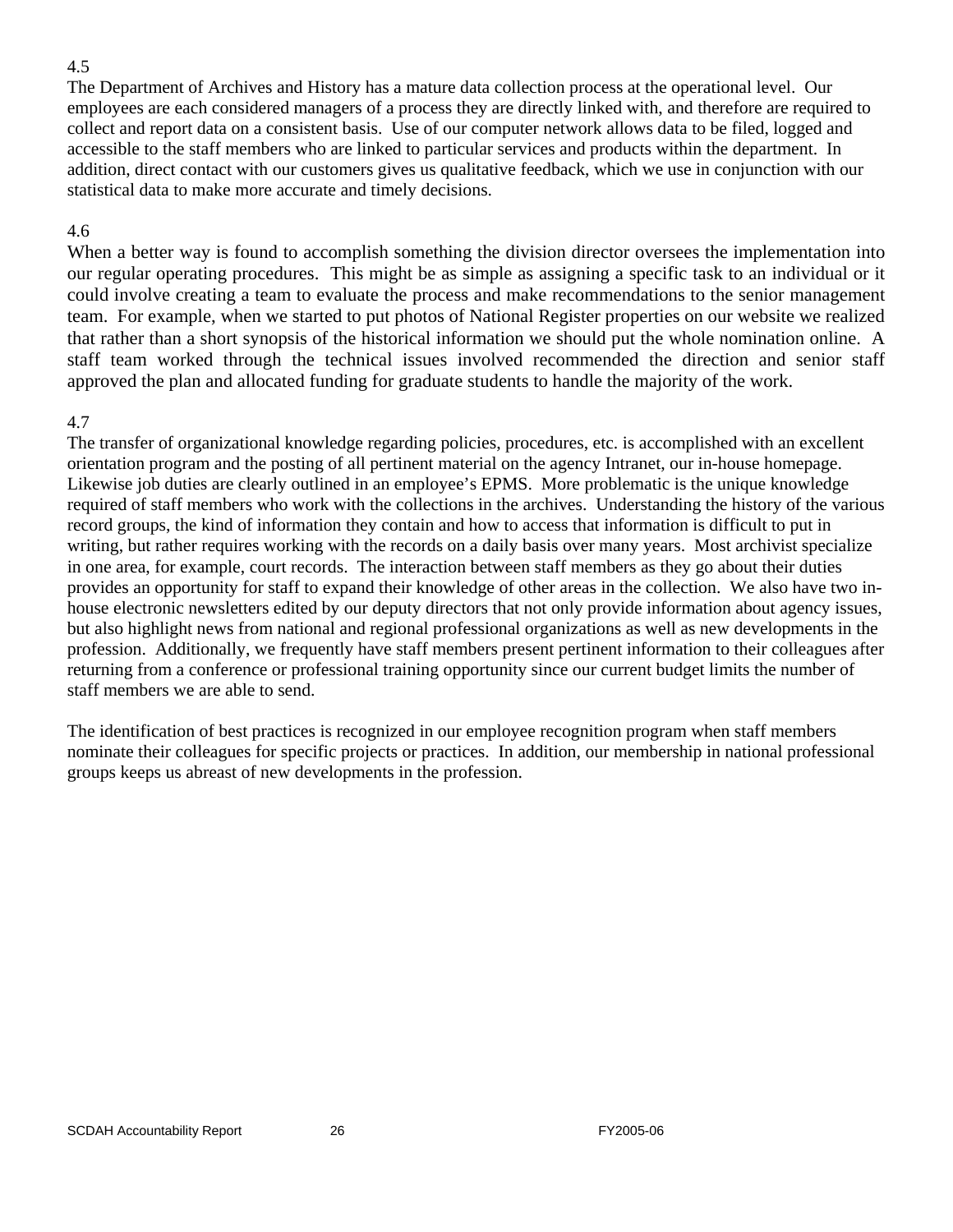# **5.0 Human Resources**

#### 5.1

Archives and History was one of the first state agency's to begin what was then called total quality management, but now is referred to as continuous improvement, etc. For several years we were fortunate to have a quality coordinator on staff who developed a culture that empowered employees to use their initiative and to work in appropriate teams. Unfortunately budget cuts saw the loss of this position, but the quality concept and processes remains a focus of the agency. Basically, the agency's philosophy is to hire good people, provide them the training and resources they need to accomplish their job and then provide only minimal supervision to insure goals and objectives in the strategic plan are the focus of all work.

#### 5.2

Our Quality Steering Committee constantly reviews the agency's staff welfare and concerns. The QI Steering Committee reviews suggestions from staff members and changes are implemented as needed. Our employee recognition program is frequently "tweaked" to keep it fresh so that staff feels their accomplishments are furthering the mission of the agency.

#### 5.3

Training plans for staff members are discussed each year in the employees planning stage meeting with their supervisor. Plans include professional skill development that aligns with the employee's function, as well as quality skill development in the areas of customer service, process improvement, facilitation skills, and leadership. Required elements of training exist in an Agency Training Plan and are modified on an as needed basis when assessments show new skills are needed. As part of those plans Drivers Training through General Services, and Hazardous Communications (OSHA) through LLR are provided to all employees on a regular cycle. In addition through our Quality Steering Committee, Manager's Forum quarterly meeting, and employee staff meetings, we evaluate training needs based on our current service delivery challenges and work environment.

When hiring into supervisory or managerial positions, we have been able to show career progression with our existing staff members. Tuition reimbursement is offered to all full time employees who have passed their probation period. We provide schedule flexibility that will assist our employees with their attendance at college courses. We feel that the investment in employee development not only builds skills but loyalty to our agency.

Employee orientation is an important  $1<sup>st</sup>$  step toward making new employees feel like part of the team. Having perspective employees ready to come to work with the information necessary to feel comfortable in their new work environment helps decrease the learning curve once they come to our agency. Once an employee has accepted a position, their new supervisor sends them a packet of pre-reading information about our agency's services, benefits, employee programs and involvement, and a schematic of our office structure. At the same time we assign the new employee an agency sponsor who works outside the new employees work group to introduce the employee to our building, our existing employees, answer questions, and familiarize them to general work processes on a checklist. A letter is sent over e-mail to existing staff letting them know the name, start date, and brief background of the incoming employee. The Human Resource Office along with the new employee's supervisor ensures that the employee's workspace is ready with appropriate resources needed to be functional (computer log-on, staplers, tape, pens and pencils, paper clips). On a lighter note, we make a welcome sign, and the foundation provides a candy filled coffee cup. Although we are a smaller agency we know that new faces are difficult to learn, and therefore created a photo directory as a tool on our Intranet. New employees can browse to not only learn names and faces, but more importantly the individual job functions of those many faces. Attention to both the cultural and functional side of orientation has provided a smoother transition into our workplace.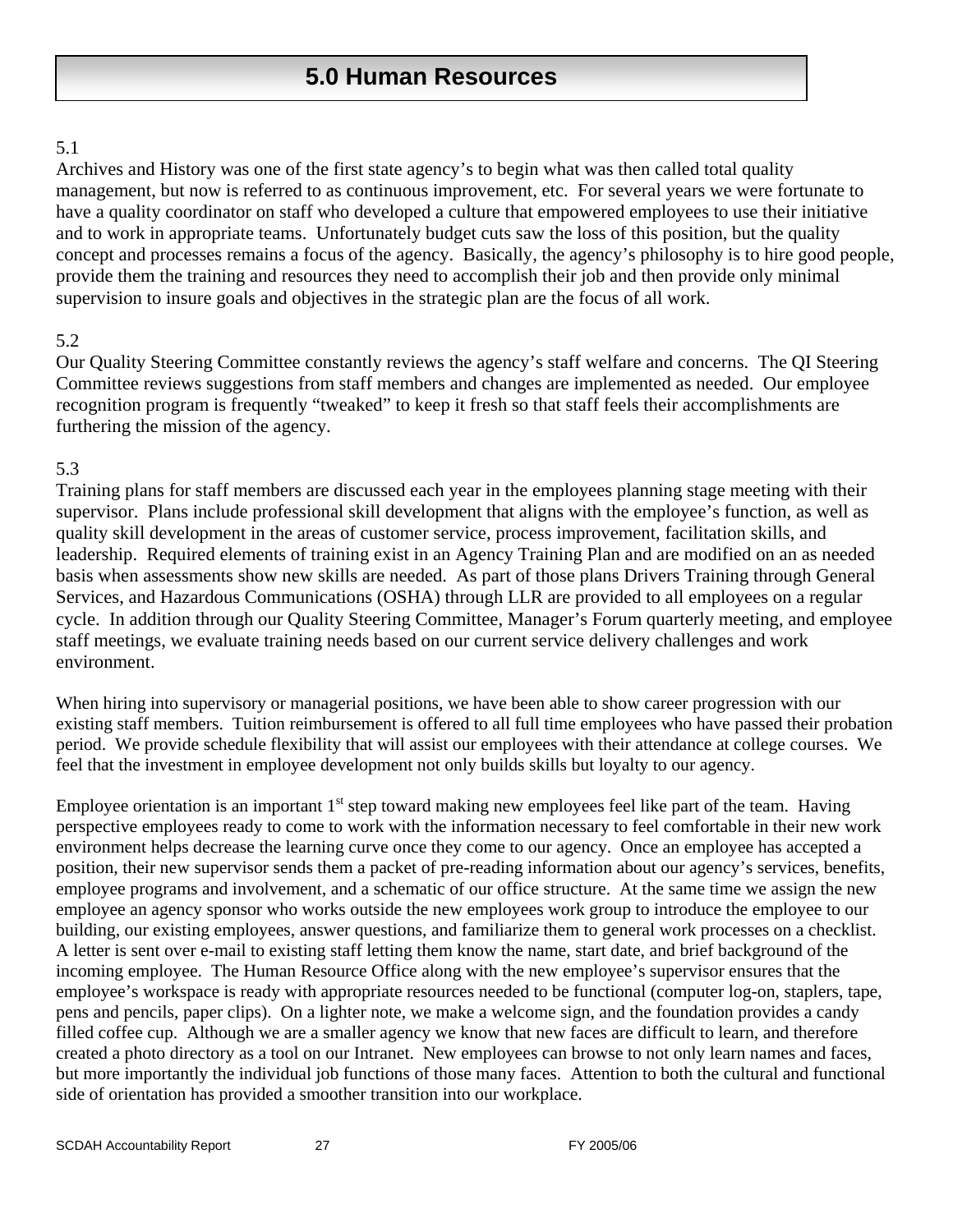Our agency deploys our Employee Performance Management System using the Universal Review date of June 30 of the fiscal year. Each employee meets directly with their supervisor to receive feedback on their performance from the previous year. Our agency does provide mid-year feedback to employees to establish how they are meeting their performance requirements, barriers employees may be encountering in accomplishment of job duties, and plans for meeting end of year duties and objectives. If necessary changes to the job duties and objectives may be revised to meet agency needs.

#### 5.5

The management team at Archives utilizes formal and informal methods to motivate employees to their full potential. One underlying element that is critical to our employees is that they have the resources to perform in their functions. Through employee feedback the agency has found that without available resources, employees would not be able to reach their full potential to perform and deliver our services and products in the most cost-effective and efficient methods. Another important function of our entire management team is to communicate effectively to employees. Each work unit holds meetings to monitor work processes, customer feedback and cross-functional teamwork within the agency so we can address issues as expeditiously as possible.

Another method for motivating employees to reach their full potential, is through our employee recognition process. Recognition takes place informally and formally at the agency. Our Recognizing Employees Achievements through Peers (REAP) recognition program, recognizes teams and individual employees. Developed in 1997, the REAP program has been evaluated to ensure that it is accessible and understandable to all staff, specific and timely and based on criteria that reinforces principles that further our improvement efforts. As part of the program we built-in a peer to peer process that exemplifies the simple task of saying thank-you. It encourages relationship building between staff members, and the criteria are not limited in any way. The methodology used is in the form of a check in which staff members complete the items i.e., date, pay to the order of "said employee", for, and then sign in the from as their endorsement. This process has been very successful. This year after reviewing our recognition program we added a coupon incentive for any staff member receiving five REAP checks. As reinforcement for all the good work happening within the agency, our Foundation sponsors the "Golden Grit" breakfast in the spring and fall. Not only do we recognize those who received these checks for their good work, but also those who took time to say thank you and sent the recognition.

Archives works continually to provide an environment that is conducive to collaboration, and information sharing, and where innovation and initiative are well employed. Although we have a formal suggestion process that is tracked and monitored by our seven-member Quality Steering Committee, and through which teams are chartered, much teamwork takes place at the division work unit level as well.

#### 5.6

Our Staff Assessment of Management Survey (SAMS) is a process that has been in existence at Archives for ten years. Conducted bi-annually as a means to give all staff members a voice on how leadership is performing, and leadership the perceptions of their staff it was administered last in May of 2001. Results were reported using a method that lets management see comparable results on their performance over the last six years of their tenure. Measures of staff satisfaction with our leadership are tracked by enabling staff to assess identified leadership attributes for their supervisor as well as anyone in their direct line of supervision through the agency director. Feedback is separated into direct report and indirect report aggregate scores. Unfortunately the agency lost our quality coordinator in 2002 and since that time have not had the staff expertise or the funding to continue the SAMS process. Currently we depend on feedback during EPMS reviews and anecdotal information to gain a measure of staff satisfaction with supervisors and the senior leadership. We still have the material for the SAMS program, but lack the staff person capable of putting it back into place.

Over the years Archives and History has only experienced grievances as a result of reductions in force following budget reductions. Employees who leave the agency do so to advance their careers because of the

SCDAH Accountability Report 28 and 28 FY 0506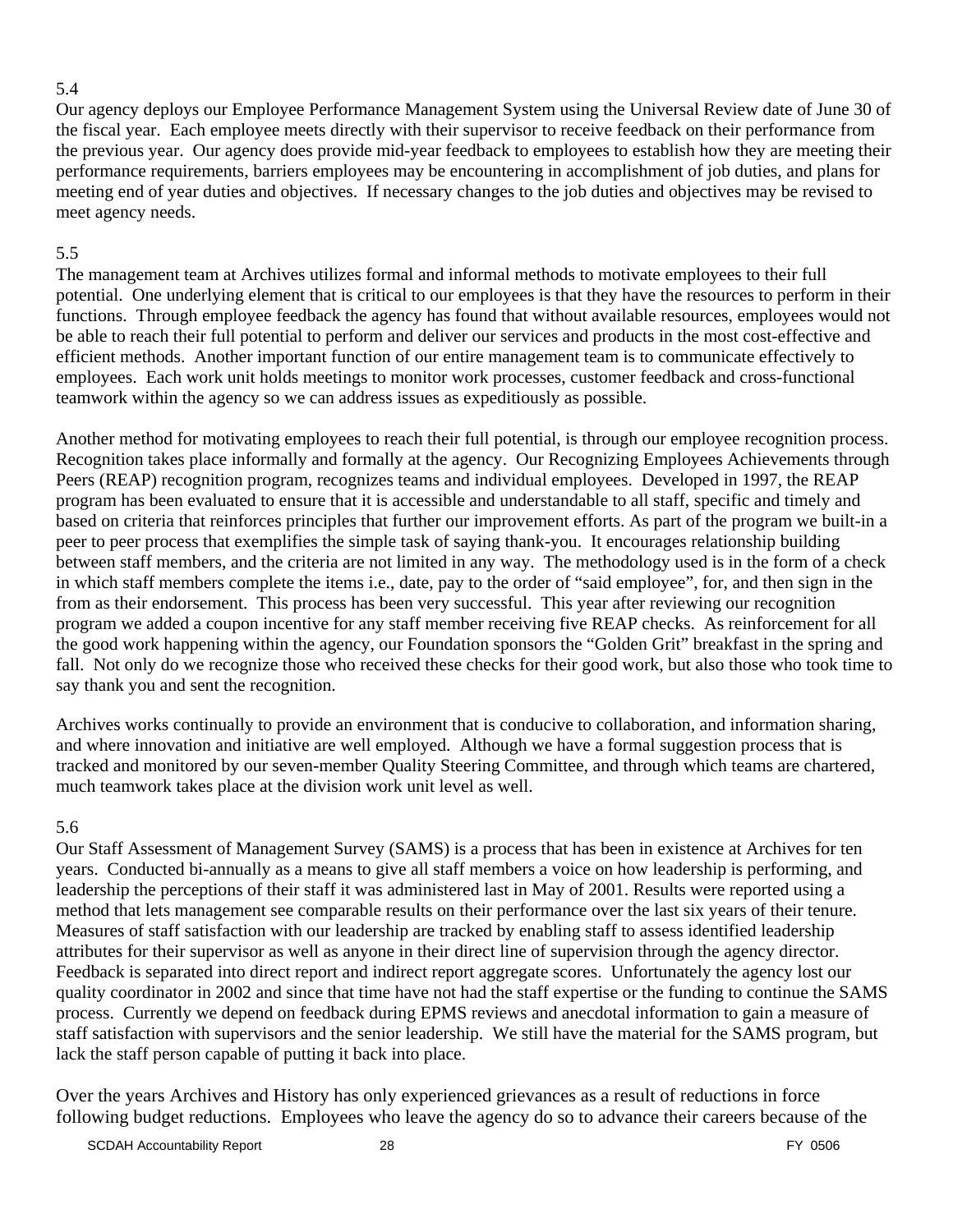limited opportunities for vertical advancement in a small agency. Whenever possible we promote from within, thereby recognizing the capabilities of our staff.

#### 5.7

Archives seeks to provide a safe, secure and healthy workplace for our employees, and our visitors. We have plans developed by chartered teams that insure agency security measures and disaster preparedness plans. This information is provided to all employees through mandatory training sessions. As mentioned in 5.2 we provide Hazardous Communications (OSHA) training to all staff members to ensure their awareness to and maintenance of a safe environment. We also have staff volunteers certified annually in CPR and First Aid to be prepared to assist with any emergencies. Another service we provide annually is the coordination of on-site flu vaccines. We try to promote a healthy environment as well as a service so staff members do not have to wait in the unhealthy environment of a doctor's office. In addition, we are a smoke-free workplace.

Because the agency is responsible for the permanent protection of the state's public records we maintain and regularly update a detailed disaster plan that address all possible contingencies. After insuring the safety of the staff and visitors to the Archives and History Center the disaster plan addresses the steps necessary to protect the collection from damage. If damage has already occurred the plan outlines the steps to minimize the damage and/or recover the information contained in damaged records. Member of the staff are assigned specific duties depending on the type of disaster.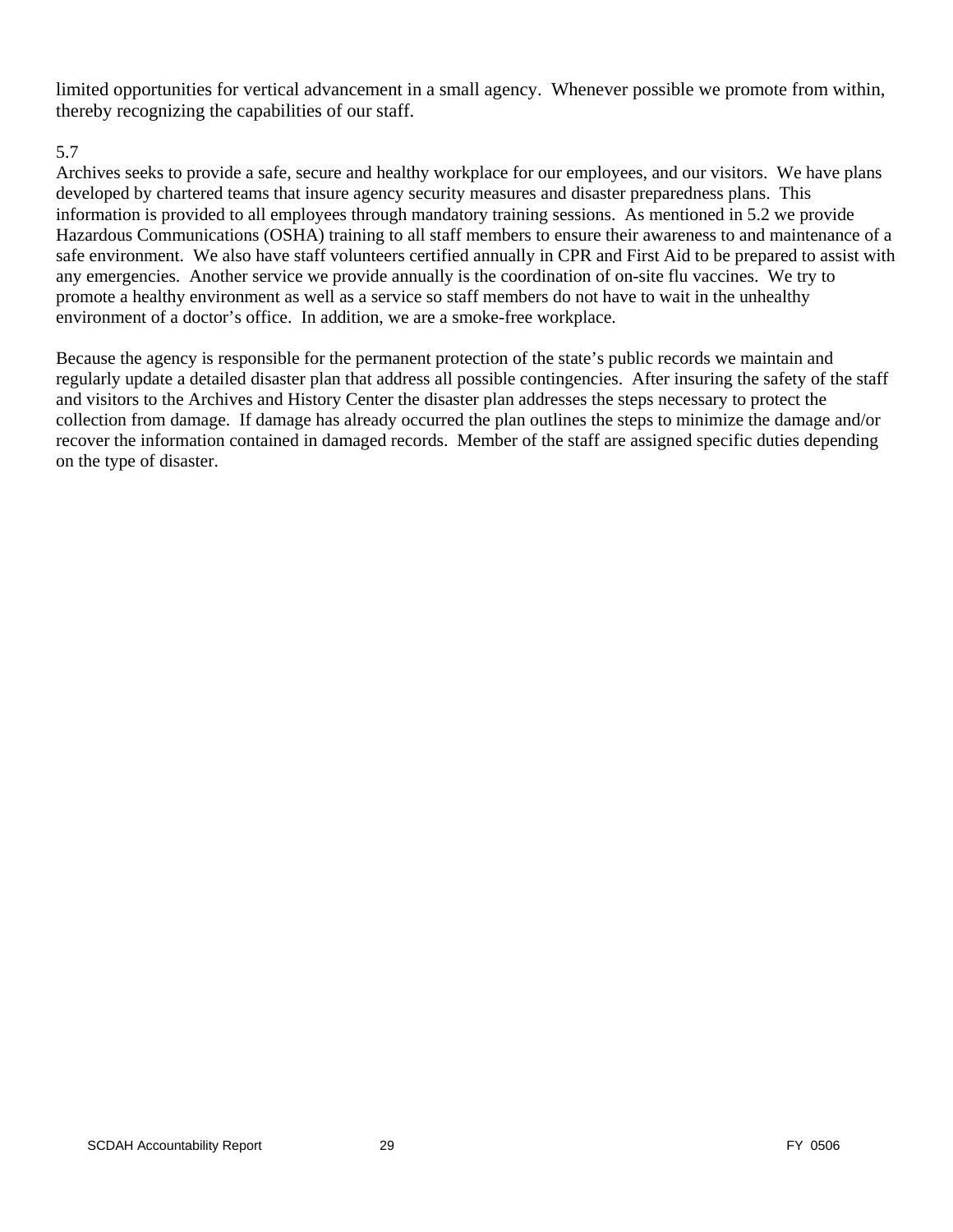### **6.0 Process Management**

#### 6.1

Work and jobs are designed around support for the key services that help fulfill our agency's mission. Due to agency RIF's in FY01 and FY02 and voluntary separation offerings in FY02, FY03, and FY04, the leadership team examined how and where human resources are needed to continue to deliver our core services, to keep the current service requirements and resources needed by a particular unit in fulfilling a missing function. Our agency has positions of a specialized nature such as archivists, historians, conservators, and preservationists. Employees are either moved to another service area, or shared among service areas to fill gaps, and support our current service delivery structure. As explained in 5.5, there is a shared commitment between division directors and staff to ensure that individuals employed have the knowledge, skills, and abilities needed to meet the requirements of the position.

Effective use of technology has been a priority in our agency for the past several years in addressing key process design and delivery systems. Our customers continue to expect that we become more technologically adept by providing increased access to our services through our agency web site and providing access to descriptions of our collections. Because of the budget cuts, our collection is publicly accessible only 45 hours a week, down from 62.5 hours a week. Knowing how important access is to detailed collections information we worked through the State Library to obtain a federal grant that will enable us to put our collections catalog online in FY2007. Researchers will be able to determine online if the Archives contains records groups that might be useful in their research. The National Register of Historic Places contains over 1,200 individually listed South Carolina properties and for each listing we hold extensive research files and photographs. This wealth of information will soon be available online thanks to a grant from the South Carolina Department of Transportation and the Federal Highway Administration.

Our Historic Preservation division has analyzed the key services it delivers, and has organized work teams around these areas that cut across natural work teams, and involve those staff members that have an impact on service delivery and a stake in the outcomes. Teams include Review and Compliance, Grants, Regional Representatives, Tax Incentives, and Survey and Registration. The team leaders from each of these groups then meet to form a planning group for the ongoing monitoring and communication of performance, complaint management, and process review.

#### 6.2

Archives has shown continual growth in the way processes are managed and improved since its implementation of continuous improvement. We have gone from an agency where formally chartered teams all came through the Quality Steering Committee, to now having natural work teams, cross-functional committees, and leadership drafting charters for improvement of processes within the agency. All of this is an outcome of our long-term effort to use the results from customer feedback and satisfaction, planning efforts, and performance management to increase the effectiveness of our systems.

Over the past few years the agency has made steady progress in determining our key measures. We have looked at feedback from customers from surveys, consultant reports, SWOT analyses, and focus groups to determine customer needs, and have a solid set of internal and external reporting measures to monitor how we are meeting these requirements. Our directors of Archives and Records Management and Historic Preservation have both examined the data they collect and have made efforts to finely tune how they collect data to better reflect outcomes, rather than outputs. As mentioned in 4.1, operational plans are monitored closely at the division and unit level and data is used to project performance, as well as monitor effectiveness of our processes.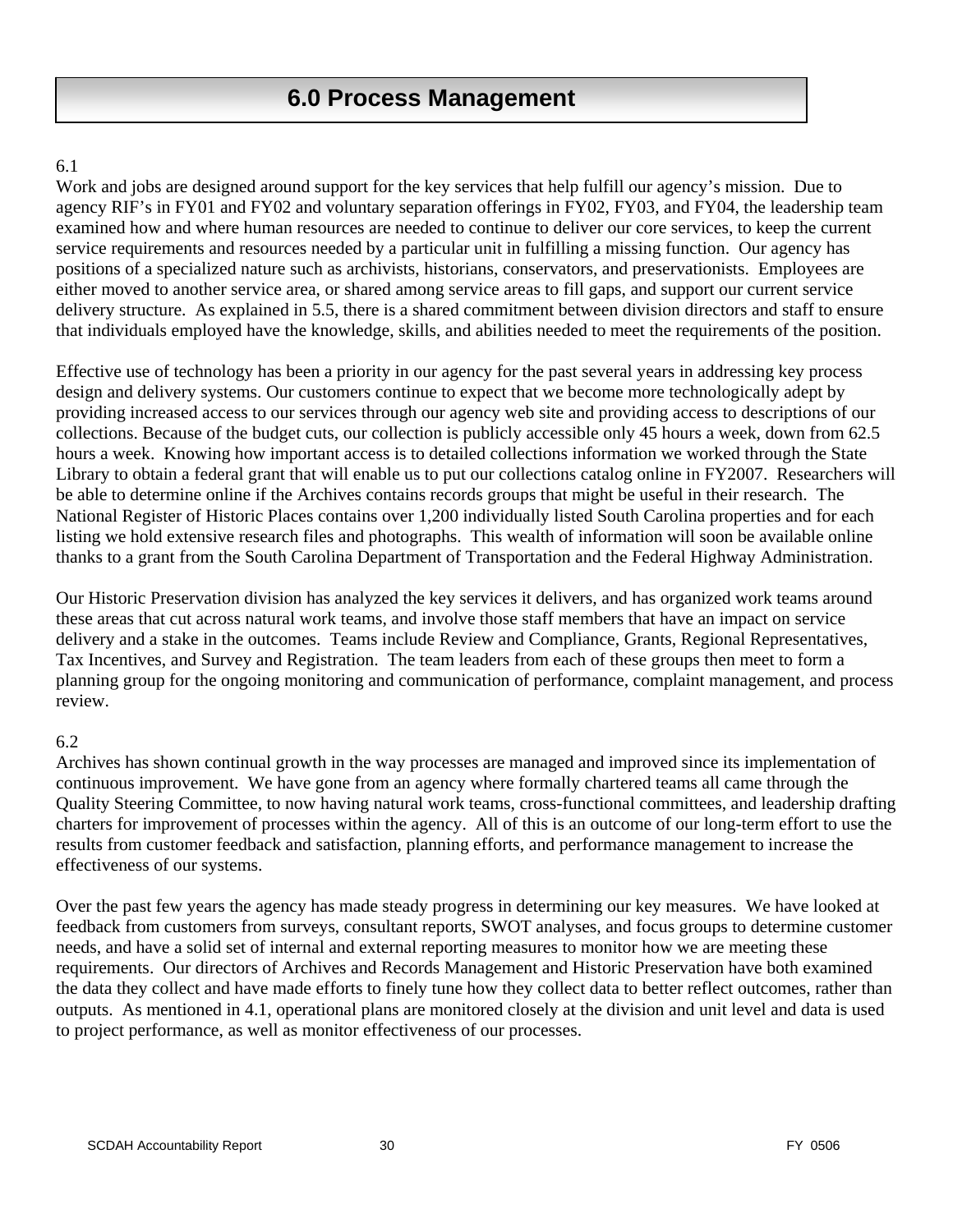We have on-going teams to address and monitor the day-to-day processes in our agency. From the entrance of patrons registering to do research in our Reference Room to the visitors to our gift shop, or facility renters, records management or historic preservation customers our agency has identified process requirements which are tracked by management and employees to ensure we meet the needs of both our customers and agency as well. Our Quality Steering Committee monitors employee's innovations through our employee suggestion process.

#### 6.3

Senior staff monitor key processes on a regular basis. Financial reports are provided to budget managers on a monthly basis and any discrepancies are identified and corrected immediately. Other monthly reports provide senior staff with information regarding regular workflow. For example, an accessions report is complete each month by the accessions archivist and posted on the agency in-house home page, insuring that all staff have an opportunity to review what records were received that they might need to utilize in their normal job duties.

#### 6.4

We work closely with many local, state and federal agencies as well as numerous private sector organizations. The State Historic Preservation Office is mandated to review thousands of projects each year and each is depending on us to complete our work within a specified time. Recent budget cuts have forced us to be more creative in finding funding. During the past two years we have developed memorandums of agreement with the SC Department of Transportation and the US Department of Energy that provided funding enabling us to dedicate staff to reviewing their projects, ensuring that they would be completed on schedule.

#### 6.5

One key support process in our agency is the Budget & Finance unit of Administration. This group and effected work units worked together to improve the agency's internal methods for billing processes and was chartered to evaluate our billable services to increase consistency in the billing/invoicing of services. We have implemented improved databases to ensure consistency of information between these billable service areas and our budget and finance office. After charting all methods used by the work units to create internal work orders for budget and finance to invoice customers, there were too many methods being used. As part of this we have identified the elements necessary to meet state requirements, and customer needs for invoicing. Reporting procedures have been deployed between work units for this process, as well as internal policies for reporting, to ensure consistent flow of information. If we are able to find the funds we will be migrating to the new state accounting system.

Another key support process is the administration of our computer system and network. Because we rely heavily on our computer systems, without our two network administrators we would not be fully functional in our building. Each year, our Computer Services manager develops technology plans for needed system upgrades and, targets and prioritizes improvements in our system. The plans are based on feedback and priorities from our division level mangers and align with their operational plans for the coming year.

Our database and website administrators work to train staff on the most efficient use of shared folders and directories. Our web site administrator developed a training process for key support staff on use of HTML. Designated staff members are now able to directly submit web site ready text that can be put directly onto our site which in turn minimized the length of time it was taking to get new and updated information accessible to the public.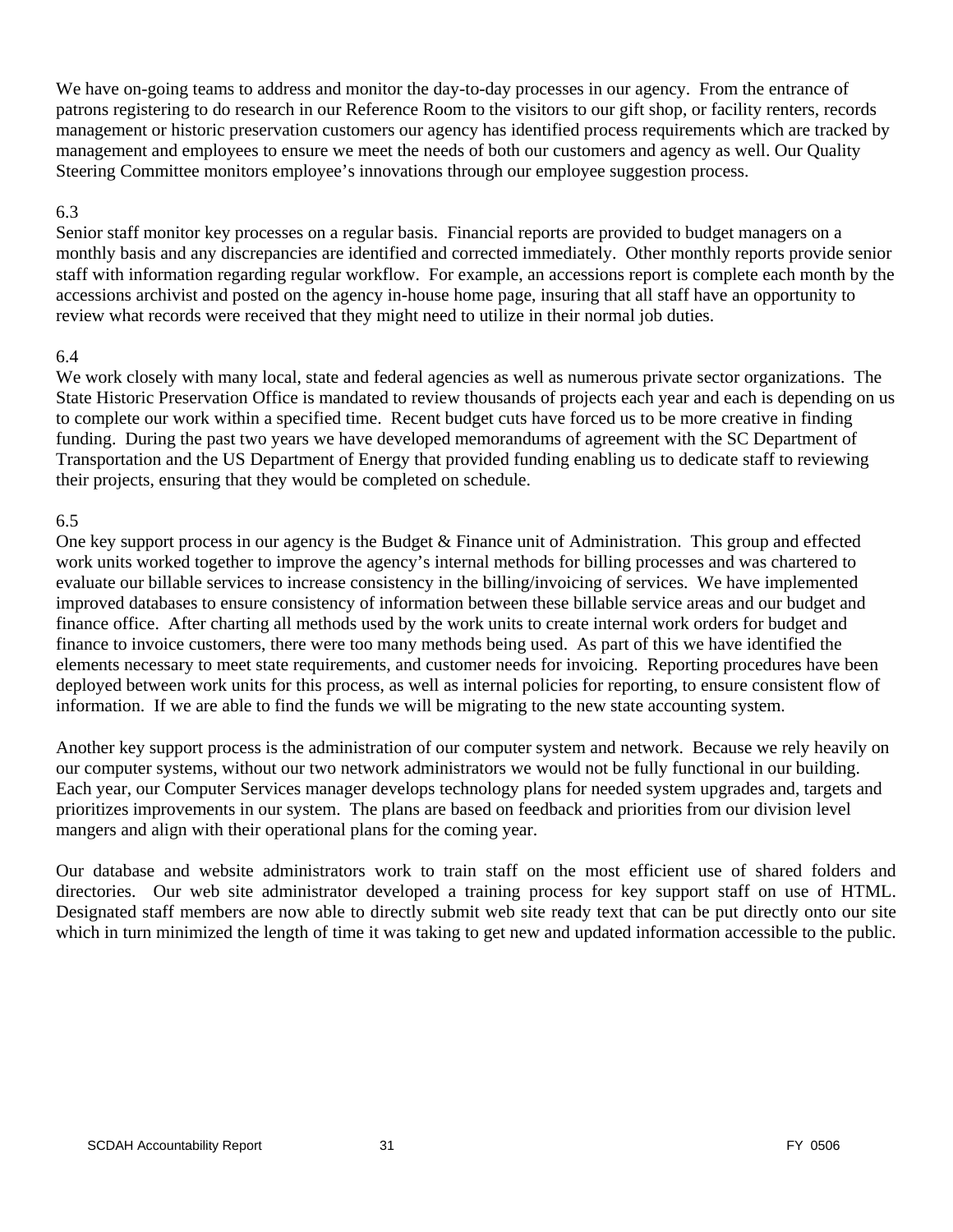# **7.0 Business Results**

#### **7.1 Mission Accomplishment**

**a. Measure Definition:** In April 2002, (fourth quarter FY2002) due to budget cuts that, cumulatively since late FY2001 exceeded 18%, the Archives was forced to reduce the hours the Reference Room was open to the public eliminating evening and weekend hours. The accompanying chart graphically depicts the reduced number of visits through FY 2006.



#### **Reference Room Visits**

**b. Measure Definition:** This outreach measure illustrates a trend that we are likely to continue to see from our constituents. As the number of letters drop, the number of telephone calls and e-mails increase. These numbers are a direct measure of the use of technology by our constituents.



#### **Reference Room Contact Inform ation**

SCDAH Accountability Report 32 **FY 0506** FY 0506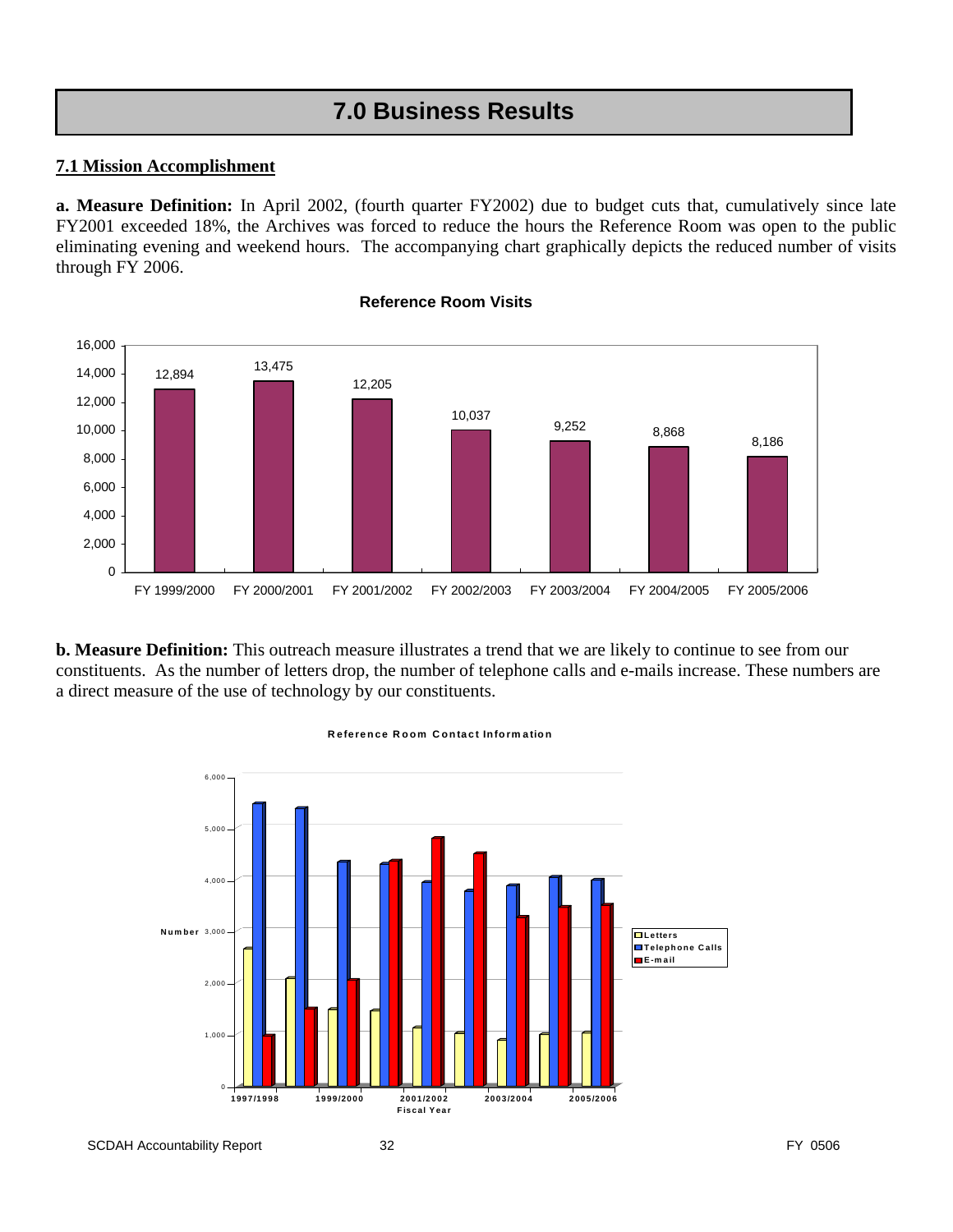**c. Measure Definition:** Average response time for reference queries, from the time the request is received to the time the information is sent back to the customer was 7.4 days in FY06



**Reference Services: Response Time for Reference Queries**

**d. Measure Definition:** The availability of information electronically has become essential for our customers within SC, and across the nation. We measure the number of total visits to our site as well as hits within our web pages to see if customers are utilizing this medium for accessing information.

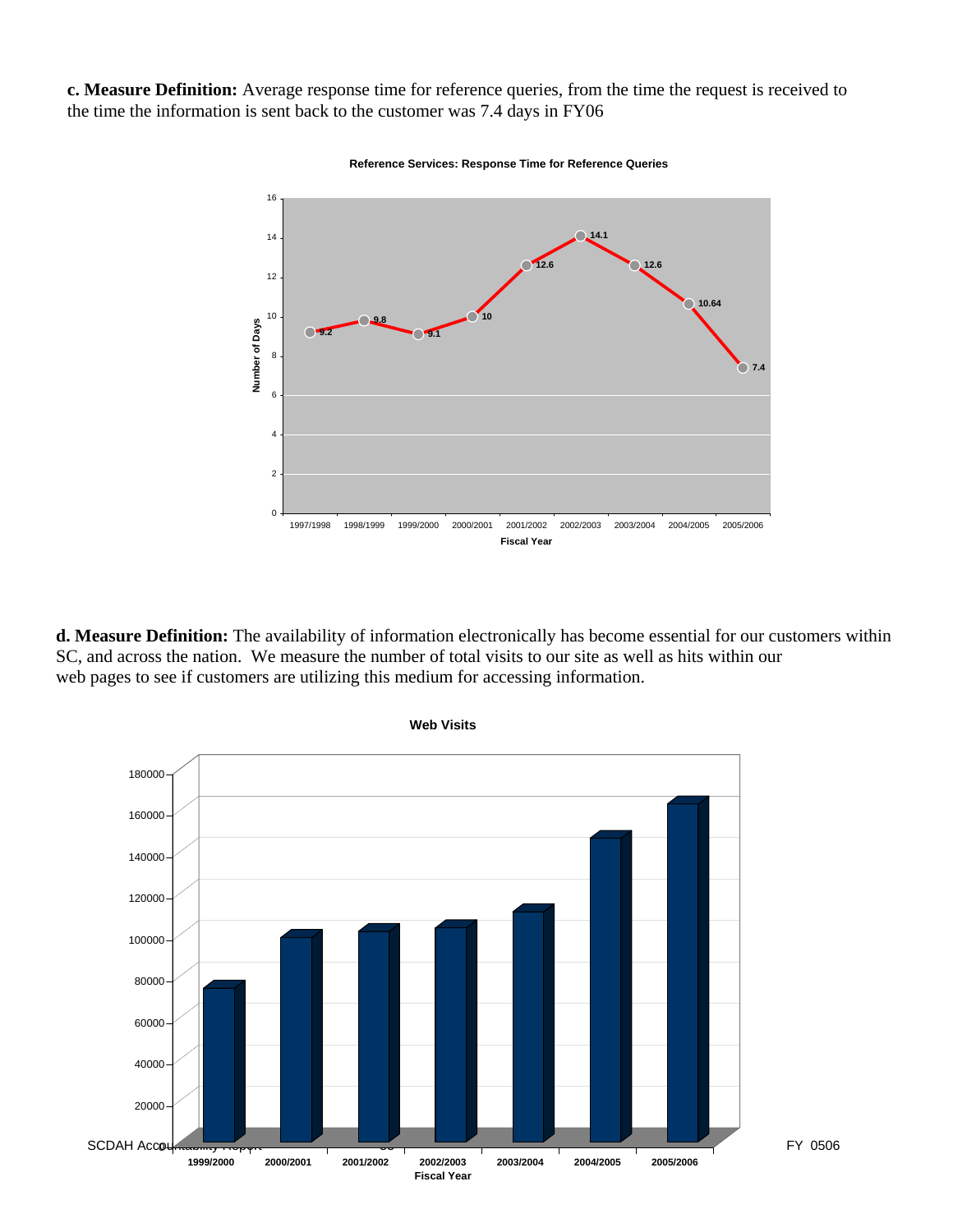**e. Measure Definition:** Approving the disposition of state and local government records through records retention schedules is a mandated program of the SC Department of Archives and History. Over the past several years, the Archives' records analysis staff has been reduced by more than 50%, with a consequent decline in the number of records retention schedules developed and approved.



**f. Measure Definition:** The number of weeks it takes to approve a records retention schedule has remained constant since FY 95/96. Since 1996, we tracked the percent completed within two weeks; FY 2006 it was 91%. The percentage of state agencies implementing records retention schedules had been over 70% until recently, but registered a decline in FY 2006.





SCDAH Accountability Report 34 **FY 0506** FY 0506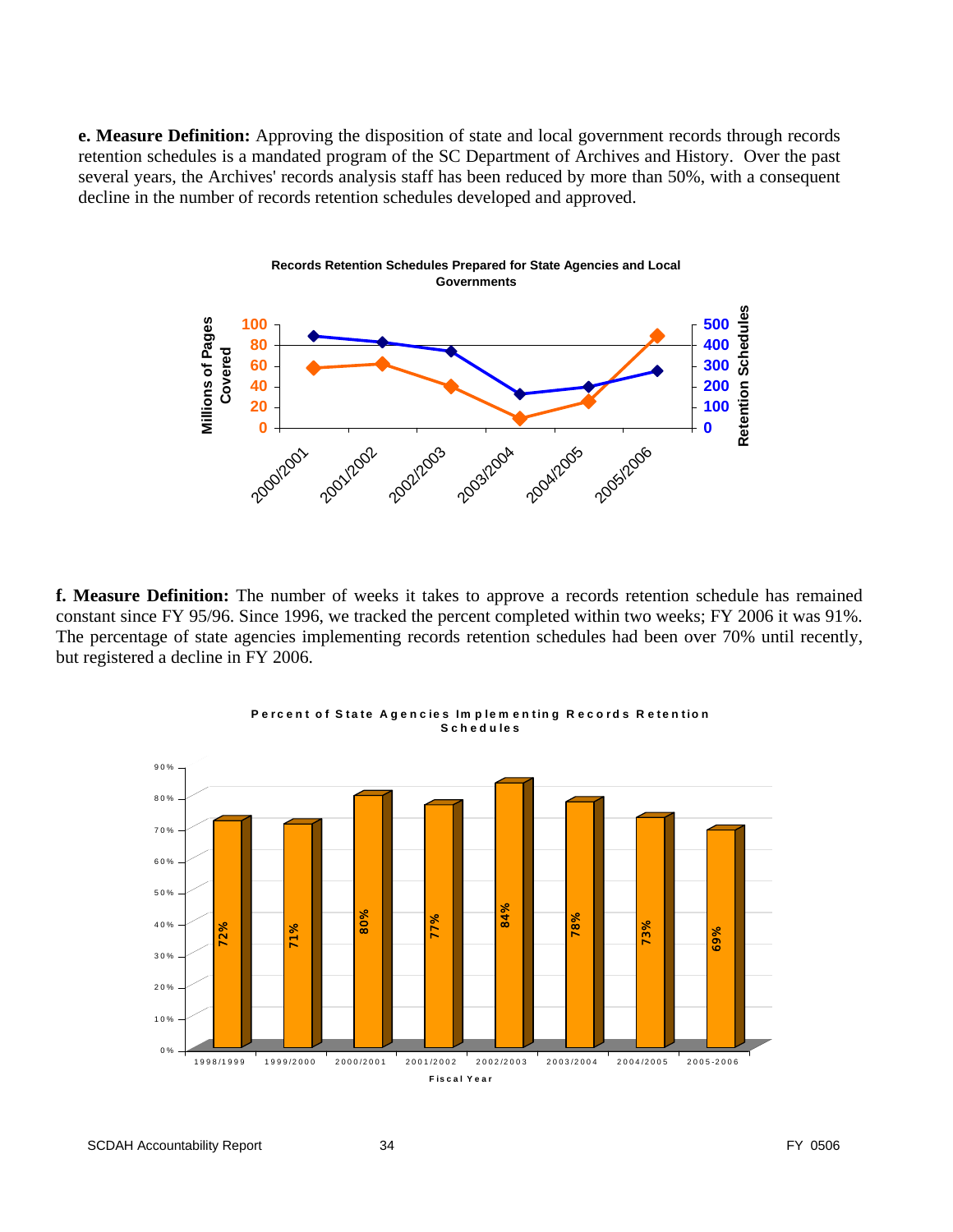**g. Measure Definition:** 69% of state agencies have destroyed records in compliance with the Public Records Act. 102 million pages of state and local government records of no further value were destroyed in conformance with Archives' authorized records retention/disposition schedules, thereby freeing up government office and storage space.



#### **Pages of State and Local Government Records Authorized for Disposal**

**h. Measure Definition:** We are mandated to preserve the documentary heritage of our state through our archival programs. In FY06 we microfilmed and conserved **502,403** pages of historical documents.



#### **Historical Documents Microfilmed and Conserved**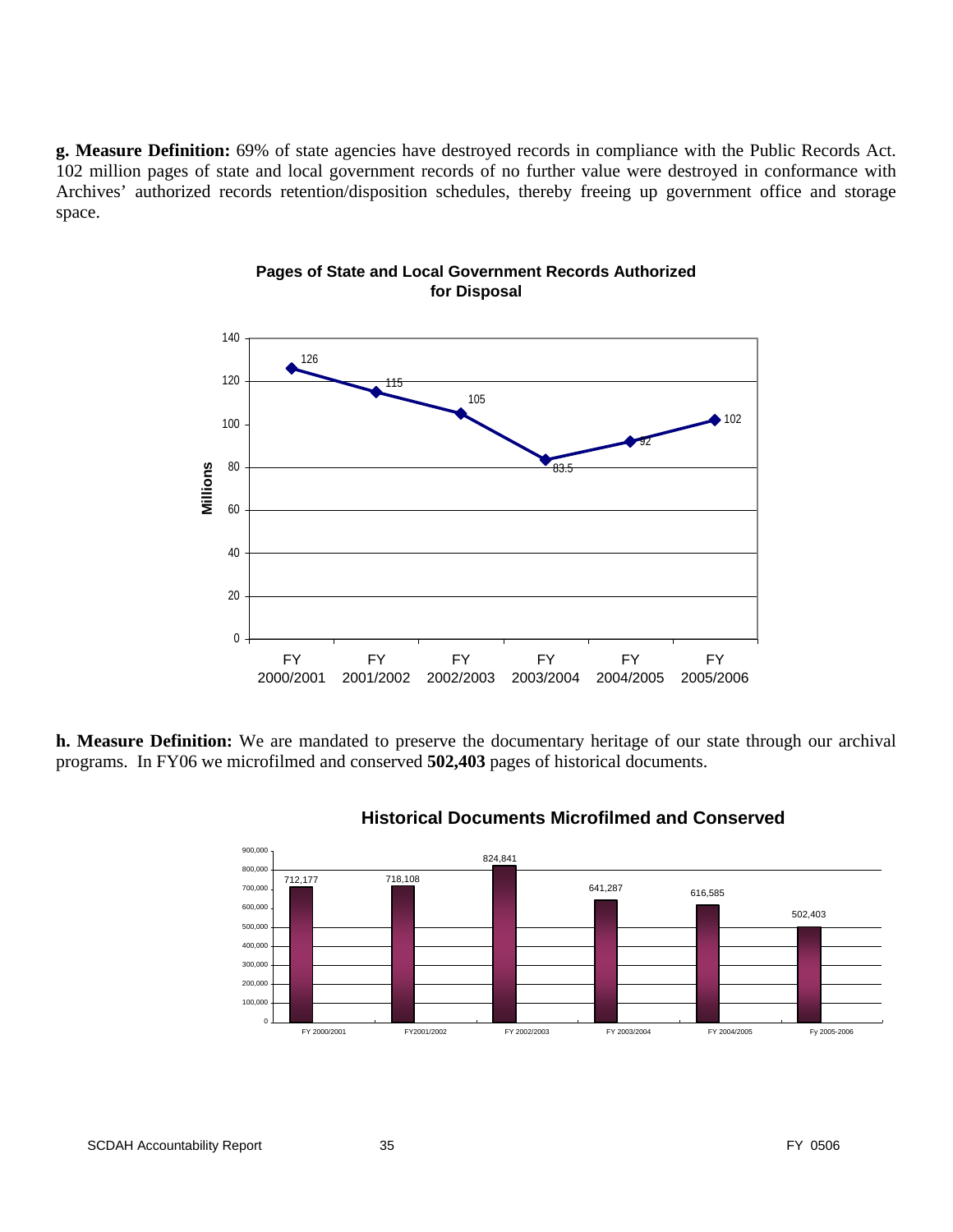#### **Archives and Records Management Outreach in FY 05/06**

**19,116** state and local officials and the general public reached through technical assistance responses, conferences, workshops, tours, newsletters, and other publications.

**i. Measure Definition:** As part of our mission we must educate and provide technical training to communities statewide on historic preservation design review ordinances. Due to budget cuts in 2002-2003, we lost the position that coordinated local government training and our service declined. By reassigning duties among existing staff we have been able to increase training during the last two fiscal years.



#### # Communities Receiving Technical Training

**# of S.C. Communities**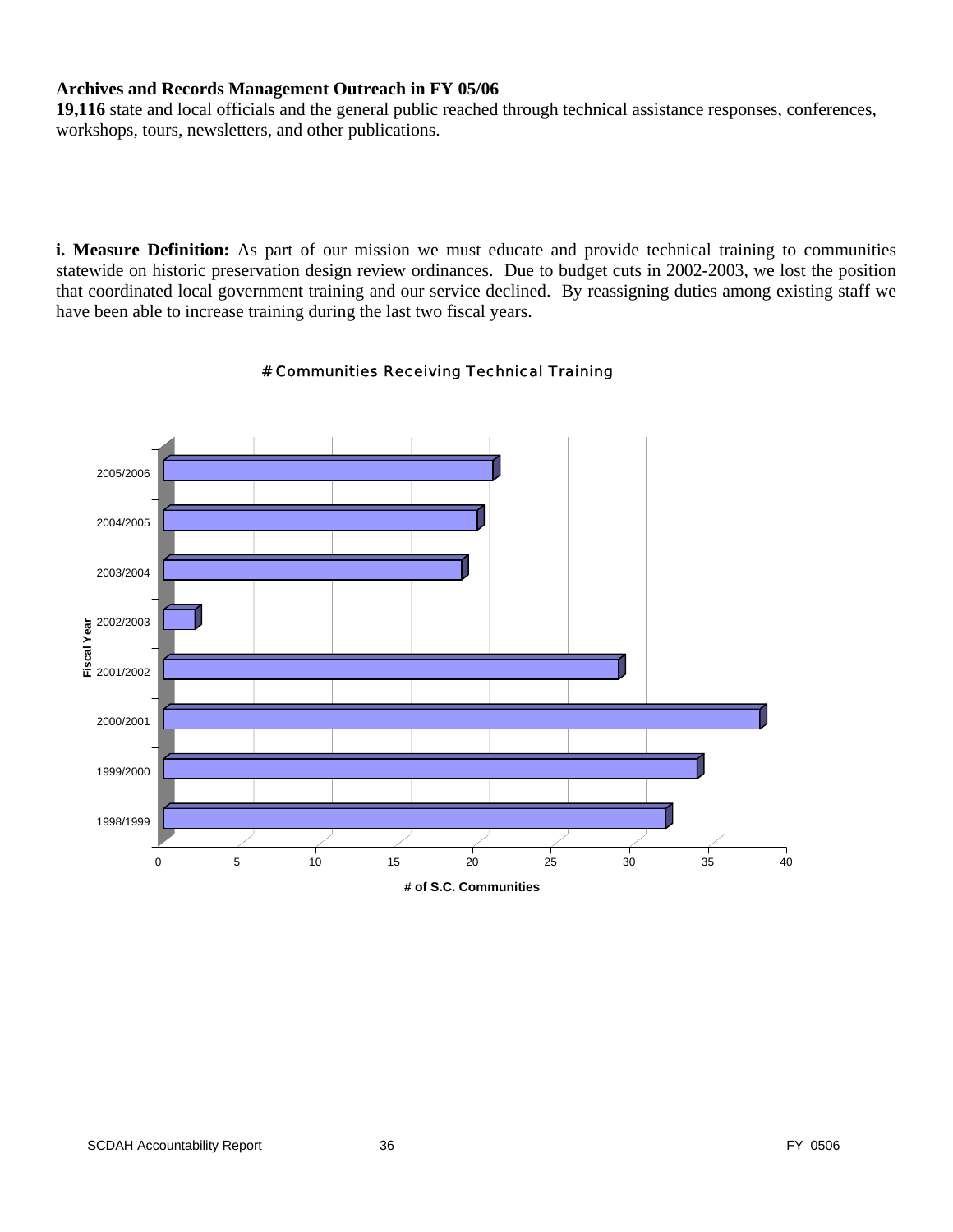#### **% of Plans Reviewed within 30 Days**



**j. Measure Definition**: We are responsible for reviewing and commenting on the impact of federally-assisted projects and SC DHEC-permitted projects on historic properties. Timely responses are critical to our customers.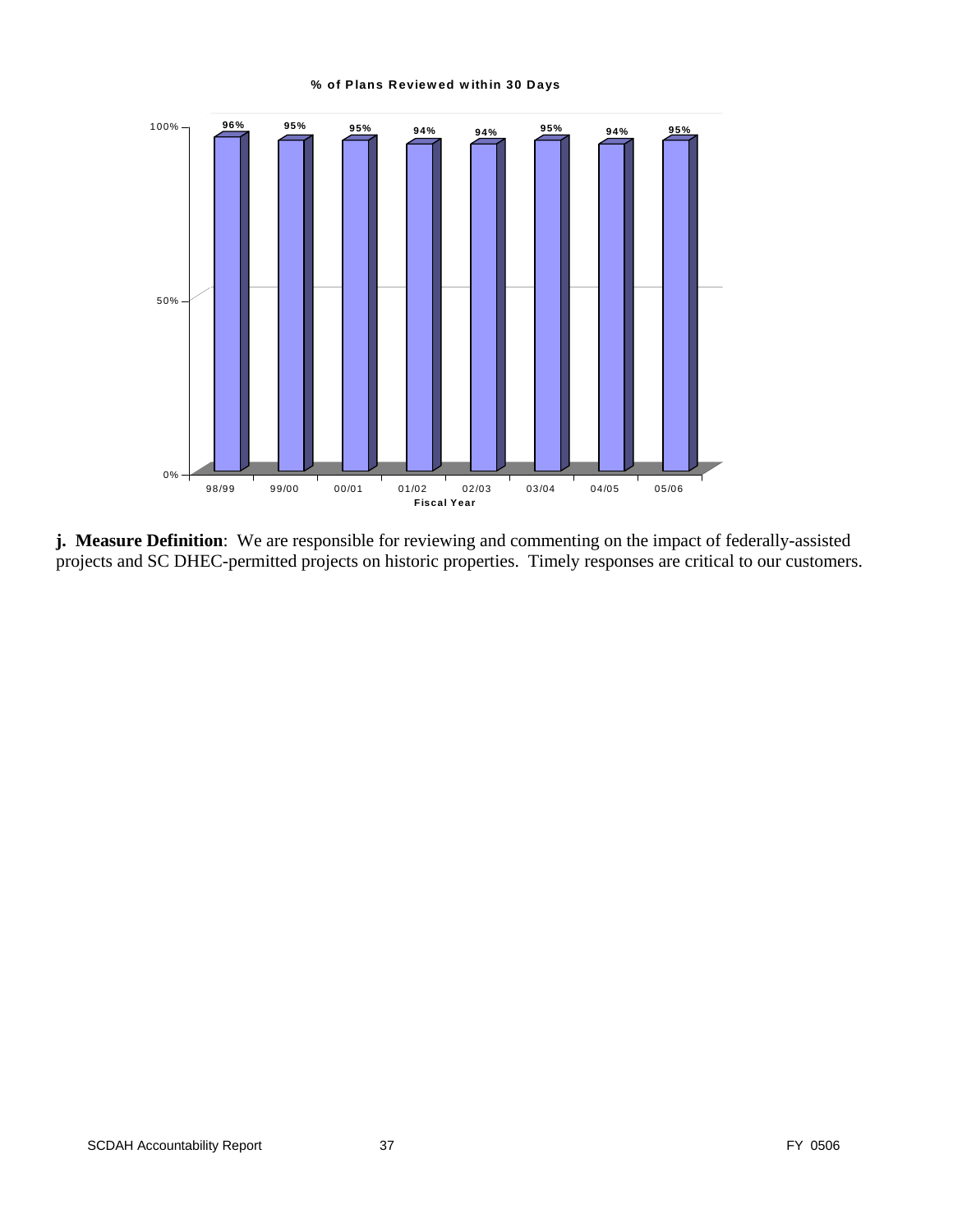#### **7.2 Customer Satisfaction Results**

#### *Focus Groups*

At a March 24, 2006, focus group session researchers had an opportunity to provide input on the State Archives reference services. Many of the comments were quite complimentary not only about the facility but also about the staff and the services provided. Among the higher level concerns expressed are the following:

- $\triangleright$  Need improved website and forms/information available from it
- $\triangleright$  Copy fees too high, some film is poor, and readers old
- $\triangleright$  Staff stretched and not always available, and some will soon retire
- $\triangleright$  Need to provide more information about the Archives and orientation to Reference Room
- $\triangleright$  Rescue records from the counties, and microfilm more of them
- $\triangleright$  Digitize more
- $\triangleright$  Need weekend hours

In addition, we held focus groups with representatives of the following groups: archaeologists, local preservation organizations, and local historical societies to provide input in revising the state historic preservation plan. A total of 228 persons participated in the various public input activities, which identified obstacles to preservation, recommended actions to encourage preservation, and provided recommendations for the Department of Archives and History. The responses from the focus groups and the surveys described in the first paragraph below are being used to develop a revised state historic preservation plan and will guide our strategic planning and annual action plans.

#### *Surveys*

In October 2005 we began soliciting public comments to guide revision of the state historic preservation plan. We posting a general survey on the Archives and History website and mailing surveys to persons interested in African American heritage, mayors, and city and county planners. Between October and December, we also conducted targeted surveys of stakeholders of our review of federal and state projects, users of federal tax credits, and Certified Local Governments.

Additional information on researcher needs, often repeating or amplifying the above focus group session report is available in State Archives commissioned on-site users and users of its online reference services at <http://www.state.sc.us/scdah/researchsurvy.htm> and<http://www.state.sc.us/scdah/onlineindexsurvey.htm>

#### State Agency Records Officers

Highlights from the online survey ([http://www.state.sc.us/scdah/Surveys/AgencyRM.html\)](http://www.state.sc.us/scdah/Surveys/AgencyRM.html):

 Many agencies are keeping their inactive records in their agency instead of sending them to the State Records Center for storage, but of those using the State Records Center 98% report good to excellent service. Records officers look to the State Archives for their records management training through workshops and publications.

Electronic records and basic records management are the topics that are of most interest to state records officers.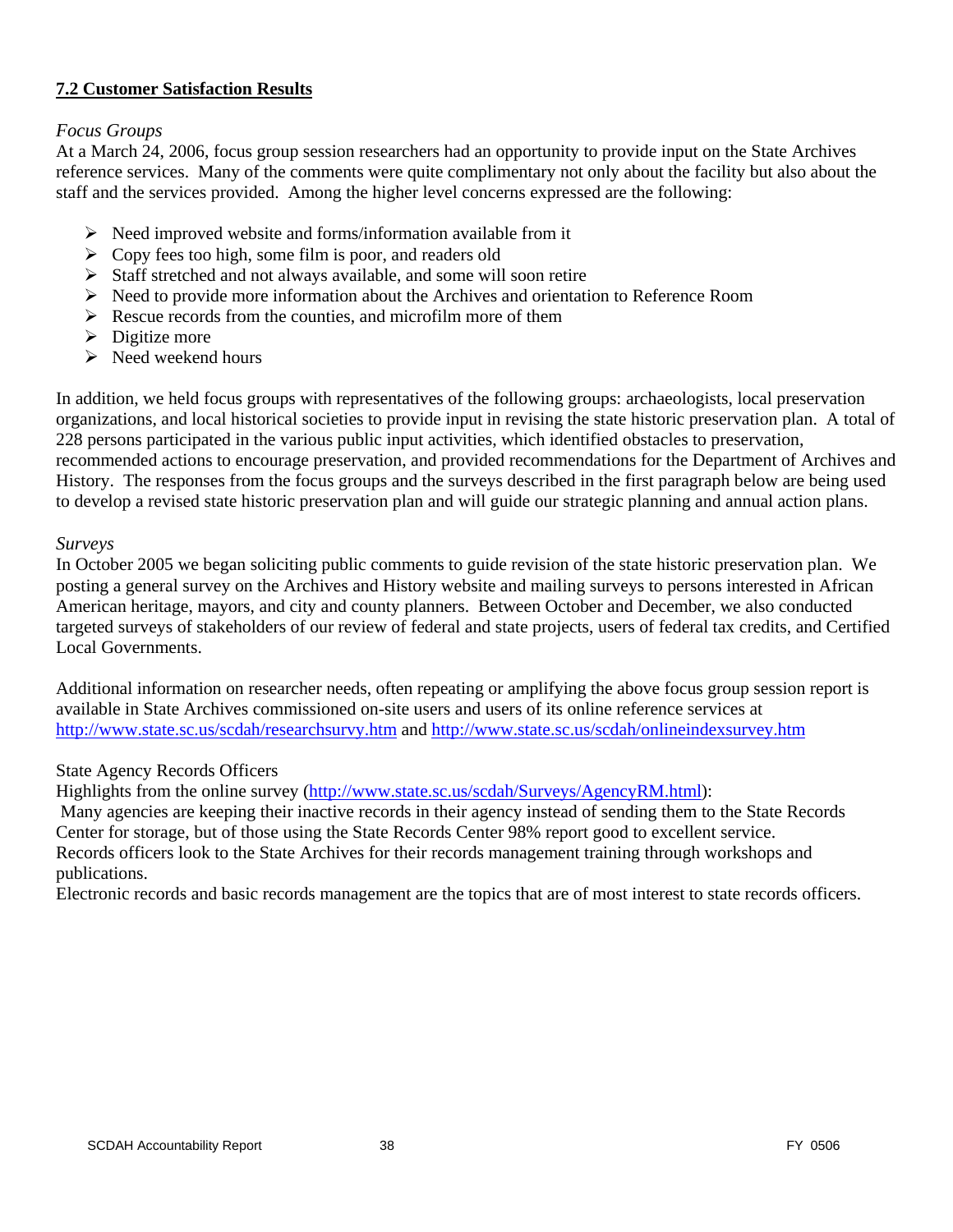#### **7.3 Financial and Market Results**

**a. Measure Definition:** Our one-person publications staff produces publications on topics in South Carolina history for sale to the public and desktop publishing support to all of the agency's programs.



In-House Publications Cost-Savings

We realize cost-savings from publishing and design work done in-house rather than outsourcing to private publications firms.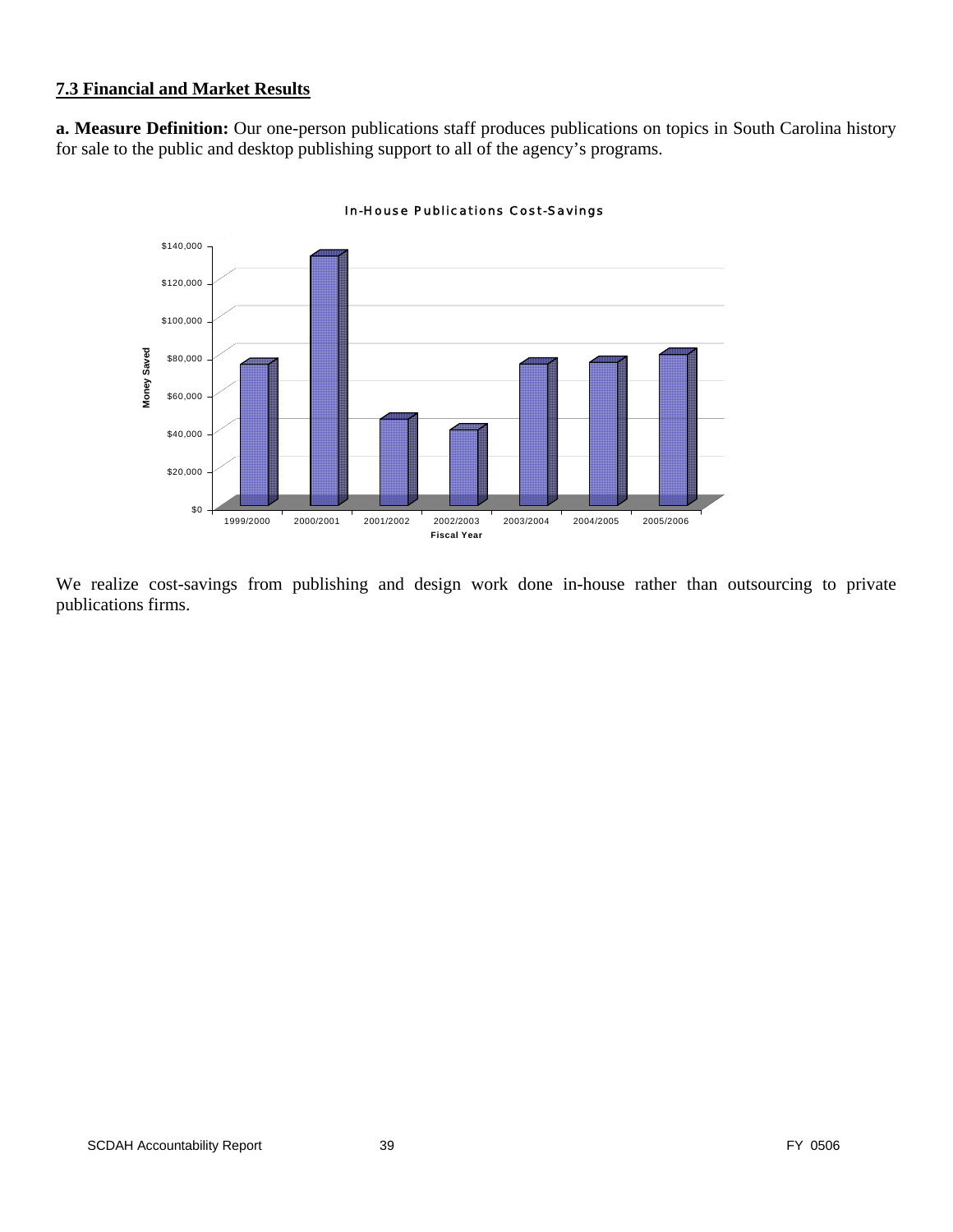#### **Facility Usage**

**b. Measure Definition:** This illustration tracks revenue from the Facility Rental.



**F ac ility R e n tal R even u e b y F isc al Y ear**

**c. Measure Definition:** We view our Facility Rental program, as not only a source of income, but also as an opportunity to have people visit the Archives and History Center. While here, visitors have an opportunity to learn about our programs and visit the exhibitions in our gallery. In 2001/2002 the increase in external visitors while the number of groups declined reflects our strategy to attract larger groups. This means our facility rental coordinator has fewer contracts to complete while increasing both visitors and income.



# **External Visitors**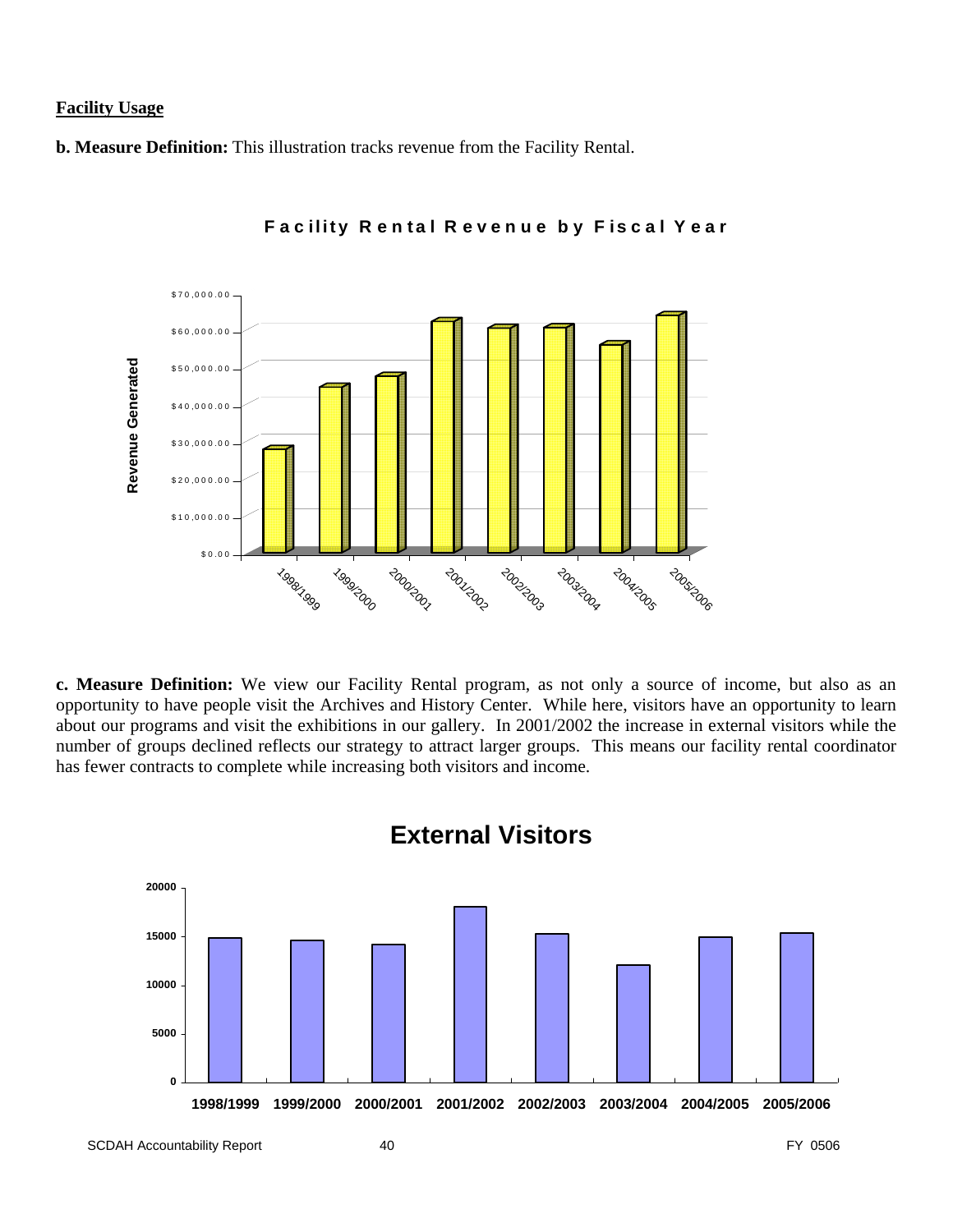

# **# of Groups Using Facility**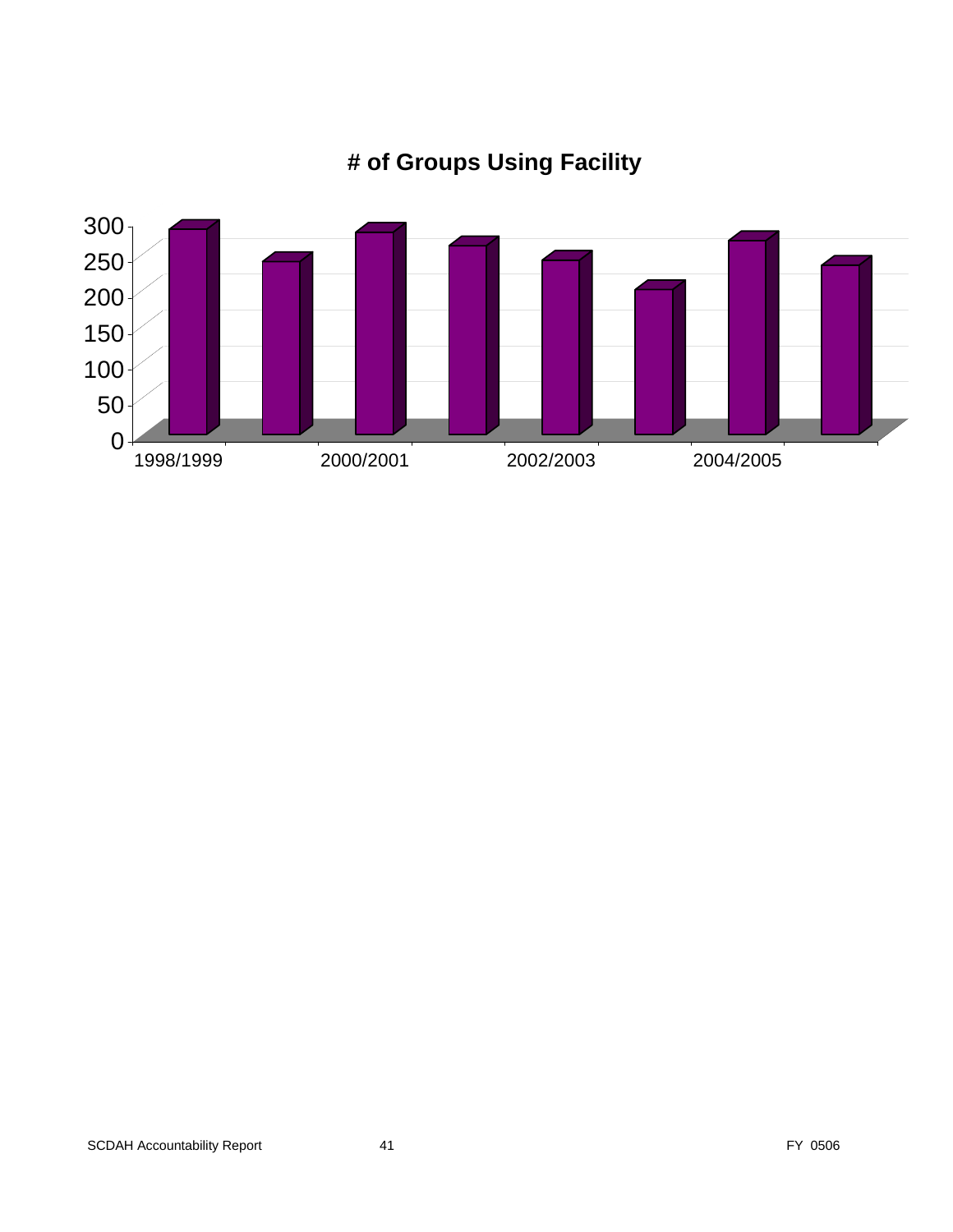#### **Records Management**

**d. Measure Definition:** Working with our government partners we provide safe and environmentally controlled storage for records. Through our Records Management Division in FY 05/06, **44.9 million pages** of records in paper and microfilm were transferred by state agencies and local governments for security storage. **17.8 million pages** of historically valuable state and local government records in paper and microfilm were transferred to the Archives for permanent retention. The cost avoidance for state agencies and local governments by utilizing the Archives' Records Retention Scheduling Program and for state agencies using the State Records Center storage was \$829,970. Authorized disposals of records through our records retention program freed up space in state and local government estimated at nearly \$440,987. Records stored in the State Records Center for state agencies saved the state over \$388,983 verses storage in office or in a commercial facility.

70% Lower Cost for Records Center storage of paper records and microfilm than is charged for local commercial storage facilities.



#### **Cost Avoidance: What Archives Saves State and Local Government Through Records Management**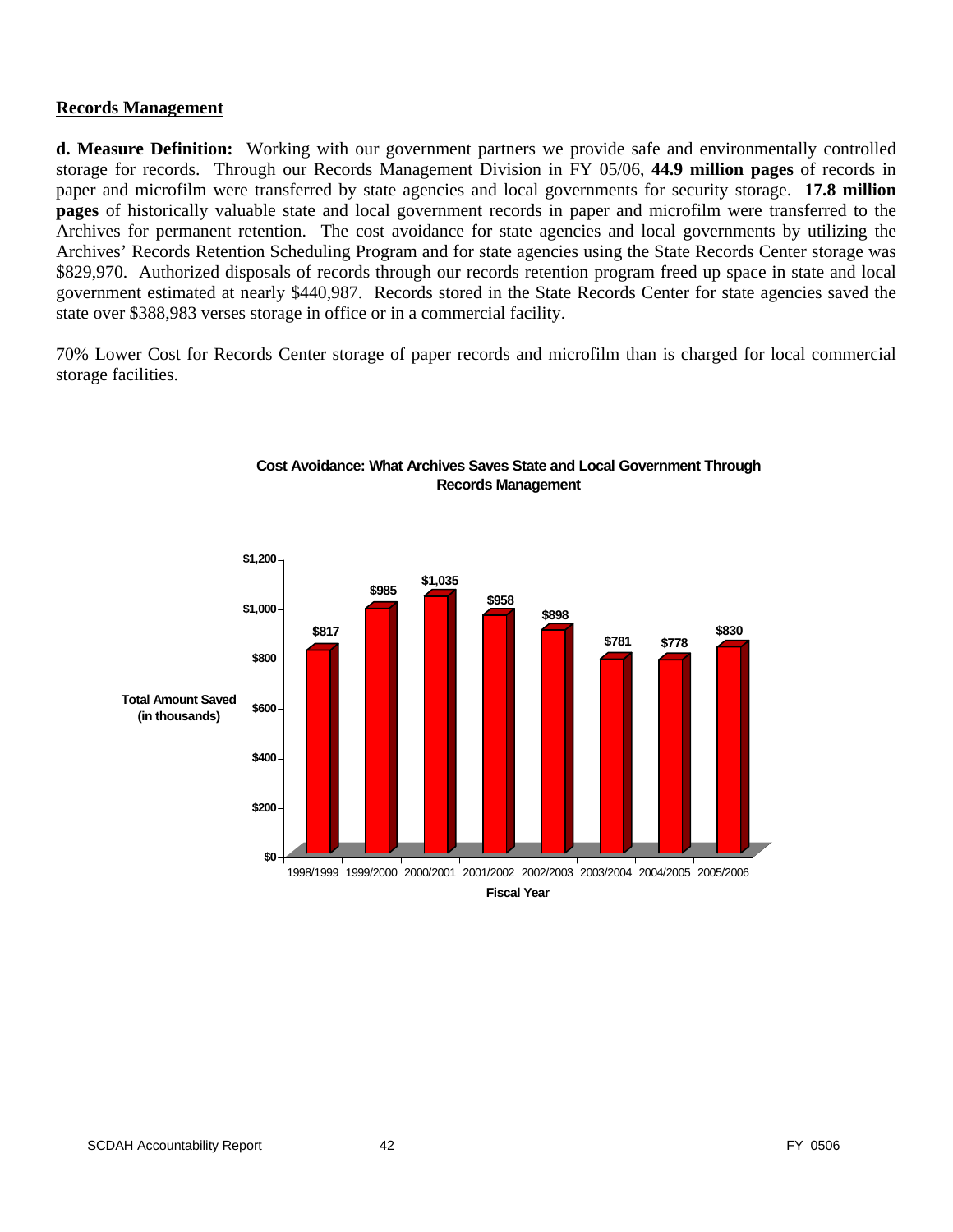#### **7.4 Human Resource Results**

**a. Measure Definition:** This year, we did not have a formal suggestion process but rather encouraged staff to make suggested improvements to appropriate workgroups.

Archives and History is an agency that strives to insure that our employees have a healthy work environment that encourages productivity while providing opportunities for job satisfaction. During the past year staff members have stepped forward by assuming additional responsibilities that were assigned to staff members whose positions were lost because of budget reductions. Employee reviews for FY04 included 5% earning a "meets" job requirements, 64% earning an "exceeds," and 31% with a "substantially exceeds," reflecting the staff's commitment to the agency's mission. Also in FY04 the agency met 100% (one of only three agencies to do so) of its Equal Employment Opportunities as identified in our affirmative action plan monitored by the South Carolina Human Affairs Commission. Finally, Archives and History's retention rate for FY04 was 96.83% with 61 of 63 of our employees remaining with the agency throughout the year.

As mentioned in 5.6 the agency encourages staff members to take an active role in organizations focused on community improvement and community and individual wellness activities. The agency actively promotes participation in blood drives, health walks, etc. The staff wellness coordinator communicates wellness opportunities to staff members and encourages participation.

#### **7.5 Community/Government Partner Results**

**a. Measure Definition:** We are responsible for reviewing plans and helping owners meet the standards for the federal and state tax credits, which stimulate private investment in historic buildings.



#### **Private Investment Stimulated By Tax Programs**

SCDAH Accountability Report 43 And 100 and 200 and 200 and 200 and 200 and 200 and 200 and 200 and 200 and 200 and 200 and 200 and 200 and 200 and 200 and 200 and 200 and 200 and 200 and 200 and 200 and 200 and 200 and 200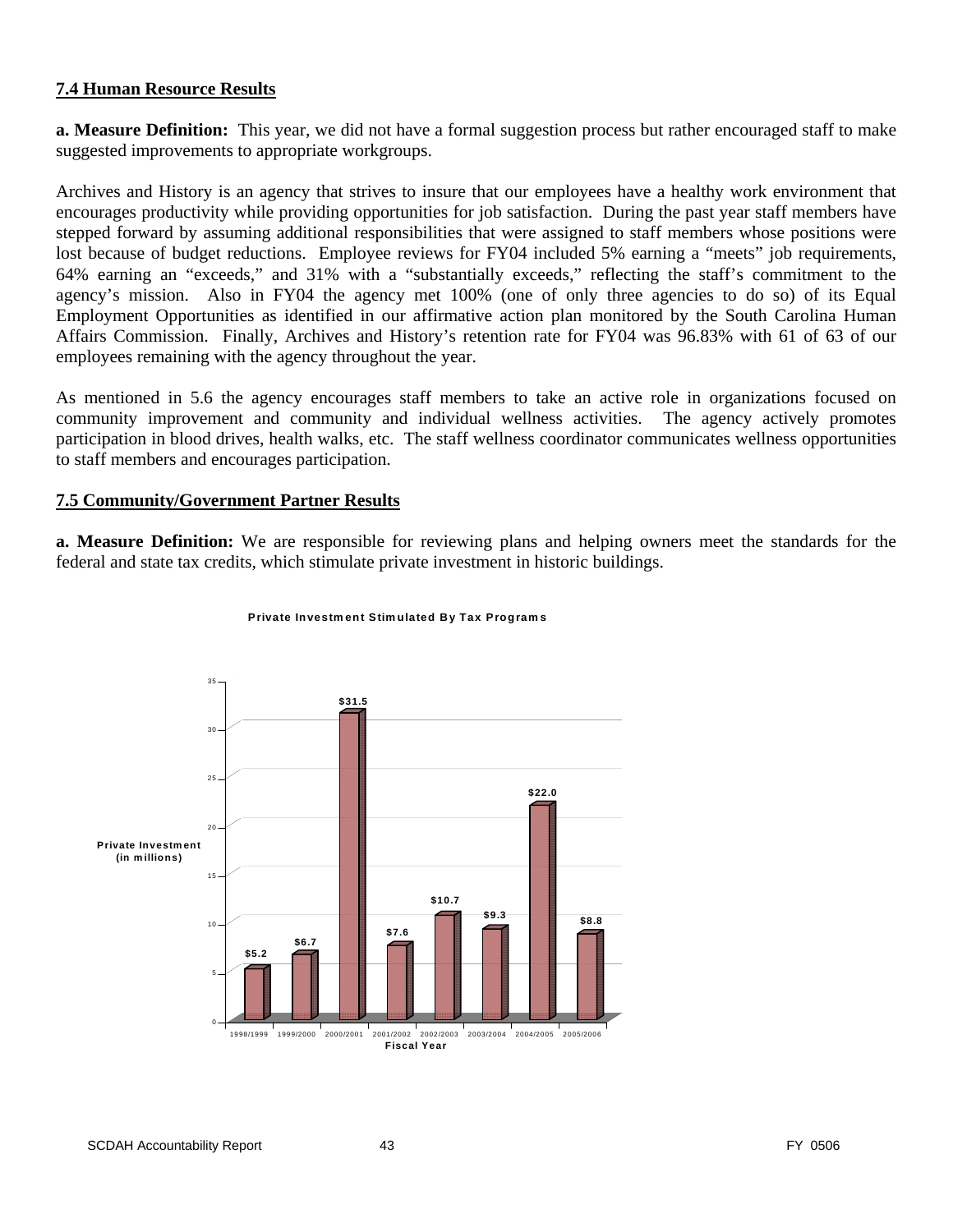**b. Measure Definition:** In partnership with our public, private and home schooling communities we work with educators to more effectively teach the use of primary and secondary resources for historical research. Through this effort we work with students to become involved in a national program called National History Day.



#### Students Participating In National History Day in S.C. Schools

Schools Participating in NHD/SC activities

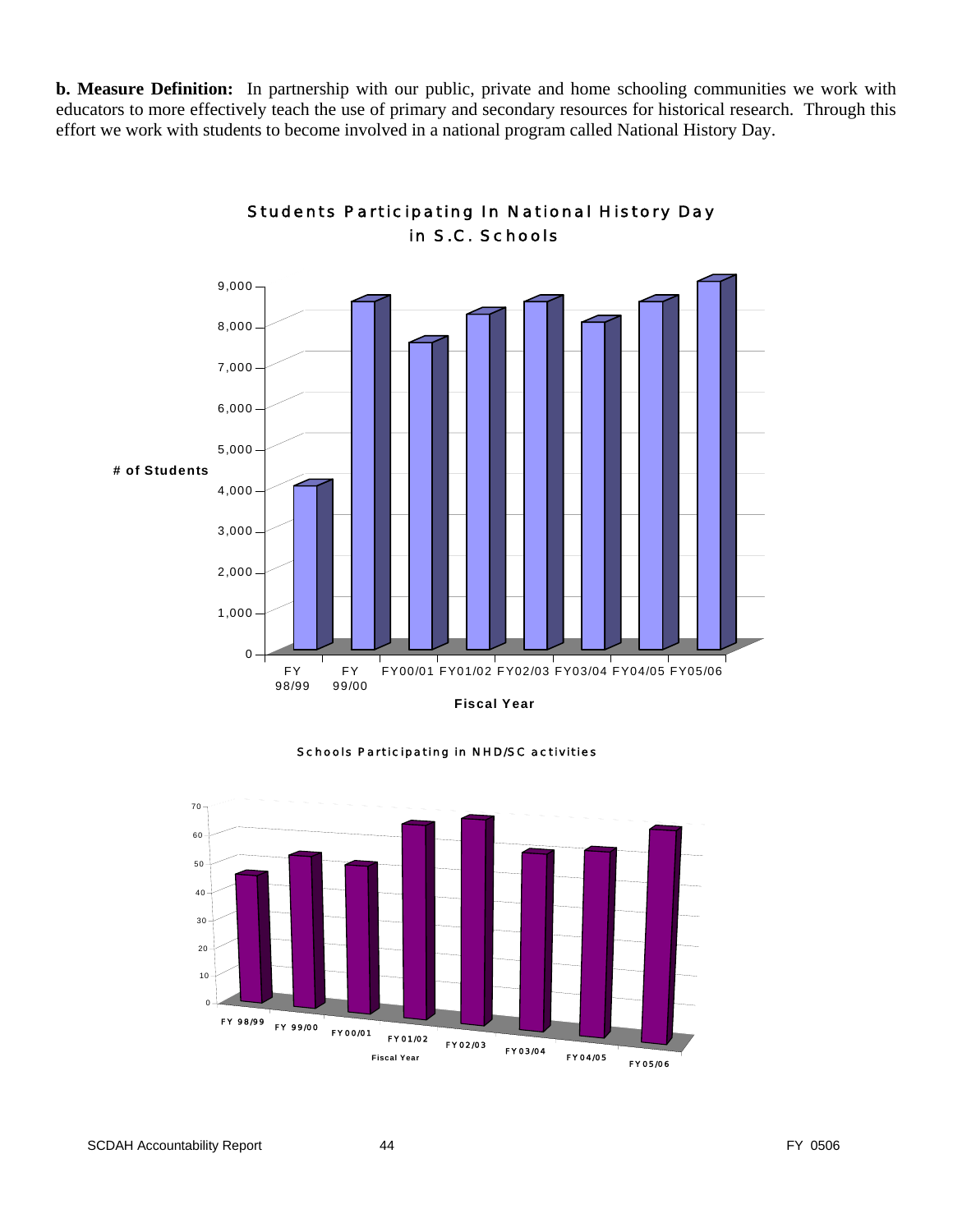**c. Measure Definition:** We review and approve the text for historical markers erected by communities and organizations across the state. (In 2000/2001 we evaluated and improved the process and eliminated a backlog.) This fiscal year we increased the number of markers approved while reducing our review time.



#### Historical Markers Approved

#### **Regulatory Compliance/Citizenship**

**d. Measure Definition:** Our agency is presently working on this area to begin tracking data. We are currently meeting to decide how we will begin tracking this information. As explained throughout the report, we are highly involve in community activities, meet OSHA and safety requirements through compliance to regulation and by providing staff mandated training in these areas.